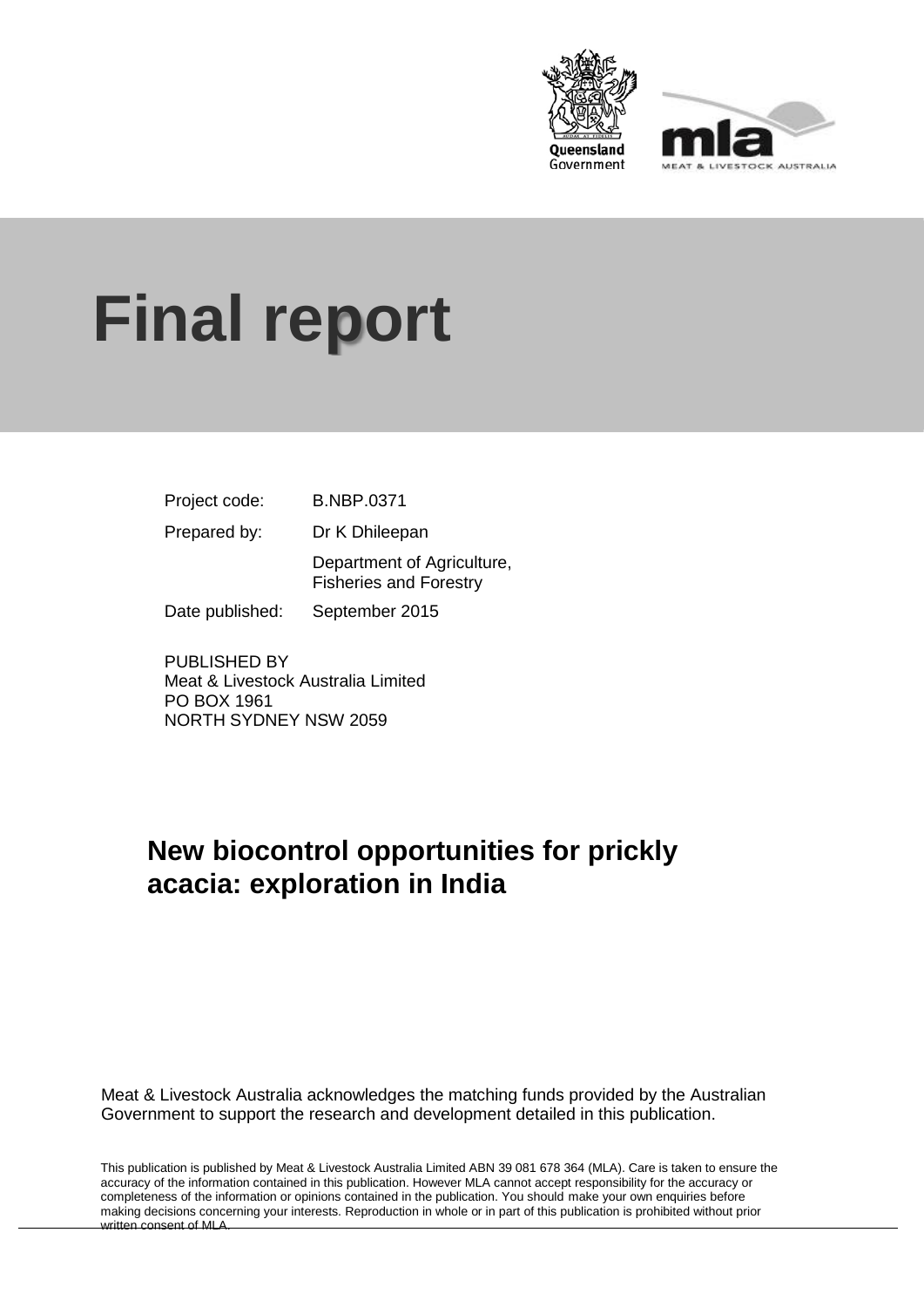# **Abstract**

Prickly acacia (*Vachellia nilotica* ssp. *indica*), a multipurpose tree native to the Indian subcontinent, is a Weed of National Significance and is widespread throughout the grazing areas of northern Australia. Biological control of *V. nilotica* ssp. *indica* has been in progress since the early 1980s, but with limited success to date. Based on genetic and climate matching studies, native surveys for potential biological control agents were conducted in India during 2008-2011. A total of 72 sites were surveyed in southern India and 60 sites in north-western India. Surveys yielded 33 species of phytophagous insects and two rust fungi. Based on host records, 20 insect species that are crop pests or polyphagous, and all plant pathogens other than the two rust fungi, were excluded from the list of potential biological control agents. Using field host range, geographic range, seasonal incidence, damage potential, and preliminary host-specificity test results in India, as filters, the following agents were prioritised for detailed host specificity tests: a scale insect (*Anomalococcus indicus*), two leaf-webbers (*Phycita* sp. A and *Phycita* sp. B), a leaf weevil (*Dereodus denticollis*), a leaf beetle (*Pachnephorus* sp.), one gallinducing rust (*Ravenelia acacia-arabicae*) and a leaf rust (*Ravenelia evansii*). The two rusts were sent to CABI-UK for preliminary host-specificity testing. Import permits for the brown leaf-webber (*Phycita* sp. A), the green leaf-webber (*Phycita* sp. B), the scale insect (*A. indicus*), the leaf-weevil (*D. denticollis*) and the leaf-beetle (*Pachnephorus* sp.) have been obtained from relevant regulatory authorities in Australia. So far, 11 importations, containing several thousands of insects in total have been exported from India into a quarantine facility in Brisbane, Australia. Based on these importations, host specificity tests for the brown leaf-webber (*Phycita* sp. A) have been completed, and the tests for the scale insect (*A. indicus*) and the green leaf-webber (*Phycita* sp., B) are in progress. Additional importations of the leaf-weevil (*D. denticollis*) and the leaf-beetle (*Pachnephorus* sp.) are planned for later in the year, when conditions are more conducive for field collections.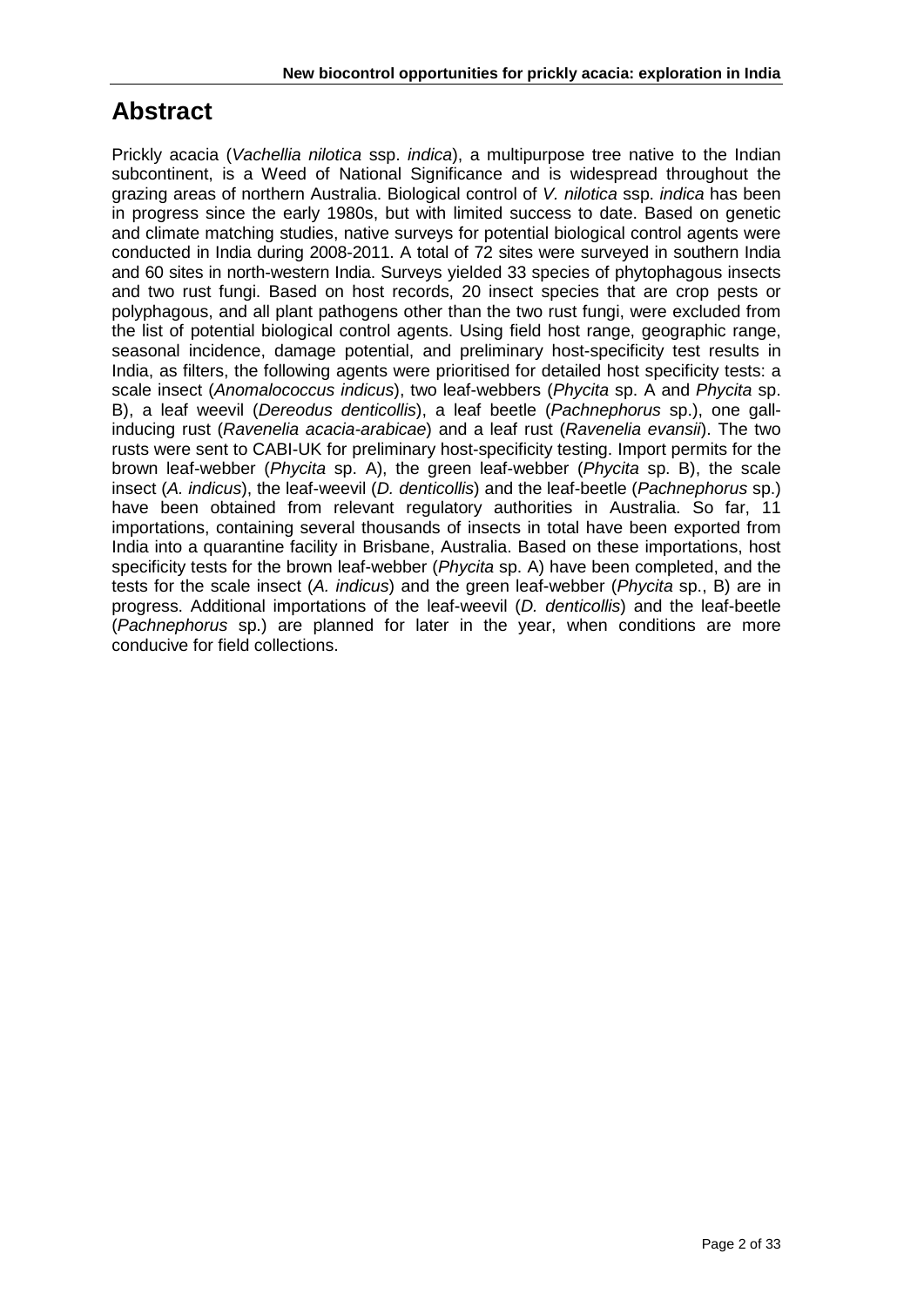# **Executive summary**

Prickly acacia (*Vachellia nilotica* ssp. *indica*), a multipurpose tree native to the Indian subcontinent, is a Weed of National Significance, and is widespread throughout the grazing areas of northern Australia. Biological control of *V. nilotica* ssp. *indica* has been in progress since the early 1980s, but with limited success to date. Based on genetic and climate matching studies, native surveys for potential biological control agents were initiated in India in July 2008 and continued until June 2011.

In southern India, a total of 64 sites in Tamil Nadu and eight sites in Karnataka were surveyed. In north-western India, surveys were conducted at 22 sites in Rajasthan and 48 sites in Gujarat. Surveys were conducted throughout the year, and each site was visited at least once every three months.

In southern India, a total of 33 species of phytophagous insects were collected from 72 sites over three years**.** Based on host records, 20 insect species that are crop pests or polyphagous, and all plant pathogens other than the two rust fungi, were excluded from the list of potential biological control agents. Using field host range, geographic range, seasonal incidence, damage potential, and preliminary host-specificity test results in India, as filters, the following agents were prioritised for detailed host specificity tests: a scale insect (*Anomalococcus indicus*), two leaf-webbers (*Phycita* sp. A and *Phycita* sp. B), a leaf weevil (*Dereodus denticollis*), a leaf beetle (*Pachnephorus* sp.), one gall-rust (*Ravenelia acacia-arabicae*) and a leaf-rust (*Ravenelia evansii*).

In north-western India, 14 species of insects (all known to be polyphagous pests), and 11 diseases (all known to have wide host ranges, except for the leaf-rust (*Ravenelia evansii*)) have been documented.

Permissions to export the prioritised agents from India (National Biodiversity Authority of India and the Indian Council for Forestry Research and Education) and permits to import the prioritised insects into a quarantine facility in Brisbane, Australia (Biosecurity Australia and the Department of Sustainability, Environment, Water, Population and Communities) were obtained in 2010 and 2013.

The rust gall (*R. acacia-arabicae*) and the leaf rust (*R. evansii*) were exported to CABI-UK and the preliminary host-specificity tests for both rust species have been completed.

So far, 11 importations of various prickly acacia insects have been made from India to Australia since 2011. Included in this are 218 leaf-weevil (*D. denticollis*) adults, 140 brown leaf-webber (*Phycita* sp., A) larvae, pupae and adults, 219 green leaf-webber (*Phycita* sp. B) larvae and pupae and thousands of scale insect (*A. indicus*) adults and nymphs.

Host specificity testing of the brown leaf-webber (*Phycita* sp. A) has been terminated midway due to unacceptable non-target feeding. Tests for the scale insect (*A. indicus*) and the green leaf-webber (*Phycita* sp., B) are in progress. A field choice trial for the scale insect (*A. indicus*) is underway in India. Additional importations of the leaf-weevil (*D. denticollis*) and the leaf-beetle (*Pachnephorus* sp.) are planned for later in the year, when conditions are more conducive for field collections.

The leaf-feeding *Chiasmia assimilis* introduced from Africa became well established at coastal sites in northern Queensland, but not widely in the arid inland regions. In an exclusion study in a coastal site, defoliation by *C. assimilis* significantly reduced the vigour of prickly acacia seedlings. The study suggests that in the coastal areas, periodic defoliation events by *C. assimilis* will cause significant negative impact on immature prickly acacia plants, resulting in reduced prickly acacia recruitment.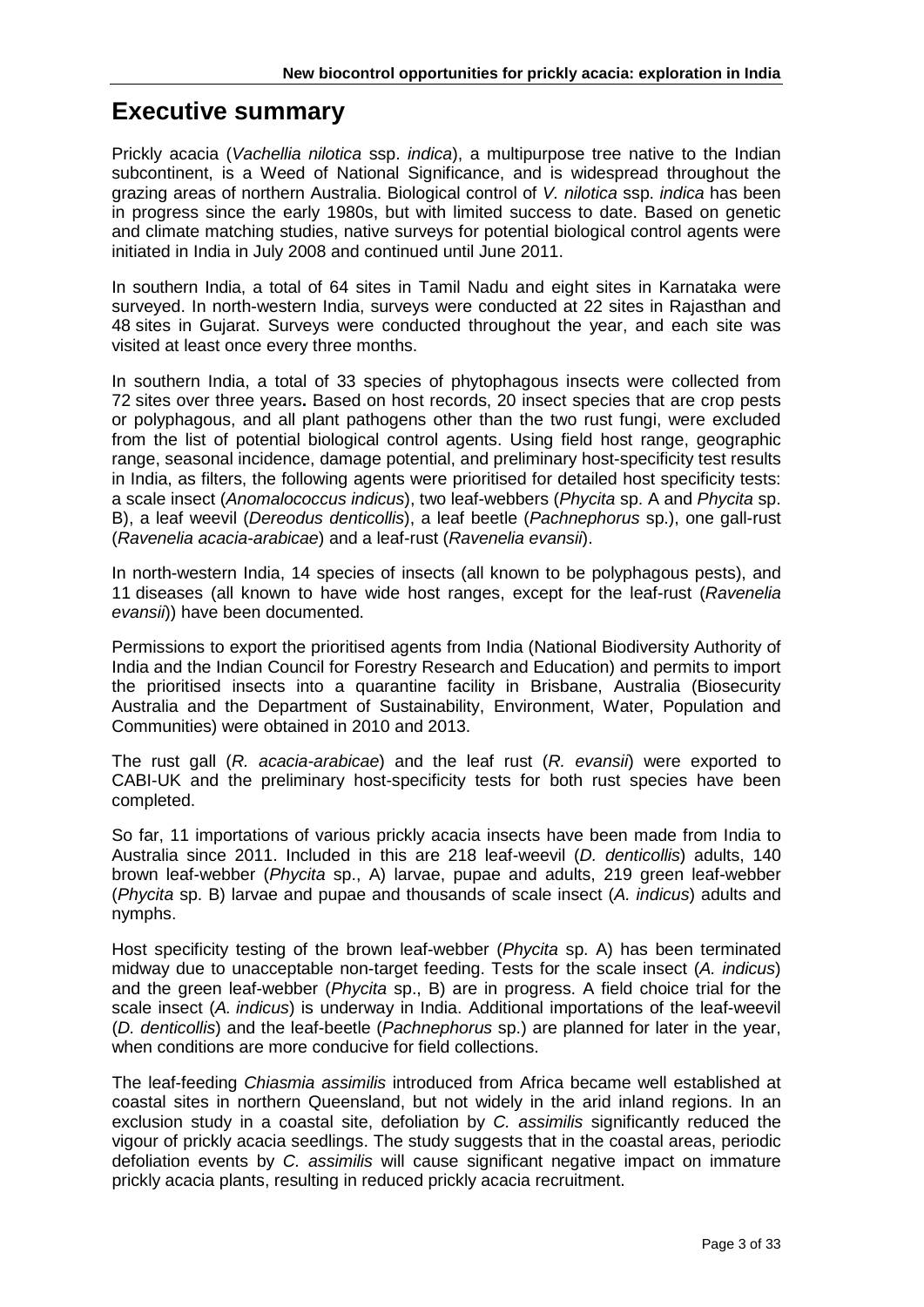# **Contents**

|                                                             |                                                           | Page |
|-------------------------------------------------------------|-----------------------------------------------------------|------|
| 1                                                           |                                                           |      |
| $\mathbf 2$                                                 |                                                           |      |
| 3                                                           |                                                           |      |
| 3.1<br>3.2<br>3.3<br>3.4<br>3.5<br>3.6<br>3.7<br>3.8        |                                                           |      |
| 4                                                           |                                                           |      |
| 4.1<br>4.2<br>4.3<br>4.4<br>4.5<br>4.6<br>4.7<br>4.8<br>4.9 | Geographic range, seasonal incidence and damage levels 20 |      |
| 5                                                           |                                                           |      |
| 6                                                           |                                                           |      |
| 6                                                           |                                                           |      |
|                                                             |                                                           |      |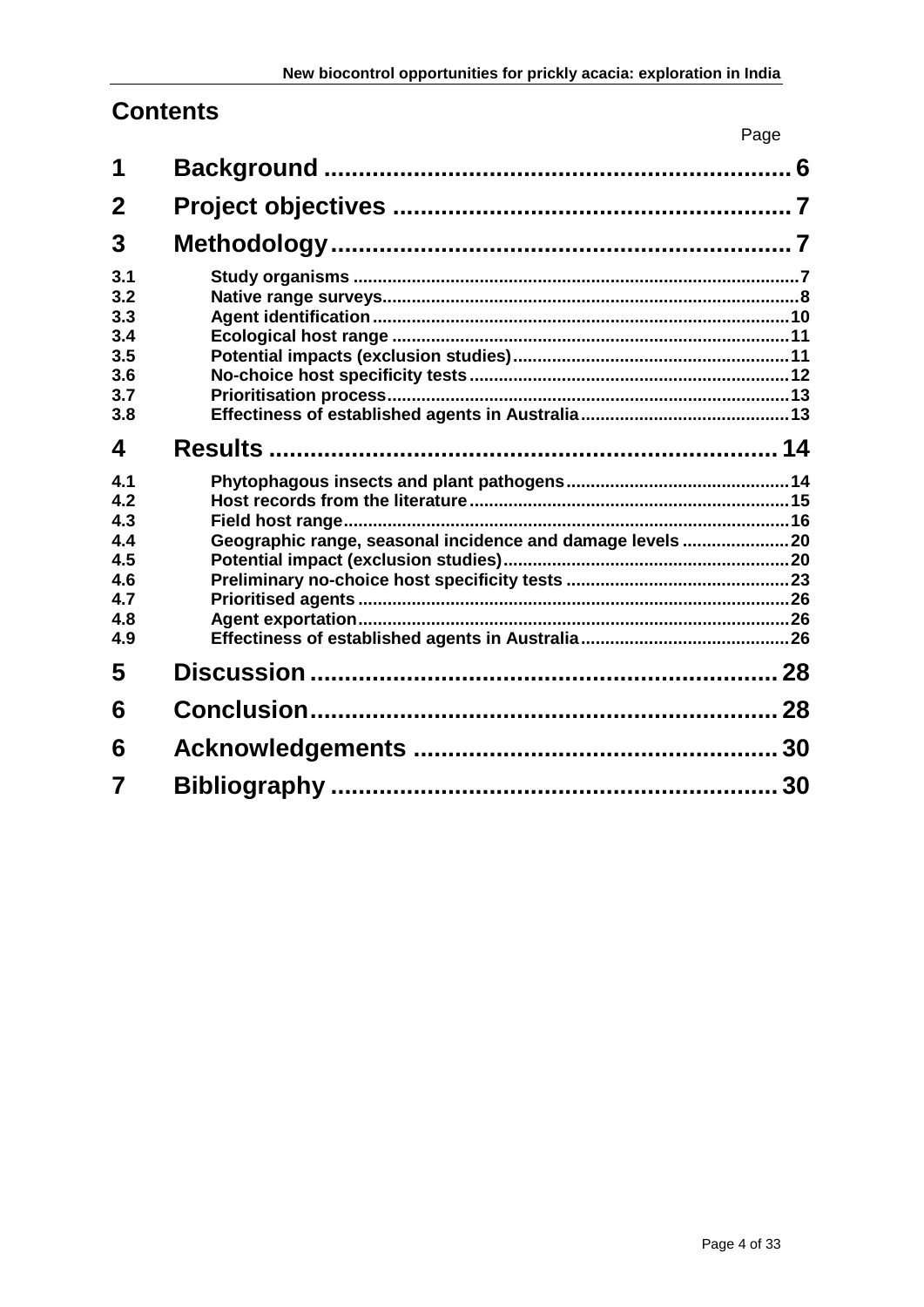# **List of Tables**

| Table 1. Incidence of phytophagous insects and rust fungi on various subspecies of<br>Vachellia nilotica in survey sites in southern India. Values represent proportion (%) of<br>time each agent was collected at each site over the three year period. Values for<br>prioritised agents presented in dark background and the rest of the insects are shaded<br>grey. Unshaded areas indicate that the agent was collected at the corresponding site.  17 |
|------------------------------------------------------------------------------------------------------------------------------------------------------------------------------------------------------------------------------------------------------------------------------------------------------------------------------------------------------------------------------------------------------------------------------------------------------------|
| Table 2. Seasonal variations in the incidence (% of survey sites) of phytophagous<br>insects and rust fungi on v nilotica in survey sites in Tamil Nadu and Karnataka states in                                                                                                                                                                                                                                                                            |
| Table 3. Scores for prioritisation of potential biological control agents for V. nilotica from<br>southern India based on host records, field host range, geographic range, seasonal<br>incidence, and damage levels. For scoring criteria, refer to materials and methods 19                                                                                                                                                                              |
| Table 4. Larval and pupal survival and development (mean $\pm$ se) of the leaf-webber<br>(Phycita sp. A) on target and non-target plants under no-choice conditions.<br>24                                                                                                                                                                                                                                                                                 |
| Table 5. Importations of prickly acacia biological control agents from India.  24                                                                                                                                                                                                                                                                                                                                                                          |
| <b>List of Figures</b>                                                                                                                                                                                                                                                                                                                                                                                                                                     |
| Figure 1. Survey sites in Tamil Nadu and Karnataka states in southern India.  8                                                                                                                                                                                                                                                                                                                                                                            |
| Figure 2. Survey sites in Gujarat and Rajasthan states in north-western India.  10                                                                                                                                                                                                                                                                                                                                                                         |
| Figure 3. Relationship between the number of times each site was surveyed and the<br>number of agents recorded (mean $\pm$ se) at the survey sites over a three-year period.  15                                                                                                                                                                                                                                                                           |
| Figure 4. Rust galls of Ravenelia acaciae-arabicae causing hypertrophy on leaf rachis<br>(A), stem (B), and immature (C) and mature (D) fruit pods on Vachellia nilotica ssp.<br>20                                                                                                                                                                                                                                                                        |
| Figure 5. Impact of insect herbivores on plant height, basal stem diameter, number of<br>branches and number of leaflets of prickly acacia juvenile plants in Tamil Nadu, India.<br>For each plant parameter in each site bars marked with the same letters are not<br>22                                                                                                                                                                                  |
| Figure 6. Impact of insect herbivores on biomass of prickly acacia juvenile plants at two<br>trial sites in Tamil Nadu, India. For each plant parameter in each site bars marked with                                                                                                                                                                                                                                                                      |
| Figure 7. Impact of insect herbivores on plant vigour of prickly acacia juvenile plants<br>23                                                                                                                                                                                                                                                                                                                                                              |
| Figure 8. Establishment, survival and development and maturation of females of<br>Anomalococcus indicus (mean ± se) on Vachellia nilotica and V. tortilis under no-choice<br>24                                                                                                                                                                                                                                                                            |
| Figure 9. Larval survival and development (mean $\pm$ se) of <i>Isturgia disputaria</i> on target                                                                                                                                                                                                                                                                                                                                                          |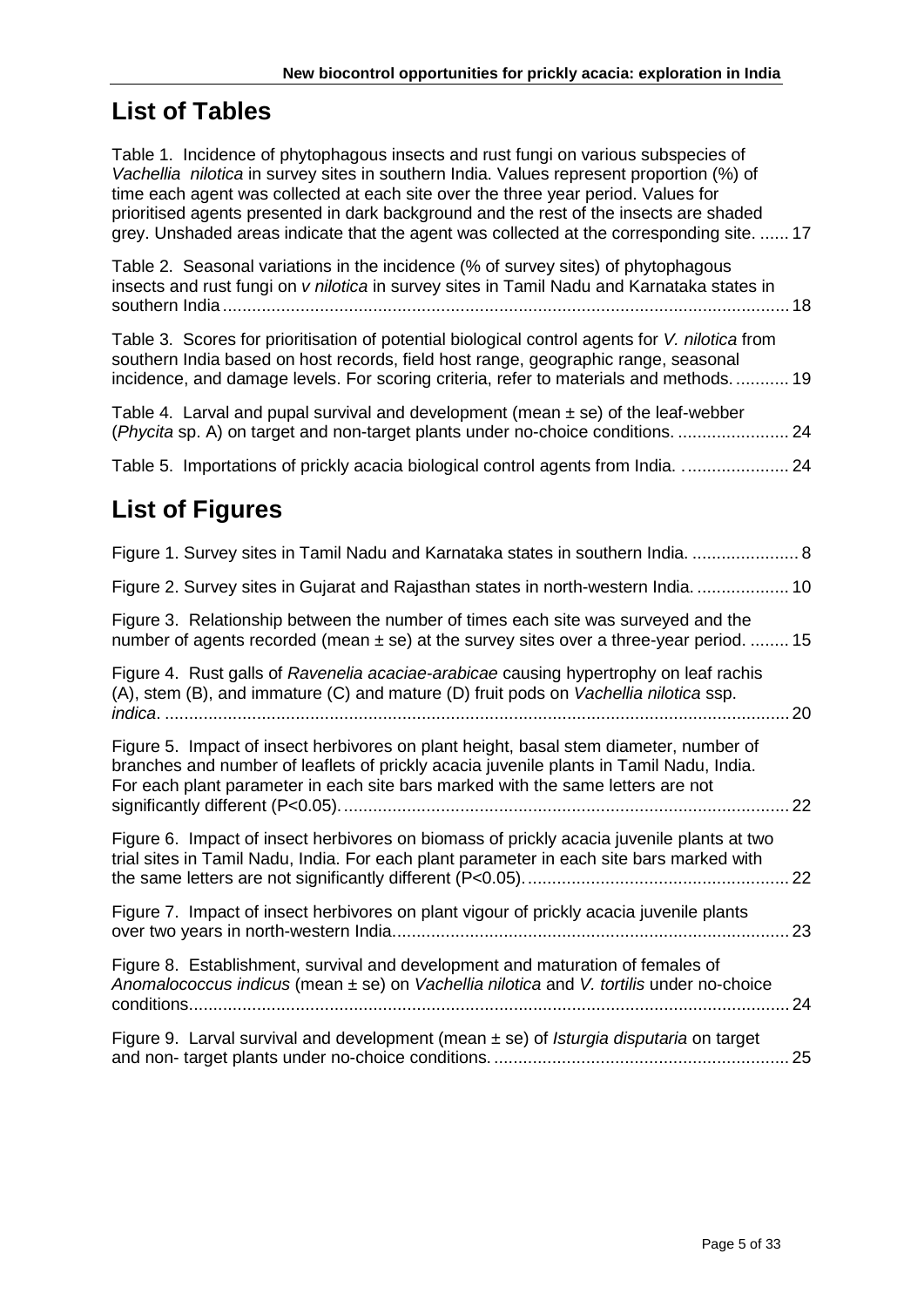# <span id="page-5-0"></span>**1 Background**

Prickly acacia (*Vachellia nilotica* ssp. *indica* (L.) Wild. Ex De.), a Weed of National Significance, is widespread throughout the grazing areas of western Queensland and has the potential to spread throughout northern Australia (www.weeds.org.au/WoNS/ [pricklyacacia\)](http://www.weeds.org.au/WoNS/%20pricklyacacia). In the natural grasslands of western Queensland, over 7 million hectares, including 2000 km of bore drains, are infested with this weed (Mackey, 1997). The weed is also present in the coastal regions of Queensland, in the Northern Territory and Western Australia (Mackey, 1997). Prickly acacia infestations cost primary producers A\$9 million/year in lost pasture production (Dhileepan, 2009). In such areas, prickly acacia forms impenetrable thorny thickets; competes with native pasture species; facilitates the replacement of native grasses with less stable, short-lived plants; prevents the growth of native plants beneath the canopy; restricts stock access to watercourses and poses a threat to nearly 25 rare and threatened animal species and two endangered plant communities by displacing native grasses (Spies and March, 2004). Prickly acacia has also been identified as one of the woody weeds responsible for land degradation, soil erosion and the inability to maintain biodiversity in riparian vegetation and wetlands (Dhileepan, 2009).

Biological control of prickly acacia was initiated in the early 1980s, with native range surveys conducted in Pakistan (Mohyuddin, 1986), Kenya (Marohasy, 1992) and South Africa (Stals, 1997). Among the 43 phytophagous arthropods collected on *V. nilotica* ssp. *indica* in Pakistan, two were introduced into Australia, but only the seed-feeding bruchid *Bruchidius sahlbergi* Schilsky established. Three of the 90 phytophagous insects collected on V. *nilotica* ssp. *subalata* (Vatke) Brenan and *V. nilotica* ssp. *leiocarpa* Brenan in Kenya were introduced into Australia. A leaf-feeding geometrid *Chiasmia assimilis* (Warren) that was introduced from Kenya was re-introduced again, after being collected from *V. nilotica* ssp. *kraussiana* (Benth) Brenan in the later South African surveys. Of the three African insects, only *C. assimilis* established (Dhileepan, 2009). So far, the impact of *B. sahlbergi* on *V. nilotica* ssp. *indica* has been insignificant (Radford *et al*., 2001). *Chiasmia assimilis* became well established at coastal sites causing severe defoliation in northern Queensland (Lockett *et al*., 2012), but not widely in the arid inland regions (Palmer *et al*., 2007). As a result, more effective biological control agents are needed for arid inland Australia, where the introduced agents have either not established or established but are ineffective.

*Vachellia nilotica* (L.) Willd. Ex Del., with nine recognised subspecies (Brenan, 1983), has a broad native range including much of Africa, the Middle East and the Indian subcontinent (Dwivedi, 1993). The invasive prickly acacia (*V. nilotica* ssp. *indica*) in Australia is native to the Indian subcontinent. Based on genetic (Wardill *et al*., 2005) and climate matching (Dhileepan *et al*., 2006) studies, native range surveys were initiated in north-western (Gujarat and Rajasthan) and southern (Tamil Nadu and Karnataka) India (Dhileepan *et al*., 2010). A simulated herbivory study indicated that a combination of leafand shoot-feeding insects would be more effective than root-feeding insects alone, as biological control agents for prickly acacia (Dhileepan *et al*., 2009)*.* Since prickly acacia populations are not seed limited, flower and seed feeding agents are believed to have only a minor impact as weed biological control agents (Marohasy, 1992; Kriticos *et al*., 1999). Hence, less priority was given for flower and seed feeding insects during surveys in India. In this report, I list the potential biological control agents that were prioritised for further study, based on host plant records from the literature, field host range, geographic range, seasonal activities, and damage levels.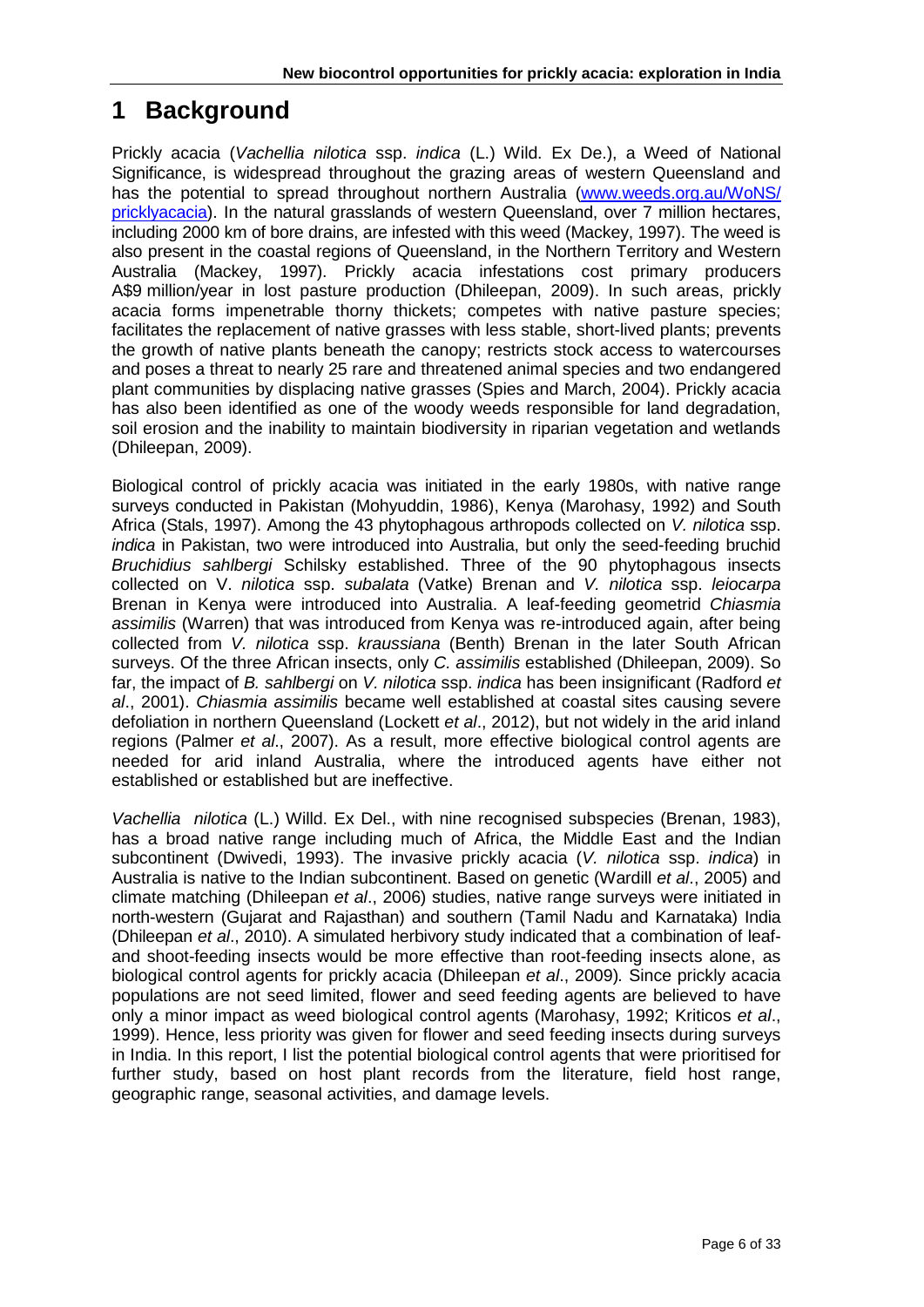# <span id="page-6-0"></span>**2 Project objectives**

- 1. Survey and catalogue insects and pathogens associated with prickly acacia (*V. nilotica*) in India (**MET**).
	- In southern India, 33 insects and two rust pathogens were collected from 72 sites. These included 16 leaf-feeders, eight stem-feeders, four species with leaffeeding adults and root-feeding larvae, two stem-borers and bark-feeders and three flower-feeders. In north-western India, 14 insects and 11 plant pathogens were collected from 22 sites.
- 2. Assess host range of insects and pathogens based on host plant use in the field (**MET**).
	- In southern India, eight species of insects and two rust fungi were observed only on prickly acacia and not on any non-target plants co-occurring in the survey sites. In north-western India, all insects and pathogens collected all have wide host ranges, except for the two rust pathogens.
- 3. Confirm primary host of *V. nilotica* for prioritised agents through preliminary hostrange testing (**MET**).
	- Based on field host range, no-choice host specificity tests were conducted for four insect species in India and two rust fungi in UK.
- 4. Prioritise potential biocontrol agents on the basis of likely impacts on the weed (**MET**).
	- Using a scoring system based on field host range, geographic range, seasonal incidence and damage levels, a scale insect, two leaf-webbing, a leaf weevil, a leaf beetle, a gall-inducing rust and a leaf rust were prioritised for detailed host specificity tests.
- 5. Seek and obtain approval from the Indian government through its biodiversity act to export prioritised biocontrol agents to Australia for further host specificity tests (**MET**).
	- The gall rust southern India and the leaf rust from north-western India were exported to CABI (UK). So far, 11 importations of various prickly acacia insects have been made from India to Australia.

# <span id="page-6-1"></span>**3 Methodology**

## <span id="page-6-2"></span>**3.1 Study organisms**

In India*, V. nilotica* is a multipurpose tree that occurs naturally and is cultivated throughout the country. It is used widely in agroforestry, social forestry, reclamation of wastelands, and rehabilitation of degraded forests. The subspecies of *V. nilotica* that are native to India are *V. nilotica* ssp. *indica*, *V. nilotica* ssp. *cupressiformis* (Stewart) Ali & Faruqi and *V. nilotica* ssp. *hemispherica* Ali & Faruqi (Dwivedi, 1993). Among these, *V. nilotica* ssp. *indica* is the most prominent and widespread subspecies. In southern India, *V. nilotica* ssp. *tomentosa* (Benth.) Brenan, a native of central Africa, co-occurs with *V. nilotica* ssp. *indica* in Tamil Nadu, while *V. nilotica* ssp. *cupressiformis* co-occurs with *V. nilotica* ssp. *indica* in Karnataka. In addition, other species of *Acacia* including species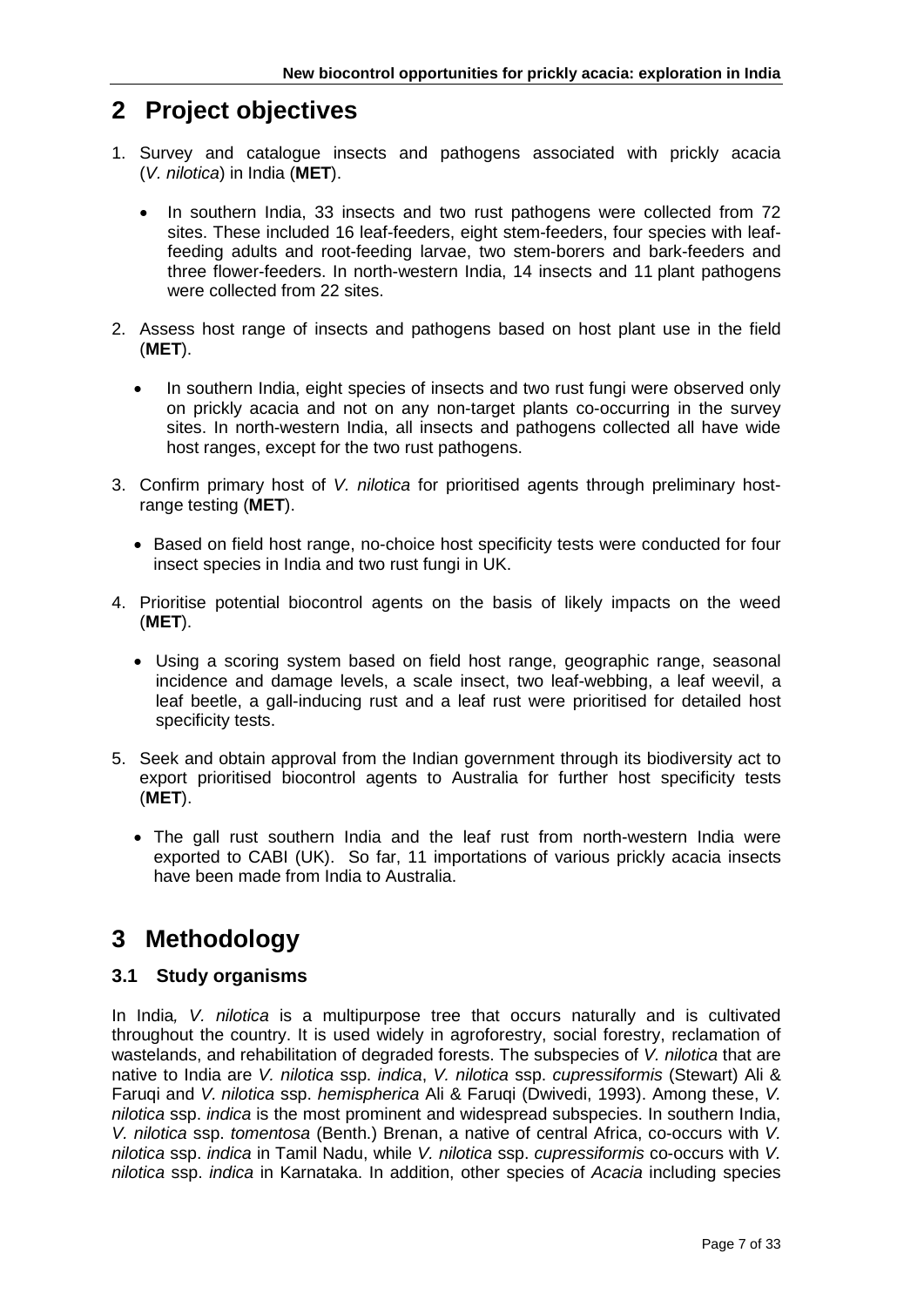native to Australia, occur widely in India, and in some areas co-occur with *V. nilotica* ssp. *indica*. In north-western India, *V. nilotica* ssp. *hemispherica* is prevalent in protected nature reserves and national parks (e.g. Gir Forest) and along the southern coast in Gujarat; and *V. nilotica* ssp. *cupressiformis* is widespread and co-occurs with *V. nilotica* ssp. *indica* throughout the state of Rajasthan.

## <span id="page-7-0"></span>**3.2 Native range surveys**

The project was initiated in India after approval from the Indian Government was received in November 2007. Contracts with the two collaborating research agencies in India, the Institute of Forest Genetics and Tree Breeding (IFGTB), Coimbatore and the Arid Forest Research Institute (AFRI), Jodhpur were signed in February 2008 and the surveys commenced in July 2008 (Dhileepan *et al*., 2010). Rajasthan and Tamil Nadu represent areas with hot and dry conditions similar to those of western Queensland, while Gujarat and Karnataka represent areas with hot and humid conditions (Dhileepan *et al*., 2006). In southern India, survey sites were predominantly forestry plantations, in tank beds, isolated plants on the roadsides and on bunds on agricultural lands. In contrast, survey sites in north-western India were predominantly natural groves and forestry plantations.

In southern India, a total of 64 sites across 20 districts (administrative areas within States) in Tamil Nadu and eight sites across two districts in Karnataka were surveyed (Figure 1; Table 1). In Tamil Nadu and Karnataka, surveys were conducted throughout the year, with all sites visited at least once in every three months, from November 2008 to December 2011 (Table 2).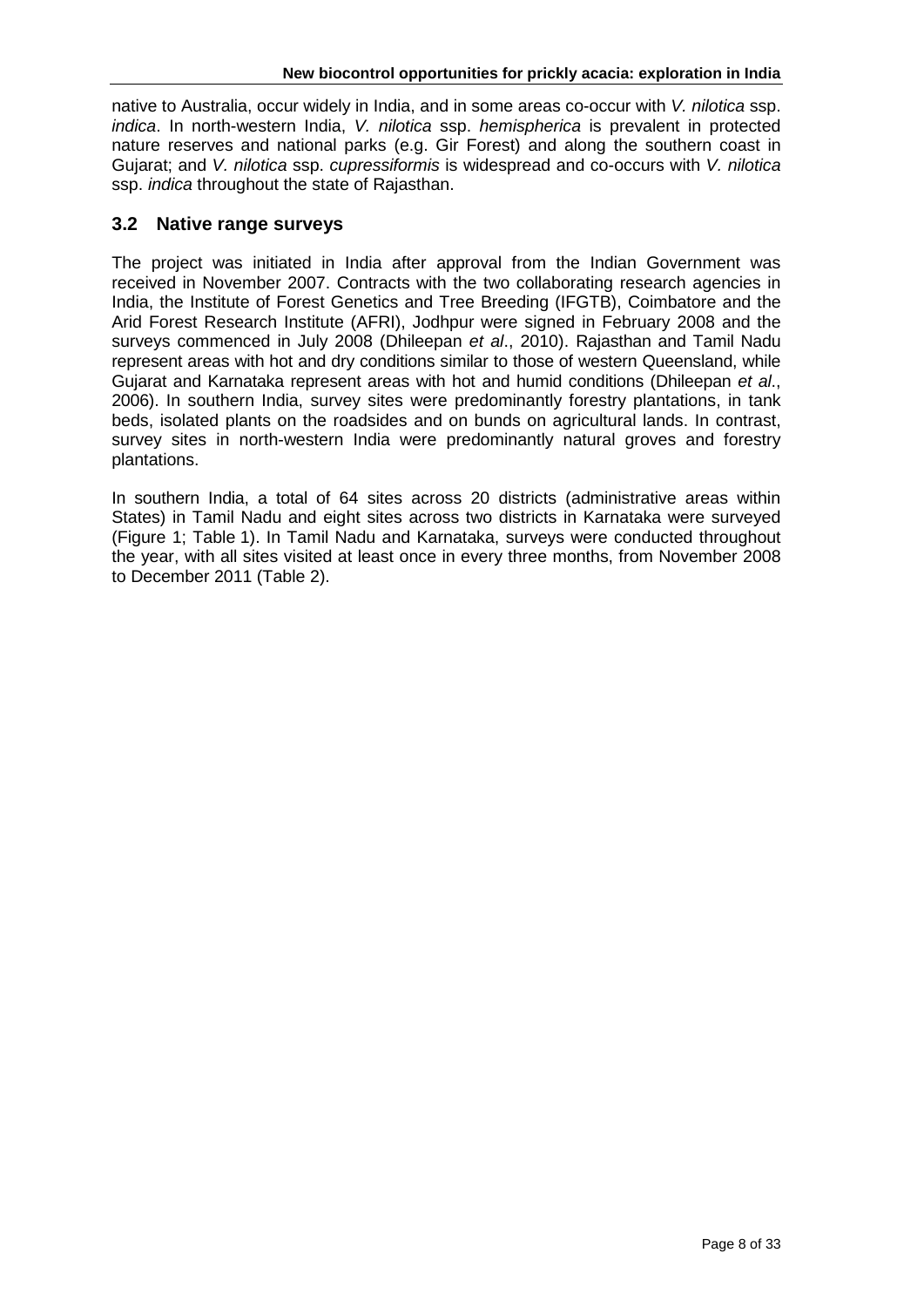

<span id="page-8-0"></span>**Figure 1. Survey sites in Tamil Nadu and Karnataka states in southern India.**

In north-western India, surveys were conducted at 22 sites across 13 districts in Rajasthan and 48 sites across 11 sites in Gujarat (Figure 2). Among them, eight permanent sites, Jodhpur (26°14'20.21"N; 73°1'27.51"E), Pali (29°30.746'N; 77°30.632'E), Hanumangar (29°30.746'N; 74°20.289'E) and Bharatpur (27°11.305'N; 77°30.632'E) in Rajasthan, and Gandhinagar (23°15.046'N; 72°41.375'E), Nadiad (22°45.069'N; 72°51.572'E), Junagarh (21°26.892'N; 70°29.239'E) and Bhuj (23°25.307'N; 69°10.340'E) in Gujarat, were surveyed at quarterly intervals, while other sites, many of them plantations and natural groves along roadside (Figure 2), were surveyed opportunistically while visiting the eight permanent sites.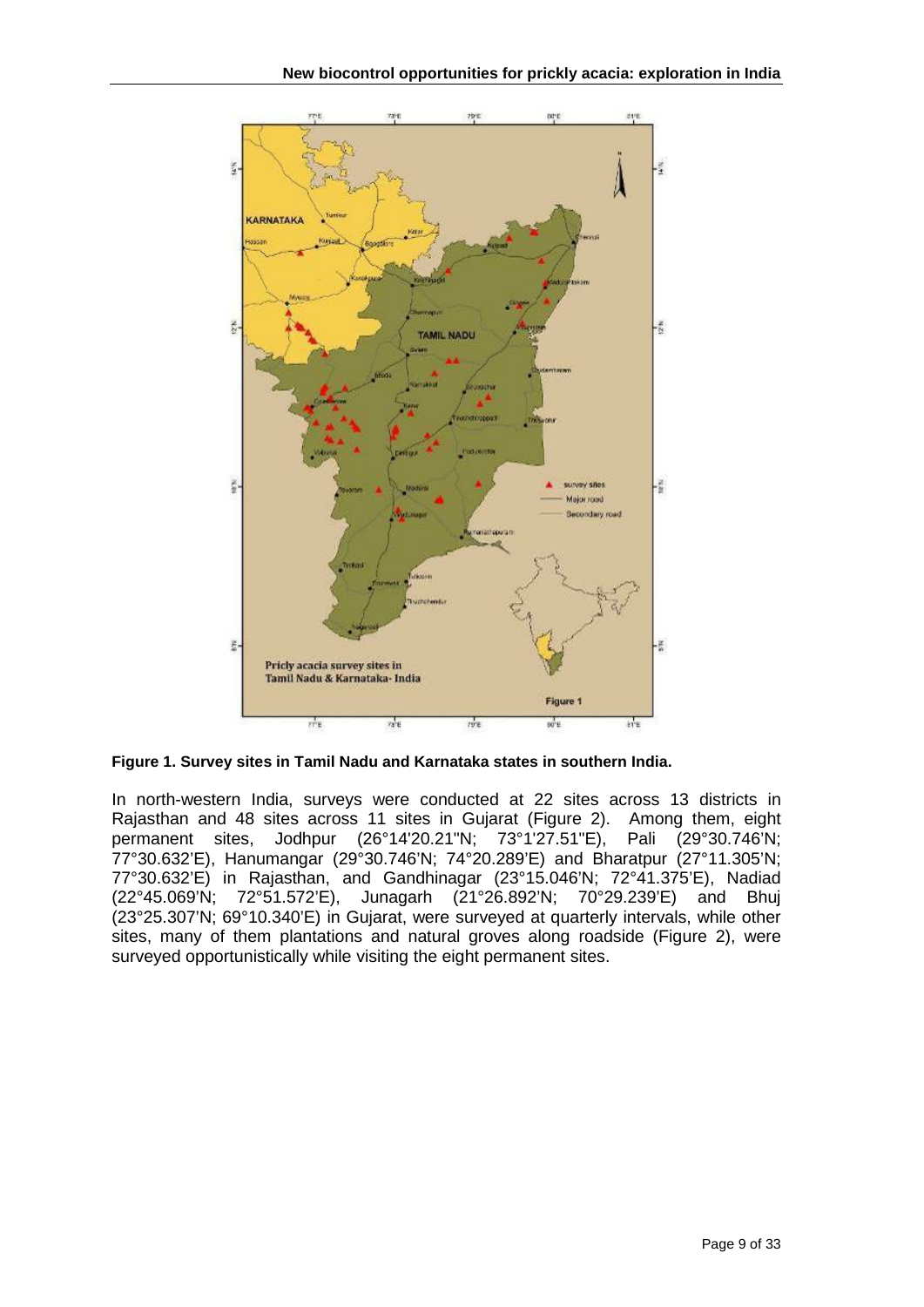

<span id="page-9-1"></span>**Figure 2. Survey sites in Gujarat and Rajasthan states in north-western India.**

At survey sites with juvenile and young trees, the entire tree canopy was inspected visually for the presence of insects, or signs of feeding damage or disease symptoms. At sites with mature trees, branches of trees that could be accessed from the ground were sampled visually for insects and diseases. At each site, the incidence of insects or insect damage and disease symptoms were recorded, together with details of which subspecies of *V. nilotica* were present, the plant life stages (seedlings, juveniles or mature trees) found, co-occurring vegetation (e.g. other *Acacia* spp. and *Vachellia* spp.) and weather details (temperature and relative humidity) at the time of sampling. At each site, two or three research staff spent a minimum of one hour surveying for insects and diseases. Immature stages of insects collected in southern India were brought to IFGTB (Coimbatore), while those collected in north-western India were brought to AFRI (Jodhpur), and reared to adults for identification.

# <span id="page-9-0"></span>**3.3 Agent identification**

All insects, mites and rust fungi collected on *V. nilotica* were first matched locally with previously identified specimens at IFGTB (Coimbatore) and AFRI (Jodhpur) within India.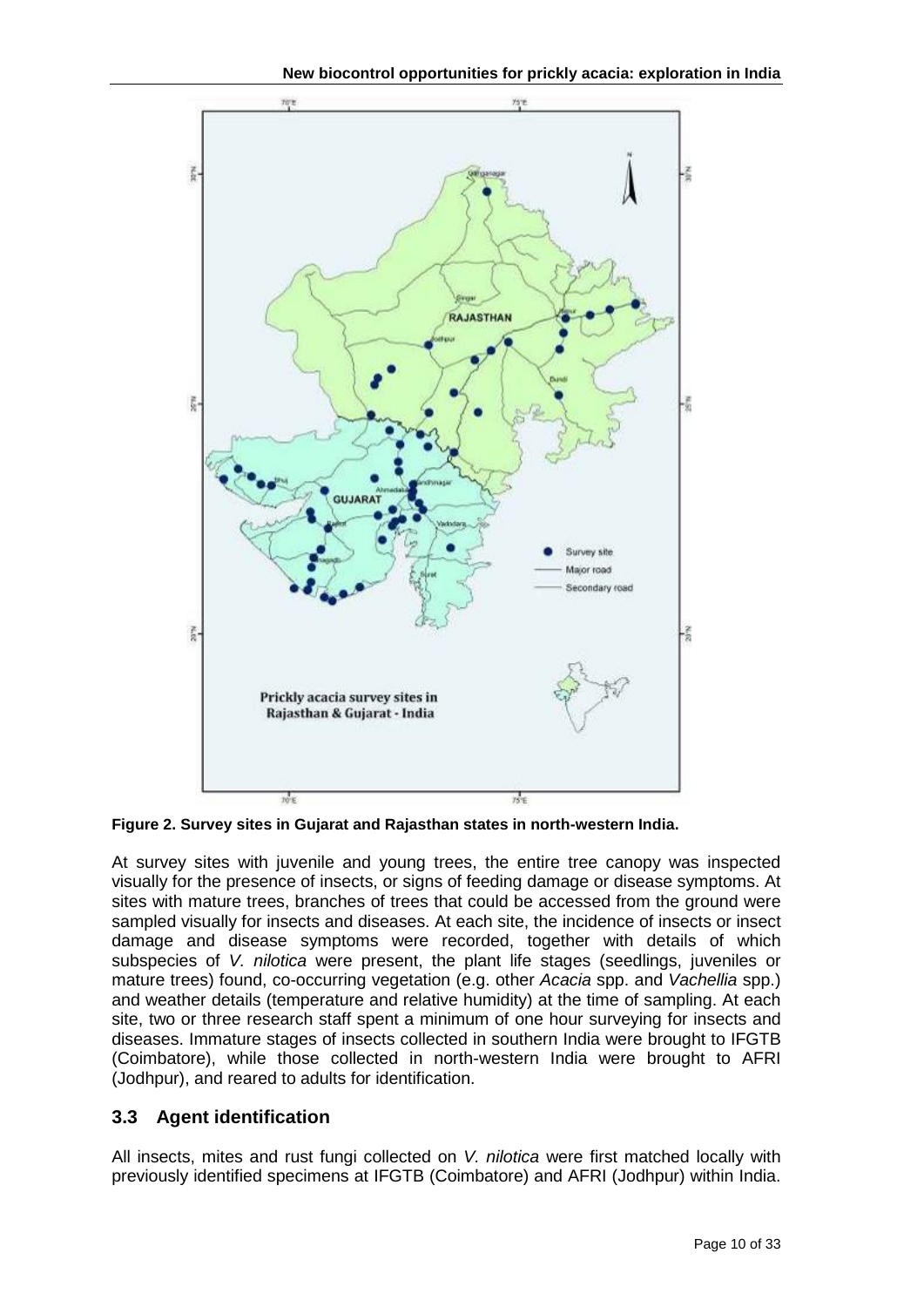If necessary, the specimens were then sent to taxonomic experts and agencies within India (Indian Agricultural Research Institute, Kerala Forest Research Institute, Tamil Nadu Agricultural University, Indian Forest Research Institute, University of Agricultural Sciences - Bangalore and Zoological Survey of India) and overseas (British Museum of Natural History, CABI – UK, CSIRO, Queensland Plant Pathology Herbarium and Queensland Museum) to confirm the identification.

## <span id="page-10-0"></span>**3.4 Ecological host range**

In southern India, *V. nilotica* ssp. *indica* and *V. nilotica* ssp. *tomentosa* were both present at 51 of the 72 survey sites, while *V. nilotica* ssp. *indica* and *V. nilotica* ssp. *cupressiformis* occurred together at only six sites (Table 1). There were 12 survey sites with only *V. nilotica* ssp. *indica* and three sites with only *V. nilotica* ssp. *cupressiformis*, and these sites were all found in Karnataka (Table 1). There was no site with only *V. nilotica* ssp. *tomentosa*. Where two subspecies co-occurred, both were sampled with equal time spent on each subspecies. Field specificity of various phytophagous insects and mites, and rust pathogens at subspecies level was documented. Other *Vachellia, Senegalia* and *Acacia* species, *V. leucophloea* (Roxb.) Maslin, Siegler & Ebinger, *Senegalia ferruginea* (DC.) Pedley, *S. senegal* (L.) Britton & P. Wilson (natives of India), *V. horrida* (L.) Kyal. & Boatwr. (native of Africa) and other non-target trees (e.g. *Prosopis juliflora* (Sw.) DC., *Pongamia pinnata* (L.) Panigrahi, *Azardirachta indica* A. Juss., *Ziziphus mauritiana* Lam) occurring at the survey sites were also surveyed to ascertain if the ecological host range of insects found on *V. nilotica* extended to these species. Sampling of the non-target *Acacia* spp. and other tree species at each survey site was restricted to only the agents that were collected on *V. nilotica*.

In north-western India, the two subspecies, *V. nilotica* ssp. *indica* and *V. nilotica* ssp. *cupressiformis* co-occurred at most of the survey sites in Rajasthan. In Gujarat, *V. nilotica* ssp. *indica* was the predominant subspecies at all survey sites, except in protected nature reserves and national parks (e.g. Gir Forest) and southern coast where *V. nilotica* ssp. *hemispherica* was the dominant subspecies (Dhileepan *et al*., 2010). Other *Acacia* species, *V. leucophloea, S. catechu* (L.f.) P.J.Hurter & Mabb.*, S. senegal, V. tortilis* (Forssk.) Galasso & Banfi., *A. jacquemontii* Benth, and the leguminous species, *Prosopis cineraria* (L.) Druce, occurring at the survey sites were also surveyed.

## <span id="page-10-1"></span>**3.5 Potential impacts (exclusion studies)**

The impact of native insect herbivores (all insects combined) on the survival and growth of potted juvenile plants under field conditions was evaluated in exclusion trials conducted over two years at four sites, each in Rajasthan (Hanumangar, Desuri, Bharatpur and Jodhpur) and Gujarat (Gandhinagar, Nadiad, Junagarh and Bhuj), and over 18 months at two sites in Tamil Nadu (Coimbatore and Thoppur). At each site, potted prickly acacia juvenile plants, with half of the plants protected from insect herbivores (by spraying insecticides at fortnightly intervals) and the remaining half exposed to insect herbivores (by spraying with water) were maintained. In Rajasthan and Gujarat, there were 25 potted prickly acacia plants for each treatment (insecticide treated under canopy, insecticide treated under open sun; no-insecticide treatment under canopy and no-insecticide treatment under direct sun) in each site (25 plants x 4 treatments x 4 sites x 2 states). In Tamil Nadu, there were five blocks of 12 potted prickly acacia plants for each treatment (insecticide treated and no-insecticide) in each site (2 sites) (12 plants x 5 blocks x 2 treatments x 2 sites). All plants were sampled at quarterly intervals, with the incidence and abundance of various insects along with details on several plant parameters (e.g. defoliation levels, plant height, number of leaves, number of shoots, basal stem diameter, etc.) were recorded. This information was used for prioritising agents for more detailed studies, including host-specificity tests.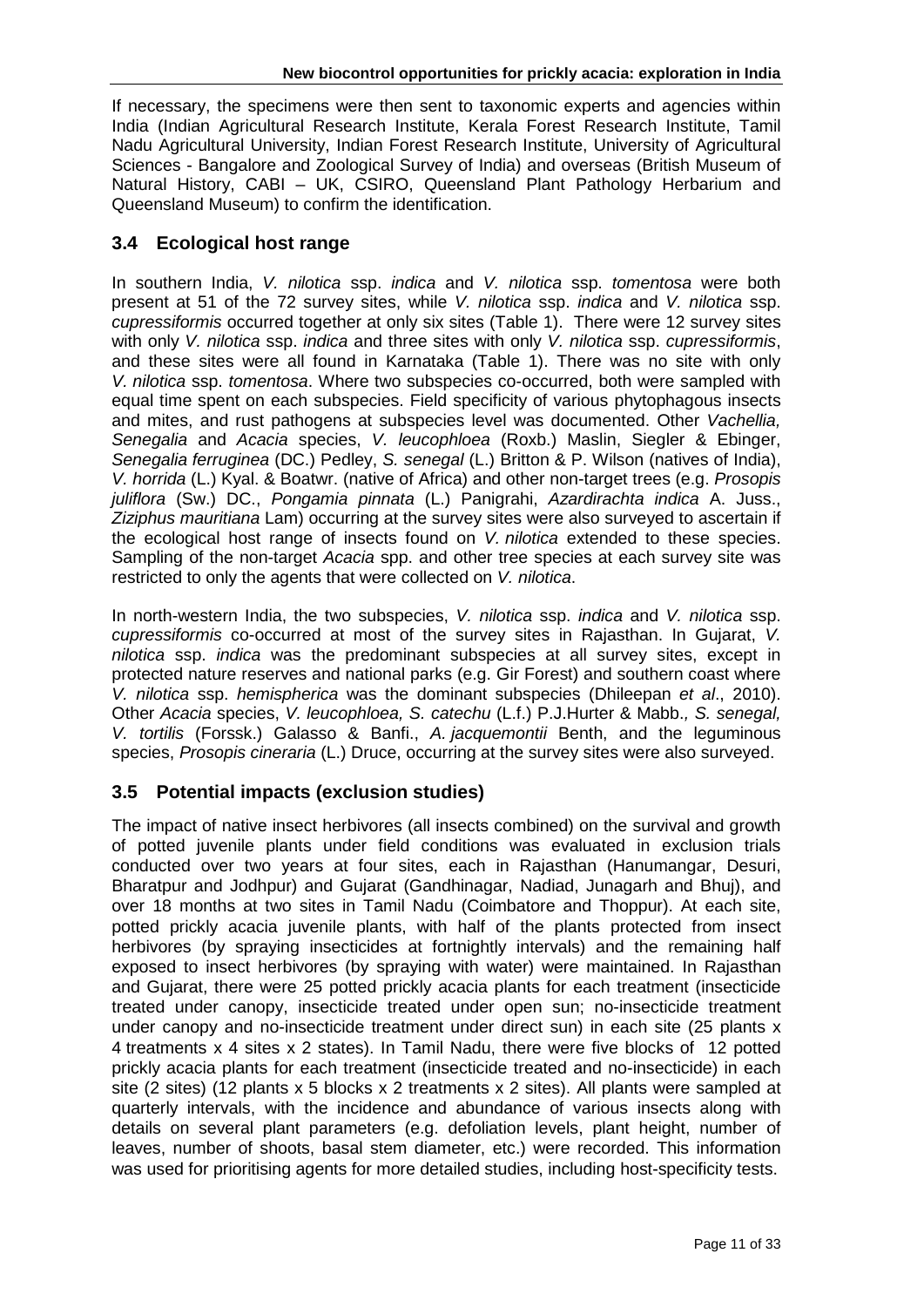#### <span id="page-11-0"></span>**3.6 No-choice host specificity tests**

Only those insects and pathogens that showed field-level specificity for *V. nilotica* were selected for preliminary host specificity tests. For phytophagous insects and diseases, for which species-level identification could be made, host records were checked through a literature search, and those agents recorded with a wider range of hosts were excluded from preliminary host specificity tests. Likewise, phytophagous insects and diseases that were observed on non-target *Acacia*, *Vachellia* and *Senegalia* species during the field surveys were also excluded from the no-choice host specificity tests.

Based on field host range, no-choice host specificity tests were conducted for four insect species, *Anomalococcus indicus* Ramakrishna Ayyar (Hemiptera: Lecanodiaspidae), *Phycita* sp. A (Lepidoptera: Pyralidae), *Isturgia disputaria* (Guenée) (Lepidoptera: Geometridae), and *Dereodus denticolis* Boheman (Coleoptera: Curculionidae), and two rust fungi, *Ravenelia acaciae-arabicae* Mundk. & Thirum (Uredinales: Raveneliaceae) and *R. evansii* Syd. & P. Syd (Uredinales: Raveneliaceae). The insect species, together with the gall rust (*R. acaciae-arabicae*), were tested at the IFGTB campus (11°1'36.68"N; 76°56'39.17"E), Coimbatore, India, while testing of the leaf rust (*R. evansii*) was conducted at AFRI, Jodhpur, India.

No-choice host specificity tests for the five species of insects at IFGTB included *Acacia*, *Vachellia* and *Senegalia* species from Asia (*Acacia planiferans,* Wight & Arn., *S. ferruginea*, *V. leucophloea*, *S. catechu*), Africa (*Senegalia mellifera* (M. Vahl) Seigler & Ebinger, *V. tortilis*), Australia (*A. auriculiformis* A. Cunn. ex. Benth., *A. deanei*  (R.T. Bajer) M.B. Welch, Coombs & McGlynn) and tropical America (*V. farnesiana* [\(L.\)](http://en.wikipedia.org/wiki/Carl_Linnaeus) Wright et Arn.)*.* The tests were conducted in the laboratory using cut foliage, and under field conditions using potted plants enclosed in insect-proof cages. Four additional non-acacia test plants were included in the no-choice host specificity tests because they were mentioned in previous host plant reports: *Delonix regia* (Bojer ex Hook.) Raf. against *I. disputaria*; *Anacardium occidentale* L. and *Mangifera indica* L. against *Phycita*  sp.A; and *Piper nigrum* L. against *A. indicus*.

No-choice larval feeding and development tests for *I. disputaria* and *Phycita* sp. A were conducted using cut foliage as a bouquet with shoots immersed in a glass jar with water. In all tests, *V. nilotica* ssp*. indica* was included as a control, and the test was repeated at least five times. The cut foliage was replaced on alternate days and the percentage of larvae completing development (% pupation and % adult emergence) and duration of larval and pupal development were recorded. For *A. indicus*, a scale-infested shoot of *V. nilotica* ssp*. indica* collected in the field (10-15 cm long and with at least 20 gravid female scales) was tied on each potted test plant or on field plants. A scale-infested stem was tied to potted *V. nilotica* ssp*. indica* juvenile plants as a control. Test and control plants were sampled at monthly intervals for four months and the proportion of female nymphs becoming gravid females per plant were recorded. For *D. denticollis* no-choice adult feeding tests were conducted using cut-foliage of test plants as bouquets (bouquets replaced on alternate days) and the proportion of leaf area consumed was recorded. Tests of no-choice larval survival and development for this agent were not undertaken as the oviposition behaviour and larval habits of the agent are not known.

No-choice host specificity tests for the gall rust (*R. acaciae-arabicae*) at IFGTB included *V. tortilis*, *A. auriculiformis*, *A. deanei* and *V. farnesiana* as test plants with *V. nilotica* ssp. *indica* plants as controls. A suspension of field collected urediniospores of *R. acaciae-arabicae* was applied to the undersides of young leaves of control and treatment plants. The rust-inoculated plants were transferred to a shade-house and monitored for macroscopic rust symptoms.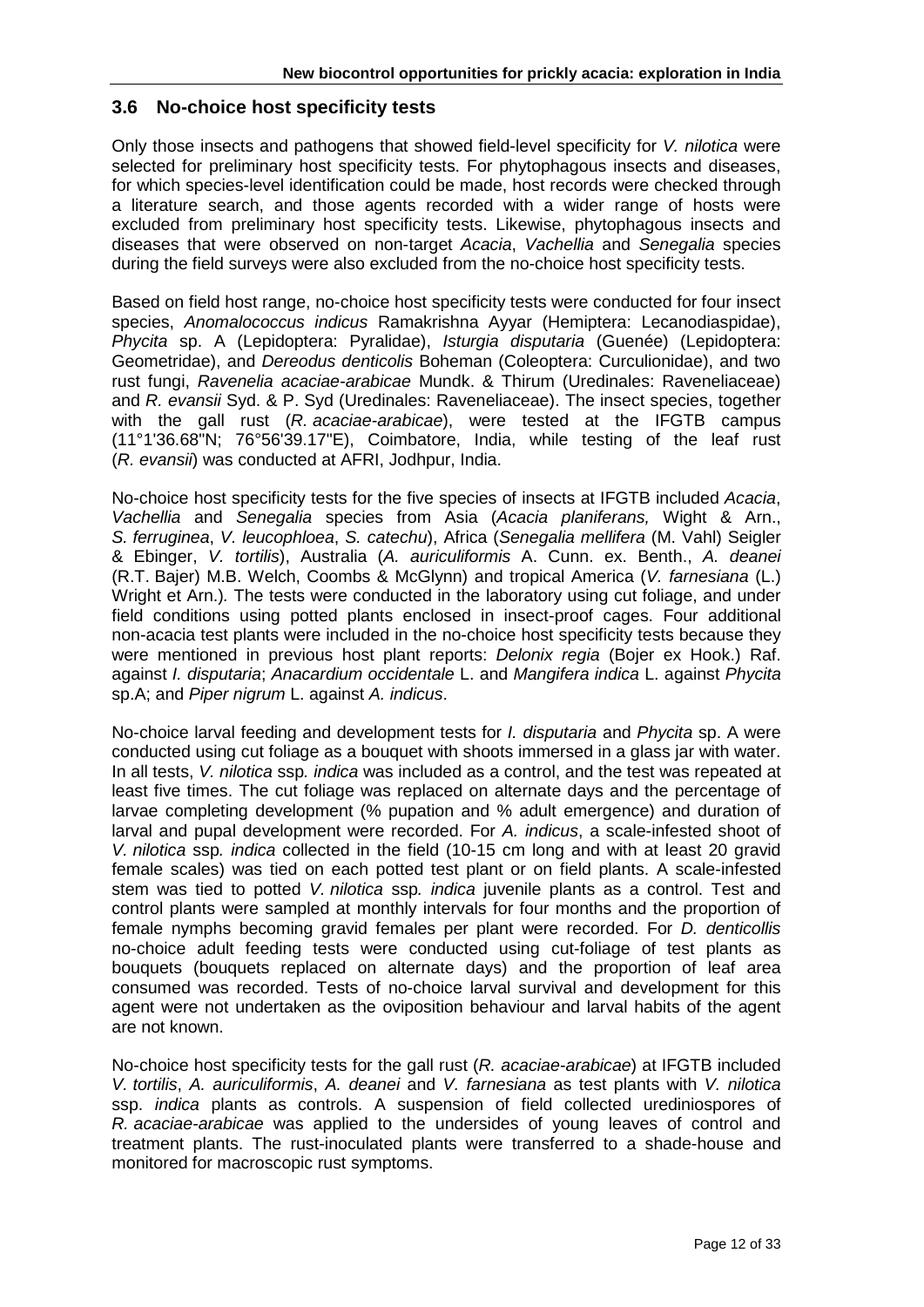No-choice host specificity tests for the leaf rust (*R. evansii*) at AFRI included three potted plants each of *A. planiferans, A. auriculiformis*, *V. tortilis*, *V. farnesiana*, *S. catechu* (as test plants) and *V. nilotica* ssp. *indica* (as control). The experiment was conducted in a shade-house at AFRI between 24 February 2010 and 3 March 2010 using urediniospores of *R. evansii* collected from Nadiad in the previous week. A suspension of urediniospores of field-collected *R. evansii* was sprayed on the leaves of test and control plants. Inoculated test and control plants were monitored daily for macroscopic rust symptoms and the proportion (%) of rust-infected leaflets were recorded along with the temperature and humidity levels in the shade-house.

## <span id="page-12-0"></span>**3.7 Prioritisation process**

For all insects and rust pathogens collected during the survey that were identified to species level, previous host records and pest status were used to first eliminate known crop pests and polyphagous insects and pathogens. Based on a literature search, a score between '1' and '5' was given  $(1 = \text{pest of crops}; 2 = \text{host records across diverse})$ plant families;  $3 =$  host records restricted within Mimosaceae;  $4 =$  host records limited to *Vachellia*/*Acacia* species; 5 = host records limited to *V. nilotica*) for each insect and rust fungus. Insects and rust pathogens with a score of '3' or less were eliminated from the prioritisation process.

Based on the field host range recorded during the survey, a score between '1' and '5' was given (1 = hosts across diverse plant families;  $2 =$  occur on multiple genera, within a plant family; 3 = occur on a wide range of *Vachellia*/*Acacia* species; 4 = limited to few closely related *Vachellia* species; 5 = restricted to *V. nilotica*) for each insect and rust fungi. Insects and rust pathogens with a score of '3' or less were eliminated from the prioritisation process.

For geographic range of each agent, a score between '1' and '5' was given  $(1 =$ collected from less than 20% of the survey sites;  $2 =$  collected from 20 to 40% of the survey sites;  $3 =$  collected from 40 to 60% of the survey sites;  $4 =$  collected from 60 to 80% of survey sites; 5 = collected from more than 80% of survey sites).

For seasonal incidence, a score between '1' and '5' was given  $(1 = \text{occur} \text{ less than three})$ months in a year;  $2 =$  occur between three and five months in a year;  $3 =$  occur between six and eight months in a year;  $4 =$  occur between nine and 10 months in a year;  $5 =$ occur more than 10 months in a year) for each insect and rust fungus.

For damage levels, a score between '1' and '5' was given  $(1 = no$  visible symptoms;  $2 =$ visible, but minor symptoms;  $3 =$  seasonal damage - defoliation, shoot dieback, etc.;  $4 =$ loss of vigour – complete defoliation, shoot dieback, etc;  $5 =$  field mortality), based on visual field observations.

Results from the preliminary host specificity tests conducted for selected insects in India were also used as filters in the prioritisation process. Scores between '1' and '5' were given (1 = feeding and development on host plants across diverse plant families;  $2 =$ feeding and development on multiple genera, within a plant family;  $3 =$  feeding and development on a wide range of *Vachellia*/*Acacia* species; 4 = feeding and development on only a few closely related *Vachellia* species; 5 = restricted to *V. nilotica*), and insects with scores below '4' were eliminated from the list.

For each insect species, a priority score combining scores from 'host plant records', 'field host range', 'geographic range', 'seasonal incidence' and 'damage levels' was computed and the species were ranked based on the priority scores.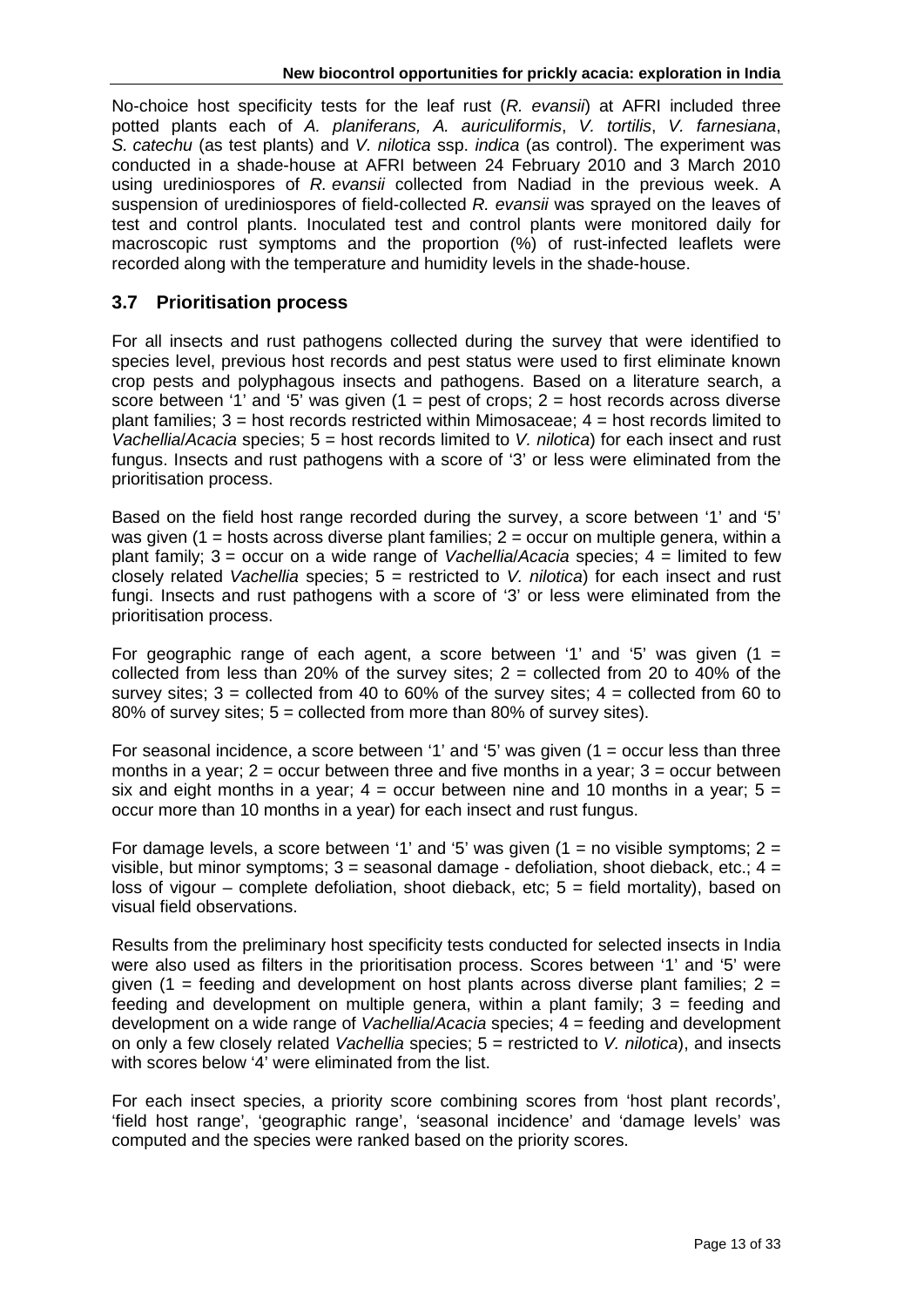## **3.8 Effectiveness of established agents in Australia**

The leaf-feeding geometrid (*Chiasmia assimilis*) has become established in infestations in coastal areas between the townships of Ayr and Bowen where the larvae caused severe, periodic defoliation at some localities during summer and autumn. Defoliation by *C. assimilis* has also been reported from other sites near Hughenden. Sampling for incidence of and damage caused by this agent at the original coastal release site (Ashfield) near Guthalungra in north Queensland was conducted between March 2005 and September 2010. Visits to the site were made at 6-8 weekly intervals. Twenty tip cuttings were taken from each of 10 trees. The numbers of larvae present were recorded together with estimates of the per cent defoliation by the insect. Percentage of normal leaf cover present, irrespective of insect feeding, as well as number of seed pods and the number of filled seeds per pod, were also recorded.

The impact of this herbivory on a number of plant parameters, including shoot length, basal stem diameter, root length, number of leaves, number of branches, and above and below ground biomass was investigated at a second coastal site (Inkerman) through an insect exclusion trial using potted seedlings and regular spray applications of a systemic insecticide to exclude the biological control agent. Half the seedlings, both sprayed and unsprayed, were placed beneath the prickly acacia canopy, the other half in full sunlight. A total of 160 potted prickly acacia seedlings were used in the 2 x 2 factorial experiment containing four replicates with 10 seedlings per replication. Factor A comprised two biological control treatments: exposure to *C. assimilis* or exclusion from *C. assimilis*. Factor B was the location of seedlings within the infestation: in shade beneath the prickly acacia canopy or in full sunlight away from the canopy. For the insect-excluded treatment, seedlings were sprayed on a fortnightly basis using the insecticide Folimat (2 g/kg omethoate). Treatment and control plants were inspected every two weeks and the numbers of larvae and eggs on each plant were recorded, together with estimates of the per cent defoliation caused by insect feeding. Measurements of shoot length and basal stem diameter were recorded and counts of the number of leaves and number of branches were also made. At the end of the trial, final counts and measurements were taken and all surviving seedlings were collected from the site for biomass estimation.

# <span id="page-13-0"></span>**4 Results**

## <span id="page-13-1"></span>**4.1 Phytophagous insects and plant pathogens**

A total of 33 species of phytophagous insects were collected from 72 sites over three years (2008-2011) in southern India (Tables 1-3). These included 17 leaf-feeders, five species with leaf-feeding adults and root-feeding larvae, five sap-feeders, two stem-borers and bark-feeders, two flower-feeders and a seed-feeder. Species-level identification was made for 28 insects (Table 1). The two rust pathogens (Table 1) were identified to species level. The average number of species recorded at each survey site differed significantly between districts ( $F_{17,54}$  = 1.898;  $P = 0.039$ ), but the difference was not significant between Tamil Nadu (10.4  $\pm$  0.6) and Karnataka (10.1  $\pm$  1.3) states  $(t = 0.217, df = 70, P = 0.829)$ . The number of species recorded at each survey site varied significantly depending on the number of times the site was surveyed  $(F<sub>7.54</sub> = -8.45; P < 0.001)$  and the number of species collected at survey sites increased with an increase in the number of times the sites were surveyed (Figure 3). There was no significant difference in the number of phytophagous species collected from survey sites with ssp. *cupressiformis* alone (14.7  $\pm$  0.88), with ssp. *indica* alone (10.5  $\pm$  0.89), with ssp. *indica* + *cupressiformis* (8.5 ± 1.06), and with ssp. *indica* + *tomentosa*  $(10.3 \pm 0.67)$   $(F_{3.69} = 0.939; P = 0.424)$ .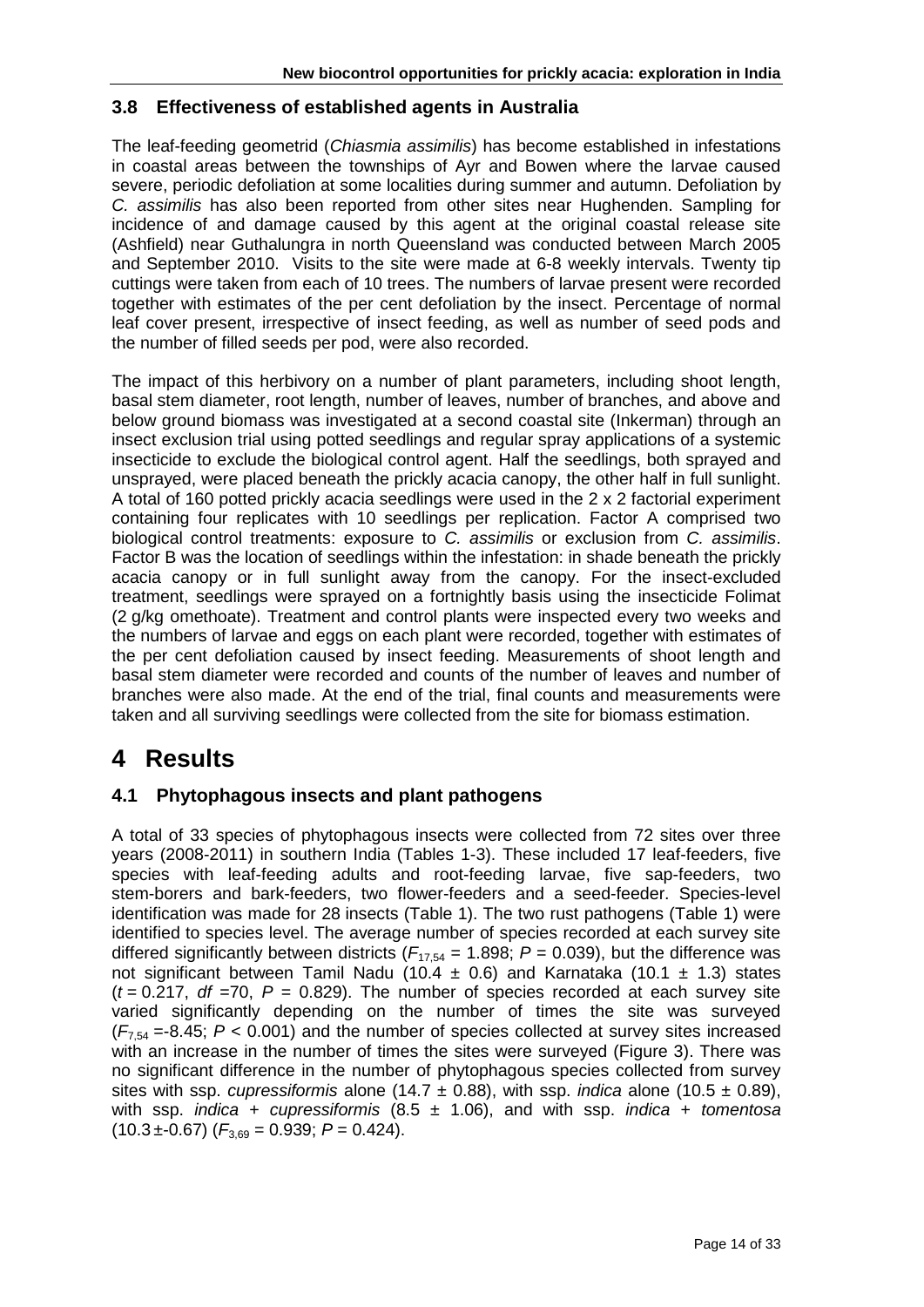

<span id="page-14-1"></span>**Figure 3. Relationship between the number of times each site was surveyed and the number of agents recorded (mean ± se) at the survey sites over a three-year period.**

In north-western India, 14 species of phytophagous insects and mites, and 11 diseases were documented. However, all of the insect species (e.g. *Oxyrchachis tarandus* Fab.*, Achaea janata* (L.), *Cerosterna scabrator* (F.), *Selepa celtis* Moore, *Indarbela quadrinotata* Walk., *Eumeta crameri* (Westwood), *Mylloceros* spp., *Pteroma plagiophleps* Hampson, *Florithrips traegardhi* (Trybom), *Catopsilia pomona* Fab. and *Acaudaleyrodes rachipora* (Singh)) and all plant diseases (e.g. *Ganoderma lucidum* (Curtis) P. Karst, *Macrophomina phaseolina* (Tassi) Gold., *Lasiodiplodia theobromae* (Pat.) Griffon & Maubl., *Rhizoctonia solani* J.G. Kühn*, Phellinus fastuosus* (Lév.) Ryv., *Formes* spp., *Fusarium solani* (Mart.) Sacc. and *Oedium* sp.), except the leaf rust (*R. evansii*) are known to have wide host ranges. The host range of the two species of mites (*Tenuipalpus* sp*.* and *Oligonynchus* sp*.*) collected on *V. nilotica* leaves in Rajasthan could not be ascertained as they were unable to be identified to species level. Three species of nematodes, *Hoplolaimus indicus* Sher. (plant parasitic nematode associated with roots), *Aphelenchus avenae* Bastian (fungal-feeding nematode associated with plant roots), and *Helicotylenchus* sp (root-feeding nematode) were also collected from root zones of stunted *V. nilotica* trees in the Bhuj region of Gujarat. The leaf-rust (*R. evansii*) was collected only in Gujarat and not in Rajasthan.

## <span id="page-14-0"></span>**4.2 Host records from the literature**

Twenty of the 33 insect species collected during the survey were either known crop pests or polyphagous insects (Table 3), and were excluded from the prioritisation list. Among the remaining insects, *I. disputaria*, *D. denticollis* and *D. mastos* Herbst. have been reported only on *V. nilotica* in India. There are no host records for the chrysomelid beetle, *Cryptocephalus rufofemoratus* Jacoby. The geometrid *I. disputaria*, a major pest of *V. nilotica* in India, has been recorded on *V. tortilis, A. mollissima and A. decurrens* in Africa (Kruger, 2001). The babul scale (*A. indicus*), a pest of *V. nilotica*, has been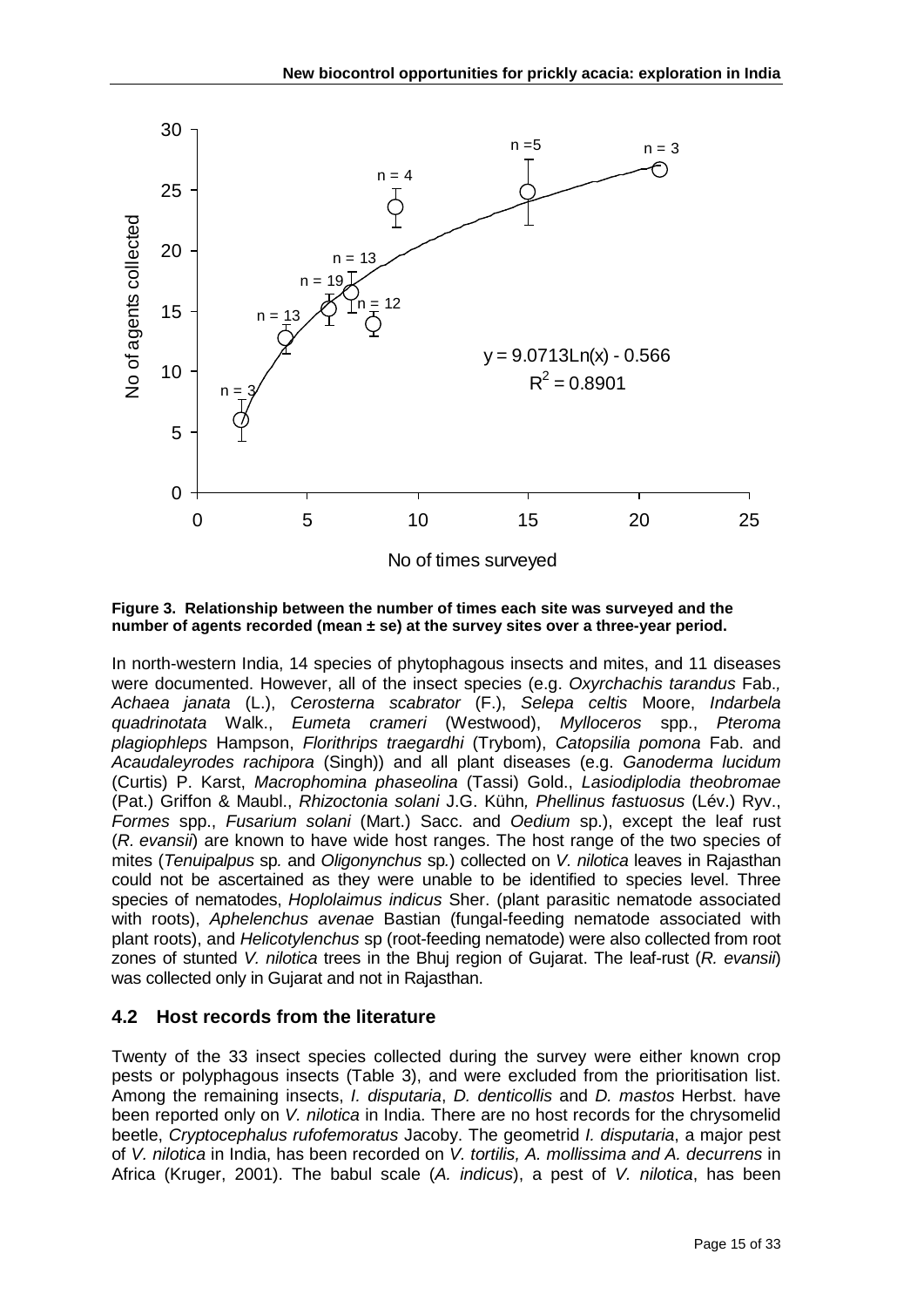reported on *V. farnesiana, V. leucophloea* (Ben-Dov 2006), *S. catechu, Ziziphus mauritiana* Lam. (Rhamnaceae) (Beeson 1941) and *Piper nigrum* L. (Piperaceae) (Koya *et al*., 1996). The leaf-feeding chrysomelid, *Diapromorpha turcica* Fab., has been reported on other hosts like *Mikania micrantha* Kunth ex H.B.K. (Abraham *et al*., 2002), *Leucaena leucocephala* (Lam.) de Wit (Nayar, 2001), *Lagerstroemia* sp. (David and Ananthakrishan, 2004) and *S. catechu* (Beeson, 1919). Adults of *Clytra succincta* Lacordaire have been reported feeding on leaves of *Prosopis cineraria* (L.) Druce in India. Host record searches were not possible for insects not identified to species (e.g. *Phycita* spp., *Pachnephorus* sp*.* and *Nipaecoccus* sp.).

All plant pathogens (e.g. *G. lucidum*, *F. solani*, *L. theobromae*, *Fomes* spp.*, R. solani,*  and *P. fastuosus*) other than the two rust fungi (*R. acacia-arabicae* and *R. evansii*) were also excluded due to their wide range of hosts. *Ravenelia acaciae-arabicae* was originally described by Mundkur & Thirumalachar (1946) on *V. nilotica* (misapplied syn *A. arabica* Willd.) from Mysore, Karnataka State in India. Later, Kapoor & Agarwal (1974) and Bagyanarayana and Ravinder (1988) treated *R. acaciae-arabicae*, as a synonym of *R. evansii*. In Africa, *R. evansii* has been reported from *V. sieberiana (*DC.), *A. macrothyrsa* Harms, *A. gerrardii* Benth., *A. rehmanniana* Schinz, *V. robusta* (Burch.) Kayl. & Boatwr, and *V. seyal (*Del.) P.J.H. Hurter (Cannon, 2008). Recent surveys in India found that the two rusts, *R. acaciae-arabicae* and *R. evansii*, were distinct species that could be easily separated by morphology of the urediniospores (Shivas *et al*., 2012).

## <span id="page-15-0"></span>**4.3 Field host range**

In southern India, 13 species of insects and two rust fungi that progressed through the 'host record' filter (Table 3) were observed intensively on hosts in the field. Eight species of insects (*A. indicus*, *Phycita* sp. A, *Phycita* sp. B., *I. disputaria*, *D. denticollis*, *D. mastos*, *Pachnephorus* sp. and *C. rufofemoratus*) and two rust fungi (*R. acaciaarabicae* and *R. evansii*) were observed only on *V. nilotica*, and not on *S. catechu*, *V. leucophloea*, *V. horrida* or *S. ferruginea* co-occurring with *V. nilotica* in the survey sites. *Pachnephorus* sp. and *R. acacia-arabicae* were restricted to *V. nilotica* ssp. *indica*, while *A. indicus*, *Phycita* sp. A, *Phycita* sp. B., *I. disputaria*, *D. denticollis*, *D. mastos* and *C. rufofemoratus* were observed on all three subspecies of *V. nilotica*. *Nipaecoccus* sp., *Clytra succincta* Lacord., and *Mylloceros* spp. were observed on *Prosopis juliflora* (Sw.) DC and hence excluded.

In north-western India, all insects identified to species level were known polyphagous pest species. Likewise all plant diseases (*G. lucidum*, *F. solani*, *L. theobromae*, *Fomes*  spp.*, R. solani,* and *P. fastuosus*) other than the leaf-rust (*R. evansii*) were also known to have a wide host range.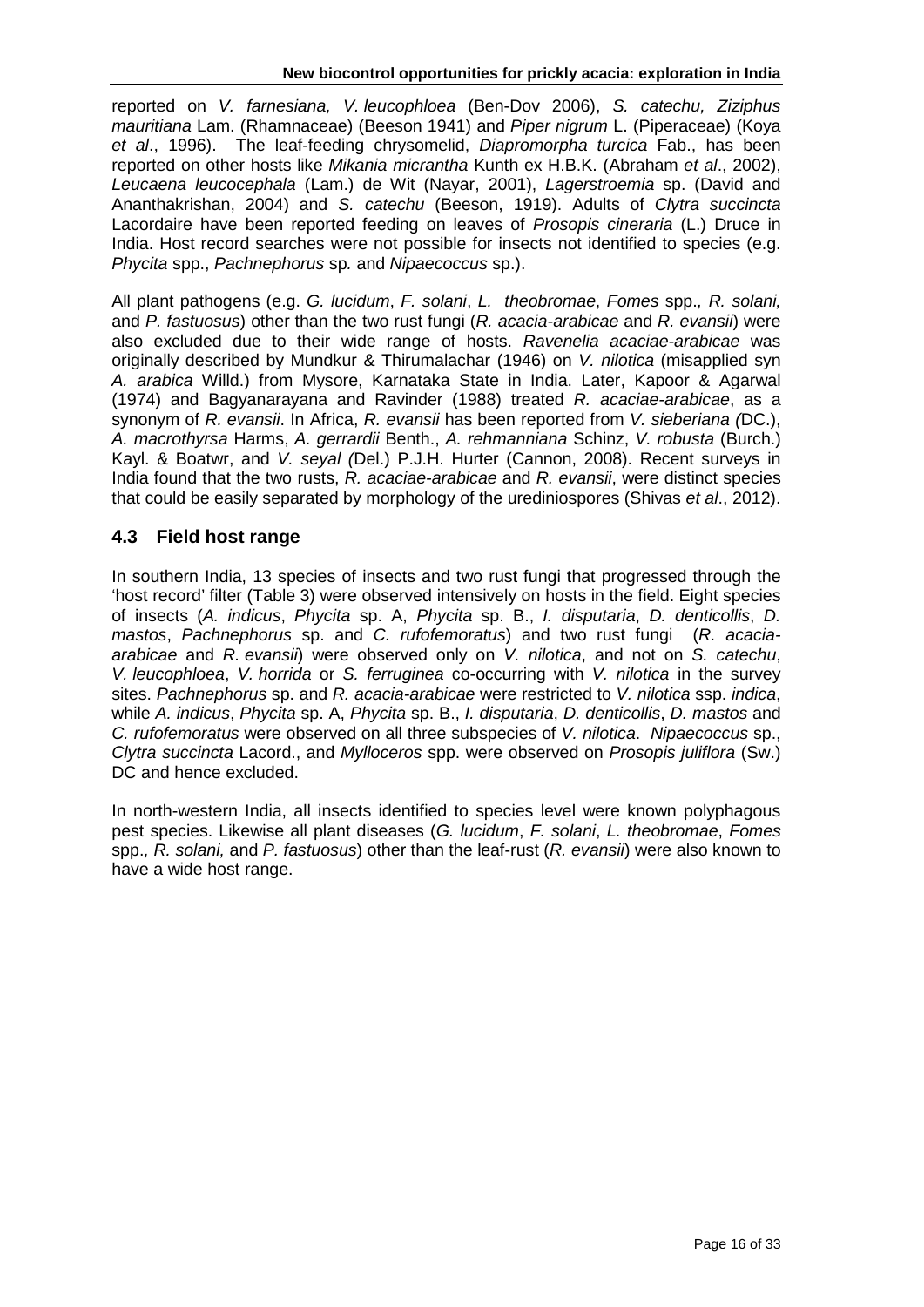<span id="page-16-0"></span>

| Table 1. Incidence of phytophagous insects and rust fungi on various subspecies of            |
|-----------------------------------------------------------------------------------------------|
| Vachellia nilotica in survey sites in southern India. Values represent proportion (%) of time |
| each agent was collected at each site over the three year period. Values for prioritised      |
| agents presented in dark background and the rest of the insects are shaded grey.              |
| Unshaded areas indicate that the agent was collected at the corresponding site.               |

|            |                                                                                     |                                                                                        |                                                                                                                                                                       |                                                                                                               |                                                                                                     |                                                                 |                                                                                                           | <b>Prioritised insects and rusts</b>                                                      |                                                                                                             |                                                                                  |                                                                                               |                                                       |                                                                                        |                                |                                       |                                                                      |                                                                                  |                                                                   |                                                                                              |                                                                      |                                                                                                           |                                                                               |                                 |                         | Other insects                                   |                               |                                   |                               |                        |                                        |                                                                                  |                             |                                                                                  |                                              |                              |                                                          |                                                                                                                               |                        |
|------------|-------------------------------------------------------------------------------------|----------------------------------------------------------------------------------------|-----------------------------------------------------------------------------------------------------------------------------------------------------------------------|---------------------------------------------------------------------------------------------------------------|-----------------------------------------------------------------------------------------------------|-----------------------------------------------------------------|-----------------------------------------------------------------------------------------------------------|-------------------------------------------------------------------------------------------|-------------------------------------------------------------------------------------------------------------|----------------------------------------------------------------------------------|-----------------------------------------------------------------------------------------------|-------------------------------------------------------|----------------------------------------------------------------------------------------|--------------------------------|---------------------------------------|----------------------------------------------------------------------|----------------------------------------------------------------------------------|-------------------------------------------------------------------|----------------------------------------------------------------------------------------------|----------------------------------------------------------------------|-----------------------------------------------------------------------------------------------------------|-------------------------------------------------------------------------------|---------------------------------|-------------------------|-------------------------------------------------|-------------------------------|-----------------------------------|-------------------------------|------------------------|----------------------------------------|----------------------------------------------------------------------------------|-----------------------------|----------------------------------------------------------------------------------|----------------------------------------------|------------------------------|----------------------------------------------------------|-------------------------------------------------------------------------------------------------------------------------------|------------------------|
| State      | District                                                                            | Survey sites                                                                           | subspecies <sup>#</sup><br>Acacia nilotica                                                                                                                            | Ayyer<br>Anomalococcus indicus R.<br>100                                                                      | 4<br>SP.<br>Phycita<br>38                                                                           | c<br>ဇွ<br>Phycita<br>48                                        | Isturgia disputaria (Guenee)                                                                              | Boheman<br>Dereodus denticollis                                                           | Pachnephorus sp.<br>52                                                                                      | & Thirumalachar<br>Ravenelia acacia-arabicae Mundk.<br>38                        | o.<br>Ravenelia evansii Syd. &                                                                | Fab.<br>Diapromorpha turcica                          | Selepa celtis Moore<br>43                                                              | Ascotis infiraria Walker<br>29 | Walker<br>typosidra successaria<br>38 | Lacord<br>Clyda succinata<br>14                                      | sp.<br>Wyllocerus<br>48                                                          | quadrinotata Walker<br>nderbela<br>43                             | Fab<br>tarandus<br>Oxyrhachis<br>95                                                          | Homoeocerus signatus Walker<br>33                                    | Eumeta crameri (Westwood)<br>86                                                                           | Pteroma plagiophleps Hampson<br>38                                            | (Fab.)<br>typolixus truncatulus | s,<br>vippococcus<br>29 | and Granara de<br>sweiliw<br>snte<br>preus maro | (Fab.)<br>Oxytonia versicolor | Walk.<br>scintillans<br>Euproctis | င္တ<br>Cryptocephalus<br>29   | Dereodus mastos Herbst | sp.<br><b>Wylabris</b>                 | (Lefebvre)<br>Steblote siva<br>48                                                | Walk<br>lutana<br>Euproctis | Dasychira mentosa (Hubner)<br>38                                                 | (Westwood)<br>purpureus<br>Chrysocoris<br>19 | (Fab.<br>Psiloptera fastuosa | SD.<br>Sthenias<br>19                                    | ledra mutica Fab.<br>38<br>24                                                                                                 | Flata ferrugata (Fab.) |
|            | Coimbatore<br>Madurai<br>Sivagangai<br>Tuticorin<br>Tirunelveli                     | 1<br>2<br>3<br>4<br>5<br>6<br>7<br>2<br>3<br>1<br>2<br>3<br>4<br>1<br>2<br>3<br>1<br>2 | $1+T$<br>$1+T$<br>$1+T$<br>$1+T$<br>$1+T$<br>$1+T$<br>$1+T$<br>$\prime$<br>$1+T$<br>$1+T$<br>$1+T$<br>$1+T$<br>$1+T$<br>$\prime$<br>$1+T$<br>$l+\mathcal{T}$<br>$1+T$ | 100<br>100<br>100<br>100<br>100<br>80<br>50<br>67<br>67<br>67<br>50<br>67<br>50<br>33<br>33<br>67<br>50<br>33 | 29<br>100<br>27<br>73<br>40<br>20<br>17<br>33<br>50<br>33<br>17<br>33<br>50<br>17<br>50<br>33<br>17 | 24<br>24<br>40<br>53<br>20<br>50<br>67<br>50<br>33              | 76<br>62<br>86<br>67<br>80<br>60<br>80<br>83<br>50<br>67<br>50<br>83<br>$\frac{33}{33}$<br>33<br>33<br>50 | 100<br>100<br>100<br>50<br>50<br>33<br>83<br>50<br>67<br>67<br>33<br>33<br>67<br>67<br>33 | 29<br>62<br>100<br>100<br>100<br>80<br>67<br>50<br>17<br>67<br>50<br>33<br>17<br>17<br>33<br>50<br>33<br>17 | 29<br>43<br>53<br>40<br>60<br>33<br>17<br>17<br>17<br>17 17<br>50 50<br>33<br>33 | 29<br>29<br>29<br>40<br>40<br>60<br>33<br>17<br>17<br>$\begin{array}{c} 33 \\ 33 \end{array}$ | 14<br>40<br>67<br>25<br>25<br>33<br>25<br>50<br>67 50 | 57<br>48<br>40<br>60<br>53<br>10<br>17<br>50<br>17<br>33<br>33<br>33<br>33<br>17<br>33 | 19<br>19<br>13<br>30           | 10<br>19<br>13<br>20<br>33<br>17      | 24<br>10<br>13<br>27<br>20<br>10<br>17<br>17<br>17<br>33<br>17<br>33 | 29<br>29<br>33<br>40<br>20<br>20<br>33<br>17<br>17<br>17<br>50<br>50 33<br>17 50 | 57<br>24<br>73<br>53<br>67<br>50<br>33<br>17<br>17<br>33 33 50 17 | 100<br>100<br>100<br>40<br>80<br>80<br>50<br>67<br>67<br>67<br>17<br>33<br>50<br>17<br>50 17 | 14<br>38<br>40<br>47<br>33<br>20<br>33<br>33<br>33<br>17<br>33<br>17 | 57<br>100<br>67<br>53<br>60<br>80<br>67<br>50<br>67<br>33<br>50<br>50<br>67<br>50<br>50<br>50<br>67<br>50 | 29<br>48<br>33<br>40<br>33<br>17<br>17<br>33<br>33<br>17<br>33<br>17<br>33 17 | 14<br>33<br>20<br>17<br>17      | 10<br>29<br>27<br>17    | 17<br>17<br>17                                  | 20<br>33<br>17<br>50          | 27<br>33<br>17<br>17<br>33        | 24<br>40<br>13<br>33<br>50 33 | 13<br>20<br>40<br>17   | 33<br>40<br>27<br>17<br>17<br>33<br>17 | 38<br>57<br>47<br>53<br>40<br>33<br>33<br>17<br>50<br>33<br>17<br>33<br>33<br>33 | 83                          | 29<br>33<br>33<br>53<br>40<br>10<br>33<br>17<br>33<br>17<br>17<br>50<br>17<br>17 | 14<br>29<br>13<br>33<br>13<br>10             | 13<br>17 33                  | 10<br>24<br>40<br>40<br>13<br>17<br>33<br>17<br>17<br>17 | 10<br>19<br>29<br>14<br>33<br>13<br>40<br>$\overline{7}$<br>53<br>60<br>20<br>17<br>17<br>33<br>50<br>50 17<br>33<br>17<br>50 |                        |
|            | Tanjore<br>Erode<br>Salem                                                           | 2<br>1<br>2<br>3<br>4<br>5<br>1<br>2<br>3                                              | $1+T$<br>$1+T$<br>$1+T$<br>$1+T$<br>$1+T$<br>$1+T$<br>$1+T$<br>$1+T$<br>$1+T$                                                                                         | 33<br>88<br>50<br>25<br>38<br>50<br>60<br>50<br>43                                                            | $\frac{17}{25}$<br>25<br>20<br>25<br>14                                                             | 25<br>25<br>25 38                                               | 33<br>$38\,$<br>25<br>25<br>25<br>50<br>25<br>14                                                          | 33<br>38<br>75<br>38<br>25<br>70                                                          | $\frac{17}{13}$<br>13                                                                                       | 17<br>38<br>25<br>25 25<br>25<br>30 30                                           | 17<br>38<br>25<br>25                                                                          |                                                       | $13$<br>$\frac{25}{30}$<br>25<br>29                                                    |                                |                                       | 13 25                                                                | 13<br>38<br>50<br>30<br>50<br>29                                                 | 25<br>38                                                          | 38<br>50<br>50<br>14                                                                         | 25<br>10<br>29                                                       | 17<br>38<br>75<br>38<br>38<br>50<br>20<br>50<br>43                                                        | 13<br>13<br>38<br>14                                                          | 25<br>10<br>25                  | 14                      |                                                 | 14 29                         | 13<br>25                          | 38<br>25                      | 13<br>40 20 10         |                                        | 25<br>25<br>20<br>25<br>14                                                       | 14                          | 13<br>25<br>25<br>14                                                             |                                              |                              | 25<br>25<br>13 25<br>38<br>20<br>14 29                   | 17<br>13<br>50<br>38<br>10 20<br>43                                                                                           |                        |
| Tamil Nadu | Villupuram<br>Thiruvanamalai                                                        | 4<br>5<br>$\overline{2}$<br>3<br>4<br>1<br>2                                           | $1+T$<br>$1+T$<br>$1+T$<br>$1+T$<br>$1+T$<br>$1+T$<br>$1+T$<br>$1+T$                                                                                                  | 43<br>29<br>29<br>71<br>57<br>29<br>86<br>100                                                                 | 14<br>14<br>43<br>57<br>14<br>86<br>86                                                              | 29<br>29<br>43<br>57<br>43                                      | 29<br>29<br>29<br>57<br>$\frac{29}{14}$<br>71                                                             | 14<br>29<br>71<br>43<br>43<br>86<br>100                                                   | 29<br>29<br>29<br>43<br>29<br>43<br>86                                                                      | 14<br>14<br>14<br>29<br>14<br>29 29<br>57                                        | 14<br>14<br>14<br>14<br>29                                                                    | 40<br>43                                              | 14<br>14<br>29<br>14<br>29<br>57<br>57                                                 | 14<br>14                       | 29 29 57<br>29 43                     |                                                                      | 14<br>29<br>14<br>43<br>14<br>57<br>14 29 57 71                                  | 14<br>14<br>29                                                    | 29<br>14<br>29<br>71<br>43<br>43<br>71<br>100 43                                             | 29<br>14<br>14<br>43                                                 | 29<br>14<br>29<br>43<br>57<br>43<br>100<br>100                                                            | 14<br>14<br>14<br>14<br>14<br>29                                              |                                 | 29                      | 14 14                                           | 29 14                         | 14<br>43<br>43                    | 29<br>71<br>43<br>29<br>14    |                        |                                        | 14<br>14<br>14<br>43<br>29                                                       | 14 29<br>14                 | 14<br>14 14<br>14<br>29<br>29                                                    | 29                                           | 43                           | 29<br>14<br>29<br>14 14<br>14 57 43                      | 29<br>14<br>14<br>43<br>43                                                                                                    |                        |
|            | Kanjipuram<br>Thiruvallur                                                           | 3<br>1<br>$\overline{2}$<br>3<br>3                                                     | $1+T$<br>$1+T$<br>$1+T$<br>$1+T$<br>$1+T$<br>$\prime$                                                                                                                 | 29<br>100<br>86<br>43<br>78<br>33<br>44<br>33                                                                 | 14<br>29<br>14<br>22<br>33<br>22                                                                    | 57<br>43<br>22<br>$\begin{array}{c} 22 \\ 22 \\ 22 \end{array}$ | 14<br>43<br>29<br>44<br>$\begin{array}{c} 56 \\ 44 \\ 22 \end{array}$                                     | 14<br>100<br>86<br>43<br>33<br>33<br>33<br>11                                             | 29<br>56<br>56<br>33                                                                                        | 29<br>33<br>33<br>22<br>22                                                       | 33<br>33<br>33<br>22                                                                          | 29                                                    | 43<br>14<br>14<br>22<br>44<br>22<br>22                                                 |                                | 29<br>22<br>$11 \t11$<br>22<br>11     | 14 43                                                                | 29<br>56<br>56<br>33<br>33                                                       | 67<br>33<br>44<br>22                                              | 29<br>57<br>71<br>29<br>56<br>56<br>33<br>33                                                 | 14<br>22<br>11<br>22<br>11                                           | 29<br>71<br>43<br>43<br>67<br>56<br>44<br>33                                                              | 43<br>14<br>33<br>33<br>22                                                    |                                 | 22<br>11<br>22          |                                                 |                               | 44<br>11<br>22 11                 |                               |                        |                                        | 14<br>29<br>29<br>14<br>33<br>33<br>22<br>22                                     | 11                          | 14<br>44<br>22<br>11<br>33                                                       | 14<br>22<br>11<br>22                         |                              | 14<br>22<br>11 22                                        | 11 11<br>22<br>11                                                                                                             |                        |
|            | Pudukottai<br>Theni<br>Ramanathapuram                                               | 2<br>3<br>2<br>3<br>1                                                                  | $1+T$<br>$1+T$<br>$1+T$<br>$1+T$<br>$1+T$<br>$1+T$<br>$1+T$                                                                                                           | 100<br>50<br>50<br>50<br>50<br>50<br>50<br>67                                                                 | 50<br>50<br>33                                                                                      |                                                                 | 75<br>50<br>33                                                                                            | 125<br>50<br>75<br>75<br>50<br>50<br>$\frac{1}{2}$                                        | 50 50<br>25<br>50                                                                                           | 50 50                                                                            | 50                                                                                            |                                                       | 50<br>33                                                                               |                                |                                       | 25 50<br>25<br>33                                                    | 50<br>50<br>50                                                                   | 25 100 50<br>25<br>17 50 50 17 50 17                              | 50                                                                                           | 25 50                                                                | 50<br>50<br>50<br>50<br>50<br>50                                                                          | 75 50<br>50                                                                   | 25 25                           | 50<br>50<br>17          | 17                                              |                               | 25<br>33                          |                               |                        |                                        | 50<br>50<br>33                                                                   |                             | 17                                                                               | 25                                           |                              | 25                                                       | 25<br>50                                                                                                                      |                        |
|            | Trichy<br>Ariyalur                                                                  | 2<br>1<br>2<br>3<br>4<br>4<br>$\mathbf{1}$                                             | $1+T$<br>$1+T$<br>$1+T$<br>$\prime$<br>$1+T$<br>$1+T$<br>$1+T$                                                                                                        | 50<br>$\frac{25}{25}$<br>25<br>38<br>50<br>25                                                                 | $\begin{array}{c} 17 \\ 25 \\ 25 \end{array}$<br>25                                                 | 33                                                              | 50<br>25<br>38<br>25<br>25 25                                                                             | 25<br>25 25<br>13<br>38<br>$\frac{50}{25}$                                                | 50<br>25<br>25<br>25<br>$\frac{25}{25}$                                                                     | 17 17<br>25<br>13<br>13 25<br>$\frac{25}{25}$                                    | 25<br>13<br>25<br>25 100 13                                                                   | 67                                                    | 33<br>25<br>13                                                                         |                                | 25                                    | 33<br>25 25 38                                                       | 25<br>38<br>25<br>25 25                                                          | 33 33 17 50 17 17 17<br>13 13 13 13 25                            | 25 25<br>38 13                                                                               | 25 25 25                                                             | 38<br>13<br>38<br>38<br>38                                                                                | 13                                                                            |                                 |                         |                                                 |                               |                                   |                               |                        |                                        | 50<br>13<br>25<br>13                                                             |                             | 25                                                                               |                                              |                              | 17 17<br>13<br>25 38 38<br>25 13<br>13 25 25             | 25<br>25                                                                                                                      |                        |
|            | Dindigul<br>Karur<br>Chamraj Nagar                                                  | 2<br>1<br>2<br>3<br>1<br>2                                                             | $1+T$<br>$\prime$<br>$\prime$<br>$1+T$<br>$\prime$<br>$1+C$                                                                                                           | 50<br>33<br>33<br>33<br>67<br>100                                                                             | 25<br>33<br>33                                                                                      |                                                                 | 83<br>25                                                                                                  | 25 38<br>33<br>33<br>33 17<br>25                                                          | 25<br>17<br>67                                                                                              | 25<br>17 17 17<br>17 33<br>25                                                    |                                                                                               |                                                       | 50                                                                                     | 17                             |                                       | 25 75                                                                | 38 25<br>33<br>17                                                                |                                                                   | 17<br>50                                                                                     | 25<br>50 33 17<br>67 17 33<br>25 50                                  | 38<br>17 17<br>17                                                                                         | 38 13<br>17 17<br>50 33<br>50 50                                              |                                 |                         | 25                                              |                               | 33                                | 50 25                         |                        |                                        | 25<br>17 17 17<br>17                                                             |                             |                                                                                  |                                              |                              | 25 38 25<br>17 33 17                                     | 25                                                                                                                            |                        |
| Karnataka  | Nanjangud                                                                           | 3<br>5<br>1<br>2<br>3<br>4                                                             | $1 + C$<br>$1+C$<br>С<br>С<br>$1 + C$<br>$1 + C$<br>$l+\mathbb{C}$                                                                                                    | 75<br>50<br>75<br>75<br>75<br>75<br>75                                                                        | 25<br>25<br>75<br>75<br>50                                                                          | 100 25                                                          | 50<br>50<br>50<br>50<br>50<br>75                                                                          | 25<br>25<br>50 50                                                                         |                                                                                                             | 25<br>$\begin{array}{cc} 50 & 25 \\ 50 & 75 \end{array}$                         | 25<br>50 25<br>50 25 67                                                                       | 67<br>33                                              | 25<br>50<br>75<br>50                                                                   |                                |                                       | 25 50                                                                | 50 75<br>25 25 25<br>25 25 25                                                    | 75 50 75<br>25 ## 50 100 75 75 25                                 | 75                                                                                           | 50 25<br>75 50 50<br>25 75 25 25                                     | 25                                                                                                        | 25 50 25 25 25                                                                |                                 |                         |                                                 |                               | 25 25<br>50 25                    | 75<br>50<br>75<br>50          |                        |                                        | 25<br>25<br>25<br>25                                                             |                             | 25<br>25<br>25<br>75                                                             |                                              | 25<br>50<br>50               |                                                          | 25<br>25<br>25<br>50 25                                                                                                       | 25                     |
|            | Vachellia nilotica subspecies: $I = 'indica'; T = 'tomentosa'; C = 'cupresiformis'$ |                                                                                        |                                                                                                                                                                       |                                                                                                               |                                                                                                     |                                                                 |                                                                                                           |                                                                                           |                                                                                                             |                                                                                  |                                                                                               |                                                       |                                                                                        |                                |                                       |                                                                      |                                                                                  |                                                                   |                                                                                              |                                                                      |                                                                                                           |                                                                               |                                 |                         |                                                 |                               |                                   |                               |                        |                                        |                                                                                  |                             |                                                                                  |                                              |                              |                                                          |                                                                                                                               |                        |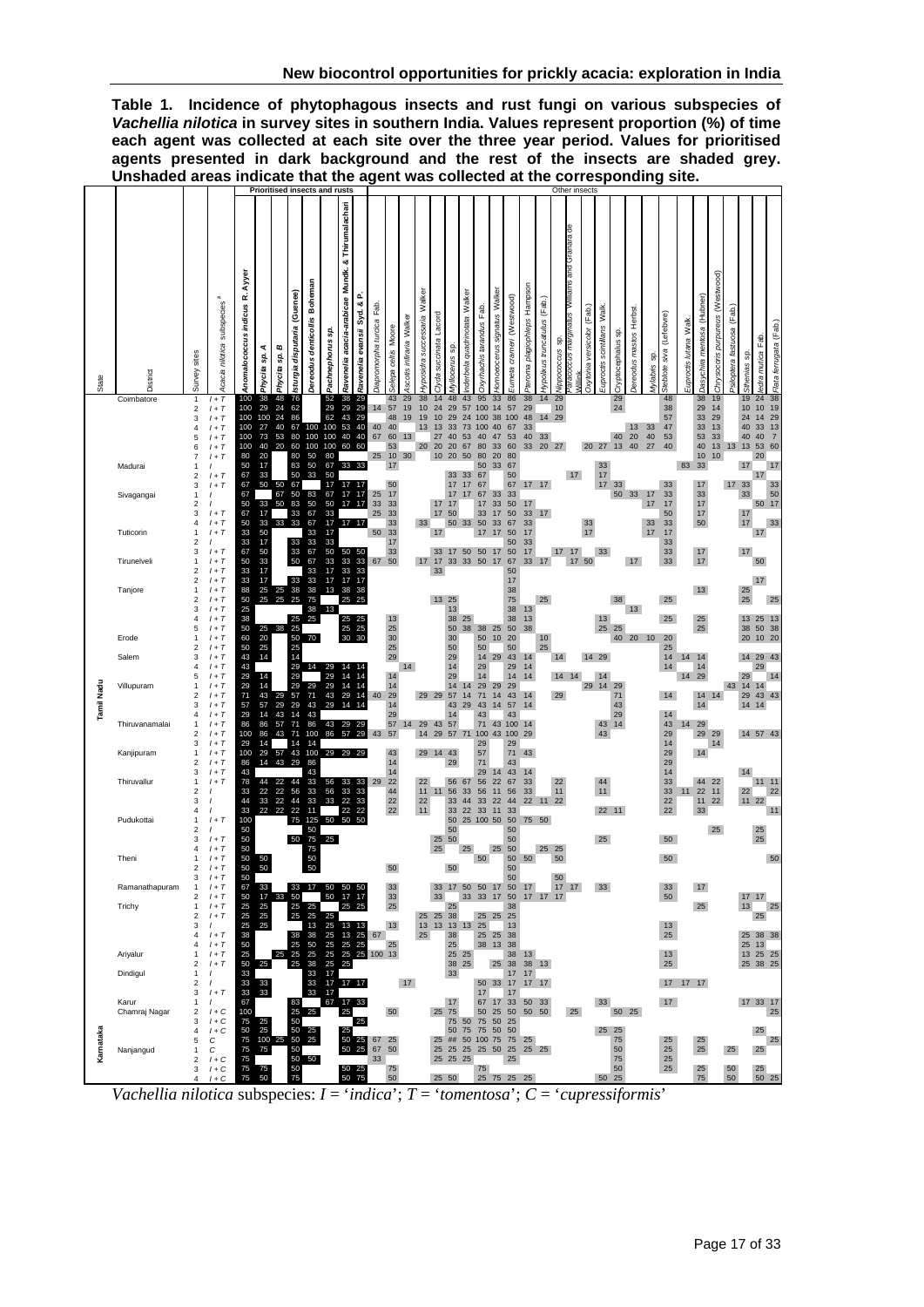<span id="page-17-0"></span>

|      |         |                                        |                                      |                       |                     | Prioritised insects and rusts |                        |                    |                                                 |                          |                             |                  |                        |                                  |                   |                   |                          |                       |                                       |                  |                         |                                      |                  |                               | other insects                  |                             |                      |                             |                 |                  |                     |                             |                                  |                        |                 |                 |                    |
|------|---------|----------------------------------------|--------------------------------------|-----------------------|---------------------|-------------------------------|------------------------|--------------------|-------------------------------------------------|--------------------------|-----------------------------|------------------|------------------------|----------------------------------|-------------------|-------------------|--------------------------|-----------------------|---------------------------------------|------------------|-------------------------|--------------------------------------|------------------|-------------------------------|--------------------------------|-----------------------------|----------------------|-----------------------------|-----------------|------------------|---------------------|-----------------------------|----------------------------------|------------------------|-----------------|-----------------|--------------------|
| year | Season  | surveyed<br>sites<br>৳<br>$\circ$<br>Ż | ဖ<br>indicu.<br>S<br>ococcu<br>nomol | ⋖<br>9b<br>cita<br>Áζ | മ<br>မ္တ<br>Phycita | disputaria<br>Isturgia        | denticollis<br>ereodus | မ္တ<br>achnephorus | icae<br>rabi<br>œ<br>acacia<br><b>Ravenelia</b> | isue,<br>ê<br>nelia<br>ø | œ<br>turcica<br>iapromorpha | celtis<br>Selepa | ñ,<br>infira<br>scotis | aria<br>cess.<br>SUC<br>yposidra | succinata<br>jуdа | င္တ<br>Myllocerus | quadrinotata<br>nderbela | tarandus<br>xyrhachis | signatus<br>cerus<br>ō<br><b>omoe</b> | crameri<br>umeta | plagioplephs<br>Pteroma | truncatulus<br>S<br><b>Hypolixus</b> | 9<br>lippococcus | marginata<br>ω<br>ccu.<br>aco | sicolor<br>yer<br>xytonia<br>C | S<br>scintillans<br>ίs<br>S | န္တ<br>ryptocephalus | <b>S</b><br>g<br>mas<br>dus | င္တ<br>lylabris | siva<br>Steblote | lunata<br>Euproctis | ndosa<br>ō<br>ε<br>asychira | purpureus<br>ocoris<br>inys<br>ت | fastuosa<br>Psiloptera | မ္တ<br>Sthenias | mutica<br>ledra | ferrugata<br>Flata |
| 2008 | Oct-Dec | 32                                     | 88                                   | 53                    | 6                   | 44                            | 22                     |                    |                                                 |                          |                             | 34               |                        | 2                                | հ                 | 34                | Э                        | 53                    | 22                                    | 47               | 34                      |                                      | 9                |                               |                                | 13                          | 0                    |                             |                 | 38               |                     | 22                          | 6                                |                        | $\Omega$        | 2               | $\Omega$           |
| 2009 | Jan-Mar | 41                                     | 76                                   | 39                    |                     |                               |                        |                    |                                                 |                          |                             |                  |                        |                                  |                   |                   |                          |                       |                                       |                  |                         |                                      |                  |                               |                                |                             |                      |                             |                 |                  |                     |                             |                                  |                        |                 | 6               | 10                 |
|      | Apr-Jun | 52                                     | 67                                   |                       |                     | 50                            |                        |                    |                                                 |                          |                             |                  |                        |                                  |                   |                   |                          |                       | 10                                    |                  |                         |                                      |                  |                               |                                | 23                          |                      | 10                          |                 | 33               |                     |                             |                                  |                        |                 |                 |                    |
|      | Jul-Sep | 56                                     | 48                                   |                       |                     | 36                            | 29                     | 36                 |                                                 |                          |                             |                  |                        |                                  |                   |                   |                          |                       | 18                                    |                  |                         |                                      |                  |                               |                                |                             |                      |                             |                 |                  |                     |                             |                                  |                        |                 |                 | 14                 |
|      | Oct-Dec | 51                                     | 59                                   |                       |                     |                               | 37                     | 55                 |                                                 | 18                       |                             |                  |                        |                                  |                   |                   |                          |                       | 20                                    |                  |                         |                                      |                  |                               |                                |                             |                      |                             |                 |                  |                     |                             |                                  |                        |                 |                 |                    |
| 2010 | Jan-Mar | 48                                     | 88                                   |                       |                     |                               | 38                     | 44                 |                                                 | 35                       | 25                          |                  |                        |                                  |                   |                   | c                        | 50                    | 25                                    |                  |                         |                                      |                  |                               |                                |                             |                      |                             |                 |                  |                     | 29                          |                                  |                        |                 |                 | 19                 |
|      | Apr-Jun | 44                                     | 82                                   |                       |                     | 36                            | 52                     | 45                 | 64                                              |                          |                             |                  |                        |                                  |                   | 34                |                          |                       | 36                                    | 55               |                         |                                      |                  |                               |                                |                             |                      |                             |                 |                  |                     |                             |                                  |                        |                 |                 |                    |
|      | Jul-Sep | 42                                     | 67                                   |                       | 10                  |                               |                        | 62                 |                                                 |                          |                             | 19               |                        |                                  |                   | 33                |                          |                       | 19                                    | 48               |                         |                                      |                  |                               |                                |                             |                      |                             |                 |                  |                     |                             |                                  |                        |                 |                 | 14                 |
|      | Oct-Dec | 16                                     | 69                                   |                       |                     |                               |                        |                    |                                                 | 19                       |                             |                  |                        |                                  |                   |                   |                          | 69                    | Ι3                                    |                  |                         |                                      |                  |                               |                                |                             |                      |                             |                 |                  |                     |                             |                                  |                        |                 |                 | 13                 |
| 2011 | Jan-Mar | 32                                     | 69                                   | 31                    |                     |                               |                        | 59                 |                                                 |                          |                             |                  |                        |                                  | ۱h                |                   |                          | 59                    | 25                                    | 63               |                         |                                      |                  |                               |                                |                             |                      |                             |                 |                  |                     |                             |                                  |                        |                 |                 | 13                 |
|      | Apr-Jun | 21                                     | 57                                   | 29                    | 24                  | 52                            | 57                     | 43                 | 38                                              |                          |                             |                  |                        |                                  |                   | 57                |                          |                       |                                       | 38               |                         |                                      |                  |                               |                                |                             |                      | 19                          |                 |                  |                     |                             |                                  |                        |                 |                 |                    |
|      | Jul-Sep | 20                                     | 60                                   | 30                    | 10                  | 50                            | 55                     | 45                 |                                                 |                          |                             | 50               |                        |                                  |                   | 35                |                          |                       | 15                                    | 50               |                         |                                      |                  |                               |                                |                             |                      | 25                          |                 |                  |                     |                             |                                  |                        |                 |                 |                    |
|      | Oct-Dec | 20                                     | 65                                   | 50                    | 20                  | 45                            | 60                     | 40                 | 70                                              | 20                       | 10                          | 25               | 3                      | 3                                | 10                | 55                |                          | 50                    | 15                                    | 40               | 10                      | Ð                                    | 10               |                               |                                | 20                          | 20                   | 15                          |                 | 20               | 3                   | 20                          | 9                                |                        |                 | 2               | 15                 |

#### **Table 2. Seasonal variations in the incidence (% of survey sites) of phytophagous insects and rust fungi on** *V. nilotica* **in survey sites in Tamil Nadu and Karnataka states in southern India**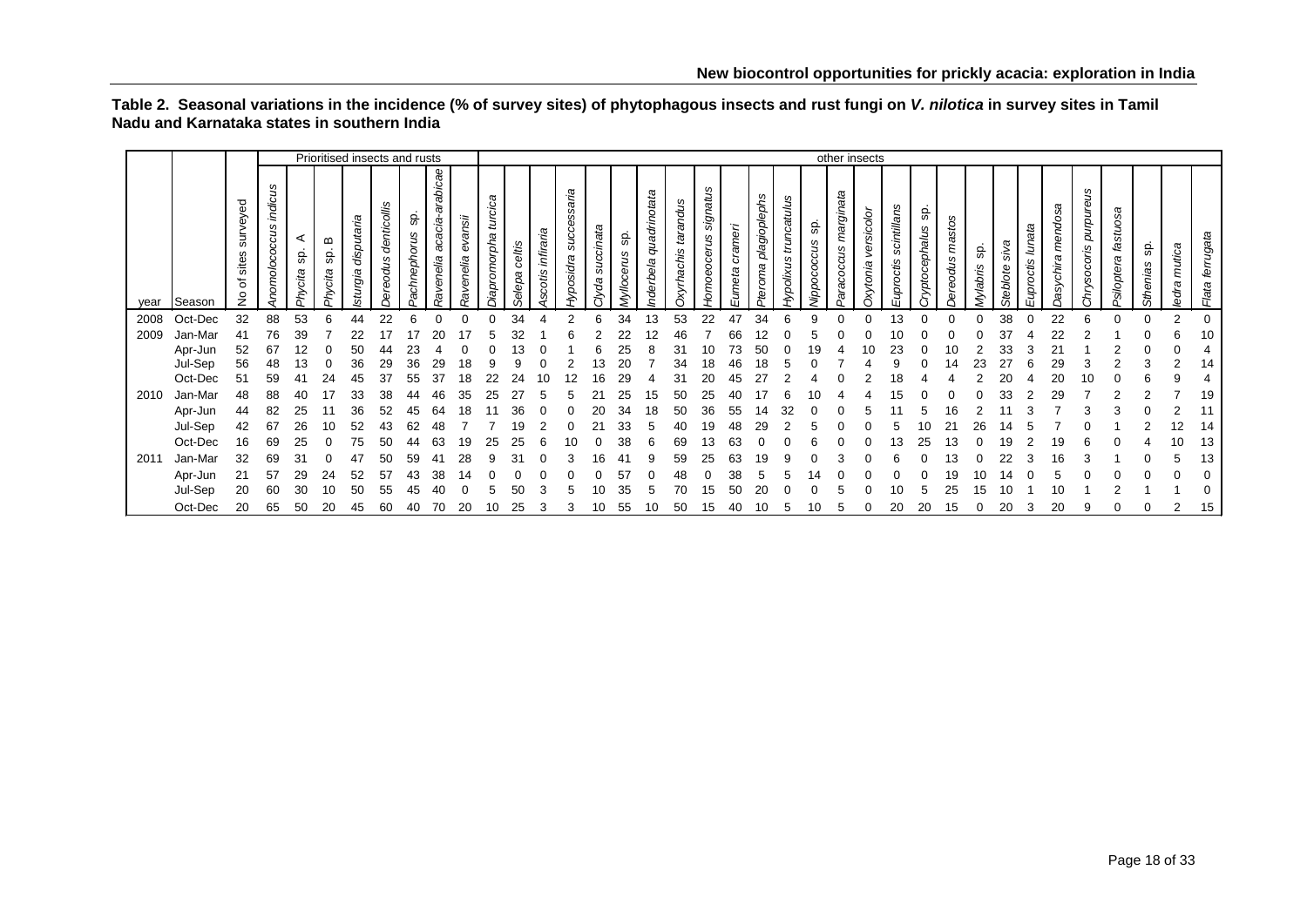**Table 3. Scores for prioritisation of potential biological control agents for** *V. nilotica* **from southern India based on host records, field host range, geographic range, seasonal incidence, and damage levels. For scoring criteria, refer to materials and methods.**

<span id="page-18-0"></span>

|                            |                             |                 |                |                |                       | Filters        |                |                |          |                |
|----------------------------|-----------------------------|-----------------|----------------|----------------|-----------------------|----------------|----------------|----------------|----------|----------------|
| Species                    | Order: Family               | Habit           | Host           |                | Field host Geographic | Seasonal       | Damage         | Preliminary    | Priority | Rank           |
|                            |                             |                 | records        | range          | range                 | incidence      | levels         | host           | score    |                |
| Insects                    |                             |                 |                |                |                       |                |                |                |          |                |
| Anomalococcus indicus      | Hemiptera: Laecanodiaspidae | Stem            | 4              | 5              | 5                     | 5              | 5              | 5              | 29       | 1              |
| Flata ferrugata            | Hemiptera: Flatidae         | Leaf            | $\mathbf 0$    |                |                       |                |                |                |          |                |
| Ledra mutica               | Hemiptera: Cicadellidae     | Leaf            | $\mathbf{0}$   |                |                       |                |                |                |          |                |
| Oxyrhachis tarandus        | Hemiptera: Membracidae      | <b>Stem</b>     | $\mathbf{1}$   | $\mathbf 1$    |                       |                |                |                |          |                |
| Homoeocerus signatus       | Hemiptera: Coreidae         | <b>Stem</b>     | 1              | 1              |                       |                |                |                |          |                |
| Nipaecoccus sp.            | Hemiptera: Pseudococcidae   | <b>Stem</b>     | N/A            | $\mathbf{1}$   |                       |                |                |                |          |                |
| Paracoccus marginatus      | Hemiptera: Pseudococcidae   | Stem            | $\mathbf 0$    |                |                       |                |                |                |          |                |
| Chrysocoris purpureus      | Hemiptera: Scutelleridae    | <b>Stem</b>     | $\mathbf{0}$   |                |                       |                |                |                |          |                |
| Phycita sp. A              | Lepidoptera: Pyralidae      | Leaf            | N/A            | 5              | 5                     | 5              | 5              | 4              | 24       | 2              |
| Phycita sp. B              | Lepidoptera: Pyralidae      | Leaf            | N/A            | 5              | $\overline{2}$        | $\overline{2}$ | 4              | $\overline{4}$ | 17       | 5              |
| Isturgia disputaria        | Lepidoptera: Geometridae    | Leaf            | 3              | 4              | 3                     | 3              | $\overline{2}$ | $\Omega$       | 15       |                |
| Selepa celtis              | Lepidoptera: Noctuidae      | Leaf            | $\mathbf 0$    |                |                       |                |                |                |          |                |
| Ascotis selenaria imperata | Lepidoptera: Geometridae    | Leaf            | $\mathbf 0$    |                |                       |                |                |                |          |                |
| Steblote siva              | Lepidoptera: Lasiocampidae  | Stem/bark       | $\overline{2}$ |                |                       |                |                |                |          |                |
| Hyposidra successaria      | Lepidoptera: Geometridae    | Leaf            | $\mathbf 0$    |                |                       |                |                |                |          |                |
| Inderbela quadrinotata     | Lepidoptera: Metarbelidae   | <b>Stem</b>     | $\mathbf 0$    |                |                       |                |                |                |          |                |
| Eumeta crameri             | Lepidoptera: Psychidae      | Leaf            | $\mathbf 0$    |                |                       |                |                |                |          |                |
| Pteroma plagioplephs       | Lepidoptera: Psychidae      | Leaf            | 1              |                |                       |                |                |                |          |                |
| Euproctis scintillans      | Lepidoptera: Lymantridae    | Leaf            | $\mathbf 0$    |                |                       |                |                |                |          |                |
| Euproctis lunata           | Lepidoptera: Lymantridae    | Leaf            | $\mathbf 0$    |                |                       |                |                |                |          |                |
| Dasychira mendosa          | Lepidoptera: Lymantridae    | Leaf            | $\pmb{0}$      |                |                       |                |                |                |          |                |
| Dereodus denticollis       | Coleoptera: Curculionidae   | Leaf/root       | 5              | 5              | 4                     | $\overline{4}$ | $\mathbf{1}$   | 4              | 23       | 3              |
| Dereodus mastos            | Coleoptera: Curculionidae   | Leaf/root       | $\mathbf 0$    |                |                       |                |                |                |          |                |
| Myllocerus sp.             | Coleoptera: Curculionidae   | Flower          | N/A            | $\mathbf{1}$   |                       |                |                |                |          |                |
| Hypolixus truncatulus      | Coleoptera: Curculionidae   | Leaf            | $\mathbf 0$    |                |                       |                |                |                |          |                |
| Pachnephorus sp.           | Coleoptera: Chrysomelidae   | Leaf/root       | N/A            | 5              | 5                     | 4              | 2              | N/A            | 16       | $\overline{7}$ |
| Diapromorpha turcica       | Coleoptera: Chrysomelidae   | Leaf/root       | 2              | $\overline{1}$ | $\mathbf{1}$          | $\overline{2}$ | $\mathbf{1}$   | N/A            | 7        |                |
| Clytra succinct            | Coleoptera: Chrysomelidae   | Leaf            | 3              | N/A            | $\overline{1}$        | $\overline{1}$ | 1              | N/A            | 6        |                |
| Cryptocephalus sp.         | Coleoptera: Chrysomelidae   | Leaf            | N/A            | 5              | 4                     | 3              | $\overline{2}$ | N/A            | 14       |                |
| Psiloptera fastuosa        | Coleoptera: Buprestidae     | <b>Stem</b>     | $\mathbf 0$    |                |                       |                |                |                |          |                |
| Oxycetonia versicolor      | Coleoptera: Scarabaeidae    | Flower          | $\mathbf 0$    |                |                       |                |                |                |          |                |
| Mylabris spp.              | Coleoptera: Meloidea        | Flower          | $\mathbf{1}$   |                |                       |                |                |                |          |                |
| Sthenias sp.               | Coleoptera: Cerambycidae    | Stem/bark       | N/A            | N/A            | 2                     | $\mathbf{1}$   | $\mathbf{1}$   | N/A            | 4        |                |
| Rust fungi                 |                             |                 |                |                |                       |                |                |                |          |                |
| Ravenlia acacia-arabicae   | Uredinales: Raveneliaceae   | Stem/leaf/fruit | 5              | 5              | 3                     | 5              | 4              | N/A            | 22       | 4              |
| Ravenilia evansii          | Uredinales: Raveneliaceae   | Leaf            | 3              | 5              | $\overline{2}$        | $\overline{2}$ | 4              | N/A            | 16       | 6              |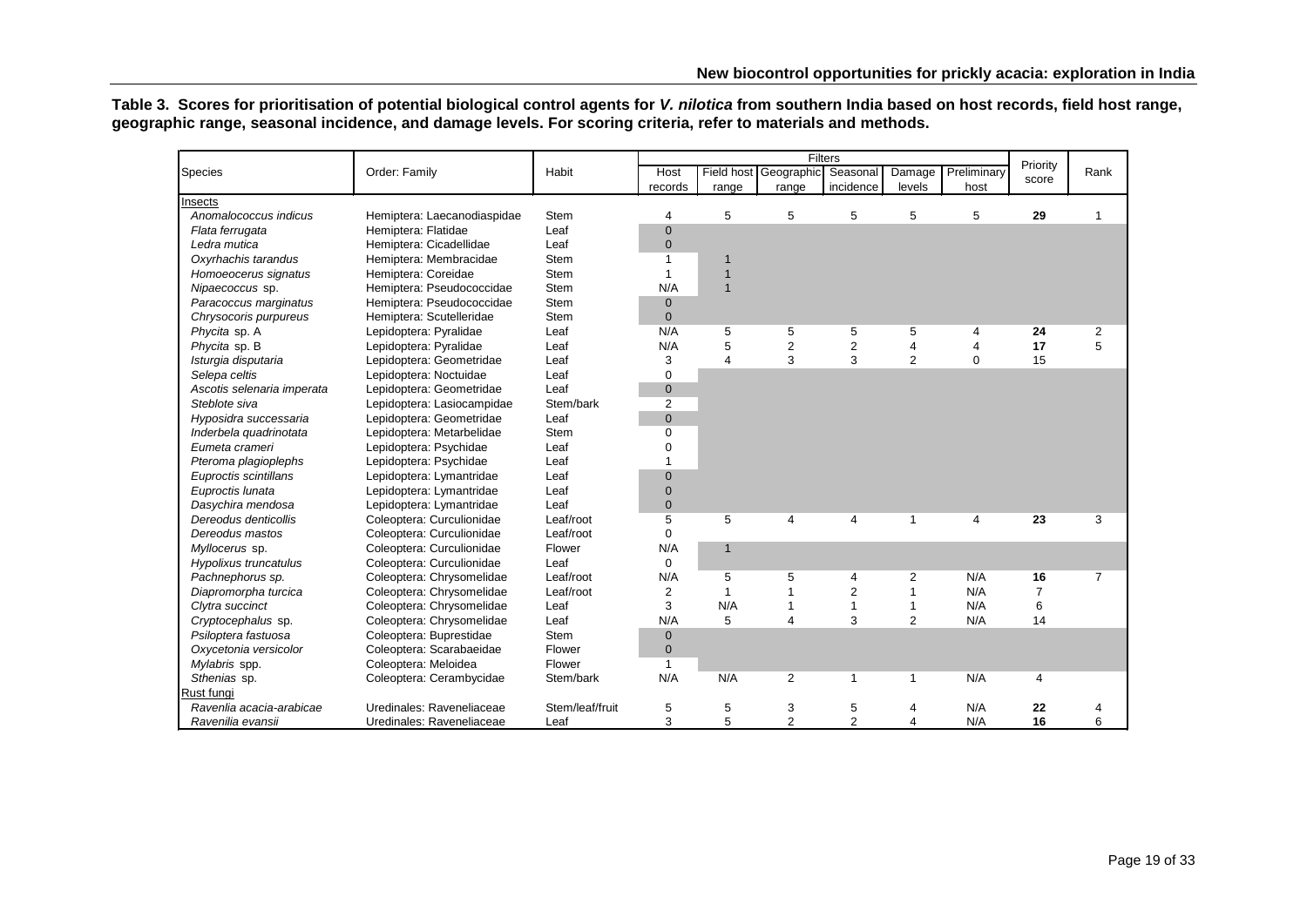## <span id="page-19-0"></span>**4.4 Geographic range, seasonal incidence and damage levels**

There was a significant variation in the percentage of survey sites where various insects and rust fungi were observed over the three-year period  $(F_{30, 341} = 16.59; P < 0.001)$ . *Anomalococcus indicus* was the most widespread, occurring in 100% of the survey sites (Table 1) throughout the year (Table 2). Severe infestations of *A. indicus* caused defoliation, wilting and death of affected branches or the entire tree. Other agents that are distributed widely and occur throughout the year include *D. denticollis*, *Eumeta crameri* (Westwood), *I. disputaria*, *Phycita* sp. A., *O. tarandus*, *R. acacia-arabicae* and *Pachnephorus* sp. (Tables 1 and 3). *Phycita* sp. A. caused severe defoliation in young and mature trees throughout the year. Defoliation by *I. disputaria* was observed at all survey sites, predominantly from September to January, coinciding with the south-west monsoon. For other insects, their distribution was limited (Table 1), they were only active seasonally (Table 2), or they caused only minor feeding damage (Table 3). *Phycita* sp. B collected from only 38% of the survey sites (Table 1), was active only during three to six months of the year (Table 2).

*Ravenelia acaciae-arabicae* (gall rust) was observed at 68% of the survey sites (Table 1) covering both Tamil Nadu and Karnataka. It produces uredinia and telia on leaflets, predominately on the upper surface. Associated spermogonia and aecia occur on fruits, inflorescences and shoot tips, causing hypertrophy that result in galls (Figure 4). Rust infection on leaves resulted in premature yellowing and leaf shedding. No seed development occurred from galled fruits or inflorescences, and galling in shoot tips arrested the shoot development. The spermogonial and aecial stages are found from December to March whereas the uredinia and telia are found during most of the year. *Ravenelia evansii* (leaf rust) was recorded at all sites with *R. acaciae-arabicae*, often co-occurring along with telial stages of *R. acaciae-arabicae*.

In north-western India, the leaf rust (*R. evansii*) was collected from Nadiad (22°41'22.31"N; 72°51'26.08"E), Tarapur (22°29'19.69"N; 72°39'28.75"E), Talala (21° 3'18.27"N; 70°31'54.45"E) and Veraval (20°54'43.21"N; 70°21'12.15"E). In Gujarat the leaf-rust was observed in the field from November to March, following the wet season. In the field, only uredinia and telia were observed on the upper leaflet surface. The rust was not seen in Rajasthan in north-western India.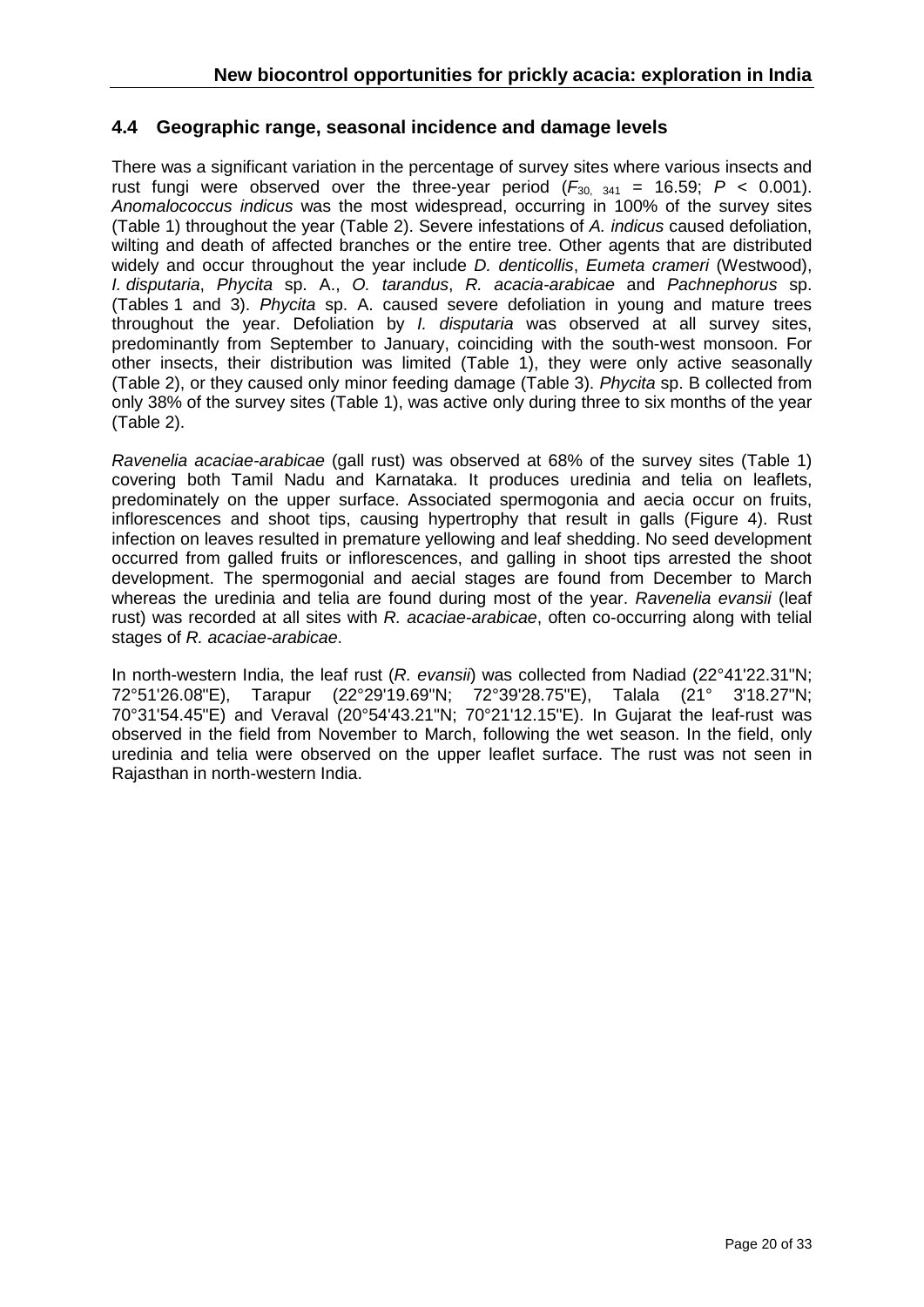

<span id="page-20-1"></span>**Figure 4. Rust galls of** *Ravenelia acaciae-arabicae* **causing hypertrophy on leaf rachis (A), stem (B), and immature (C) and mature (D) fruit pods on** *Vachellia nilotica* **ssp.** *indica***.**

# <span id="page-20-0"></span>**4.5 Potential impact (exclusion studies)**

In Tamil Nadu, exclusion studies were conducted over 18 months at Thoppur and Coimbatore. At both sites, native insect herbivores reduced the plant height, basal stem diameter, number of branches, number of leaflets, leaf biomass, stem biomass and root biomass (Figures 5 and 6). Reductions in plant vigor at both sites were primarily due to the scale insect *A. indicus* infesting the shoot.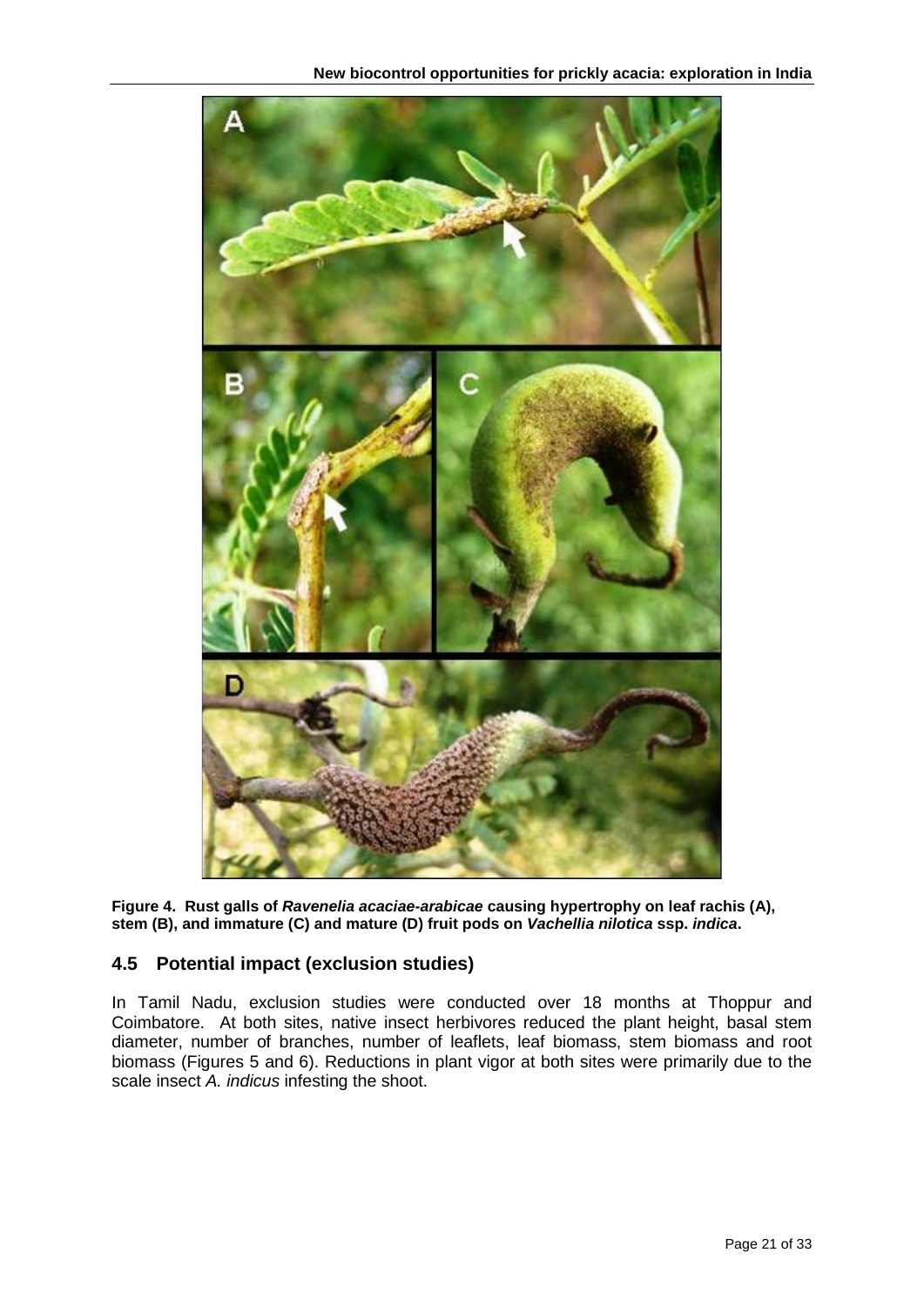

<span id="page-21-0"></span>**Figure 5. Impact of insect herbivores on plant height, basal stem diameter, number of branches and number of leaflets of prickly acacia juvenile plants in Tamil Nadu, India. For each plant parameter in each site bars marked with the same letters are not significantly different (P<0.05).**



<span id="page-21-1"></span>**Figure 6. Impact of insect herbivores on biomass of prickly acacia juvenile plants at two trial sites in Tamil Nadu, India. For each plant parameter in each site bars marked with the same letters are not significantly different (P<0.05).**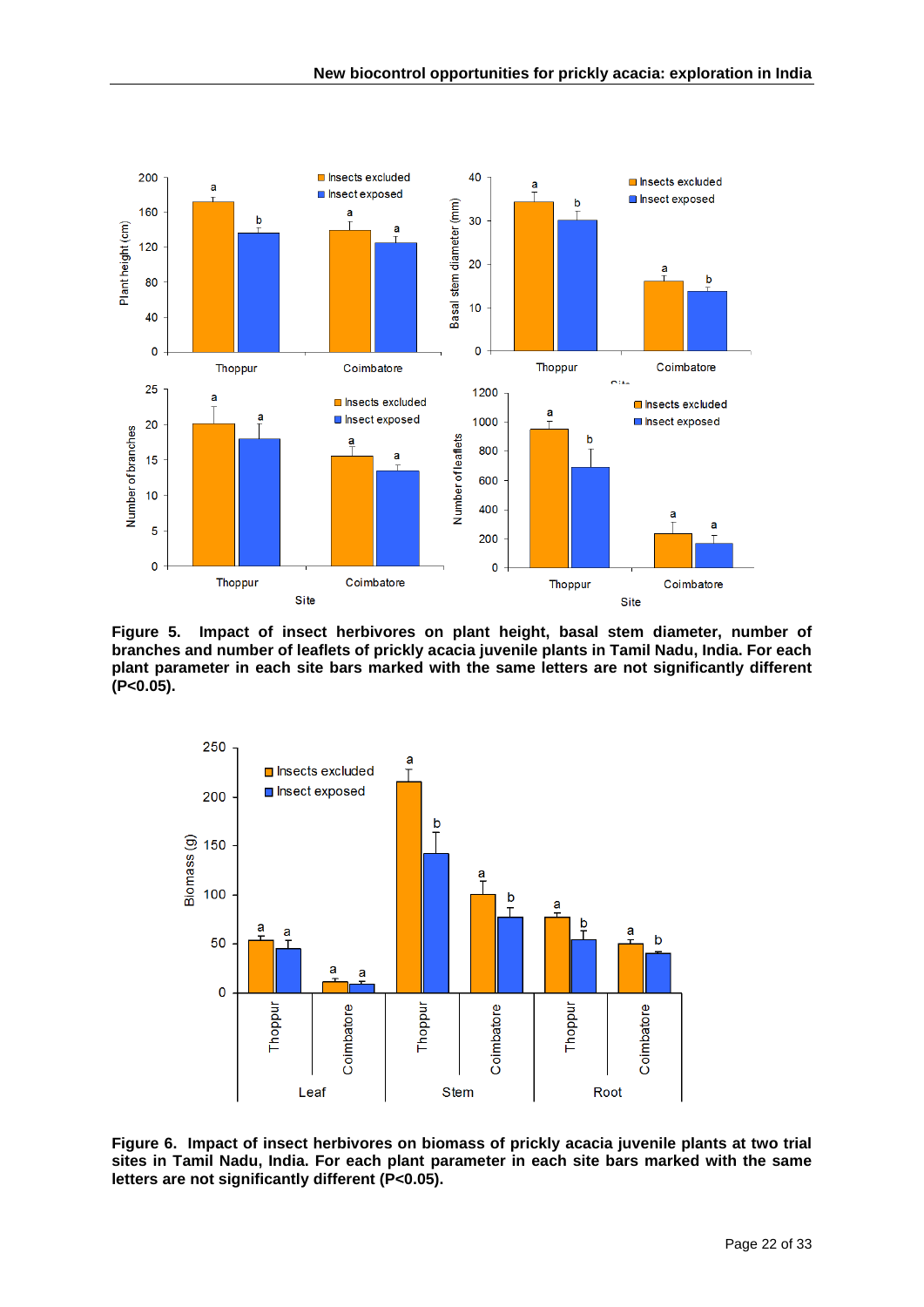In Gujarat and Rajasthan, plant height, basal stem diameter, root length, and above ground biomass were lower in plants exposed to insect herbivores than in plants excluded from insect herbivores, and the reductions varied between 'open' and 'shade' conditions (Figure 7). There were no reductions in the number of branches per plant, the number of leaves per plant, or the below-ground biomass due to insect herbivores in both Gujarat and Rajasthan.



<span id="page-22-1"></span>**Figure 7. Impact of insect herbivores on plant vigour of prickly acacia juvenile plants over two years in north-western India.**

## <span id="page-22-0"></span>**4.6 Preliminary no-choice host specificity tests**

## *Anomalococcus indicus (*Hemiptera: Lecanodiaspidae*)*

On potted *V. nilotica* seedlings, *A. indicus* crawlers established and nymphs developed into mature females 35 to 45 days after inoculation (Figure 8). Female nymphs attained reproductive maturity (462.2  $\pm$  30.8 females per plant) after 70 to 90 days (Figure 8). Both crawler establishment and reproductive maturation of female nymphs  $(2.2 \pm 1.4)$ females/plant) were significantly lower  $(F_{1,14} = 110.5, P < 0.001)$  on *V. tortilis* than on *V. nilotica*, and none of the females on *V. tortilis* produced progeny (Figure 8). No crawler establishment or development occurred on *V. farnesiana, A. auriculiformis, A. planifrons, V. leucophloea, S. catechu* or *P. nigrum*.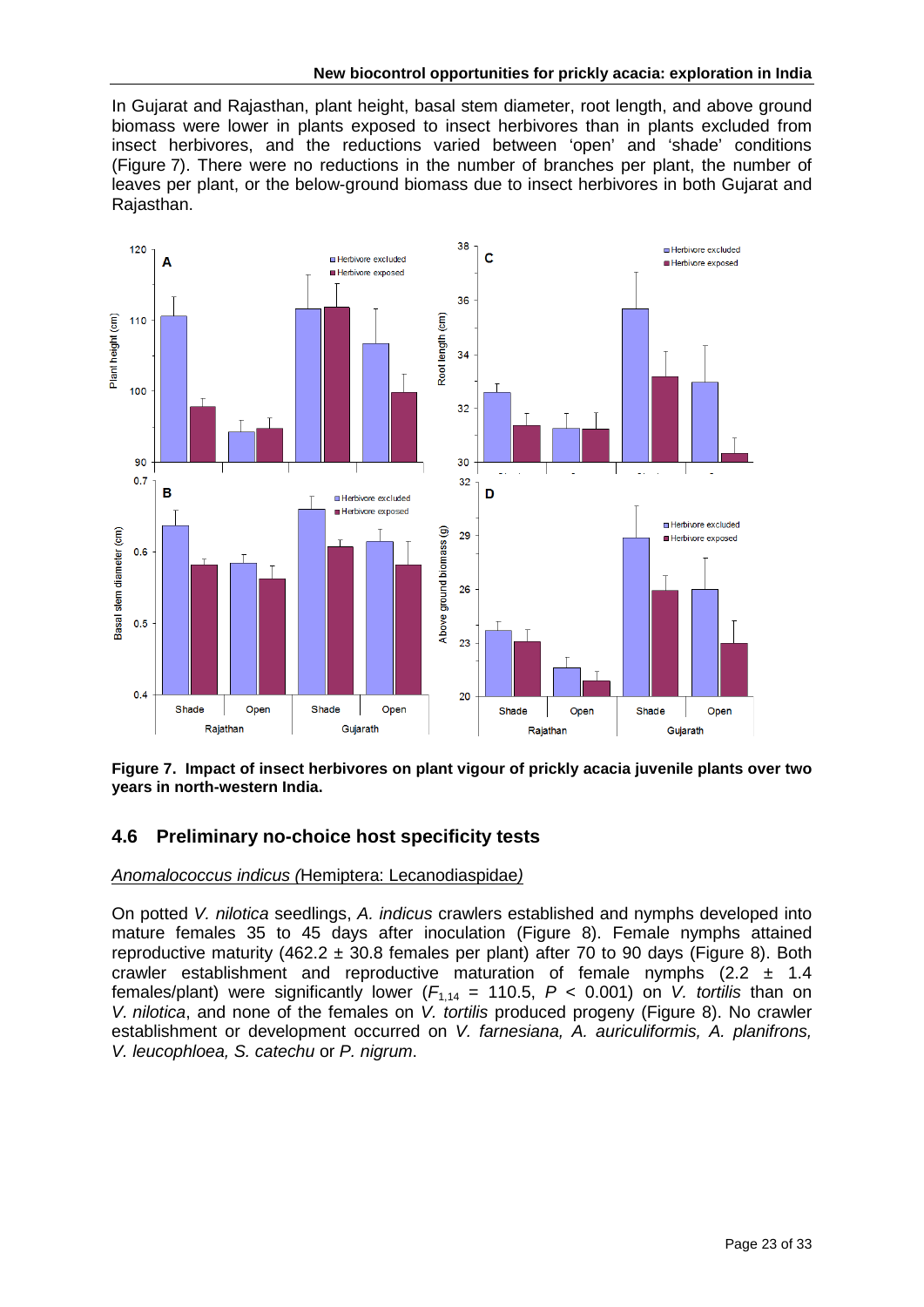<span id="page-23-1"></span>

**Figure 8. Establishment, survival and development and maturation of females of**  *Anomalococcus indicus* **(mean ± se) on** *Vachellia nilotica* **and** *Vachellia tortilis* **under nochoice conditions.**

#### *Phycita* sp. A (Lepidoptera: Pyralidae)

For *Phycita* sp. A, larval feeding and development occurred on two non-target plants, *A. planifrons and V. leucophloea* (Table 4). However, the percentage of larvae that completed development to pupae  $(F_{2,13} = 90.7, P < 0.001)$  was significantly higher on *V. nilotica* ssp. *indica* (98 ± 2% ) than on *A. planiferons* (40 ± 6%) and *V. leucophloea* (larva: 30 ± 3%). No larval feeding or development occurred on other non-target plants, *A. deanei, V. tortilis, A. auriculiformis*, *V. farnesiana*, *M. indica* or *A. occidentale* (Table 4).

<span id="page-23-0"></span>**Table 4. Larval and pupal survival and development (mean ± se) of the leaf-webber (***Phycita* **sp. A) on target and non-target plants under no-choice conditions.**

|                              | Larval         | Larvae          | Pupal          | Pupae           |
|------------------------------|----------------|-----------------|----------------|-----------------|
| Test plant                   | duration       | developing      | duration       | developing      |
|                              | (days)         | to pupae $(\%)$ | (days)         | to adults $(%)$ |
| Vachellia niloticasp. indica | $22.5 \pm 0.4$ | $98 \pm 2$      | $8.5 \pm 0.2$  | $76 \pm 0.9$    |
| Acacia planiferens           | $16.4 \pm 0.9$ | $52 \pm 5.8$    | $9.6 \pm 0.2$  | $34 \pm 4.3$    |
| V. leucophloea               | $11.8 \pm 0.8$ | $30 \pm 3.1$    | $10.5 \pm 0.3$ | $26 \pm 4.1$    |
| Senegalia mellifera          | $5.7 \pm 1.1$  | Nil             | Nil            | Nil             |
| S. cathechu                  | $5.6 \pm 1.3$  | Nil             | Nil            | Nil             |
| S. ferruginea                | $4.8 \pm 0.4$  | Nil             | Nil            | Nil             |
| A. auriculiformis            | $3.0 \pm 0.0$  | Nil             | Nil            | Nil             |
| V. fernesiana                | $3.8 \pm 0.2$  | Nil             | Nil            | Nil             |
| V. tortilis                  | $3.3 \pm 0.2$  | Nil             | Nil            | Nil             |
| A. deanei                    | $1 \pm 0$      | Nil             | Nil            | Nil             |
| Mangifera indica             | $2.7 \pm 0.6$  | Nil             | Nil            | Nil             |
| Anacardium occidentale       | $1.6 \pm 0.5$  | Nil             | Nil            | Nil             |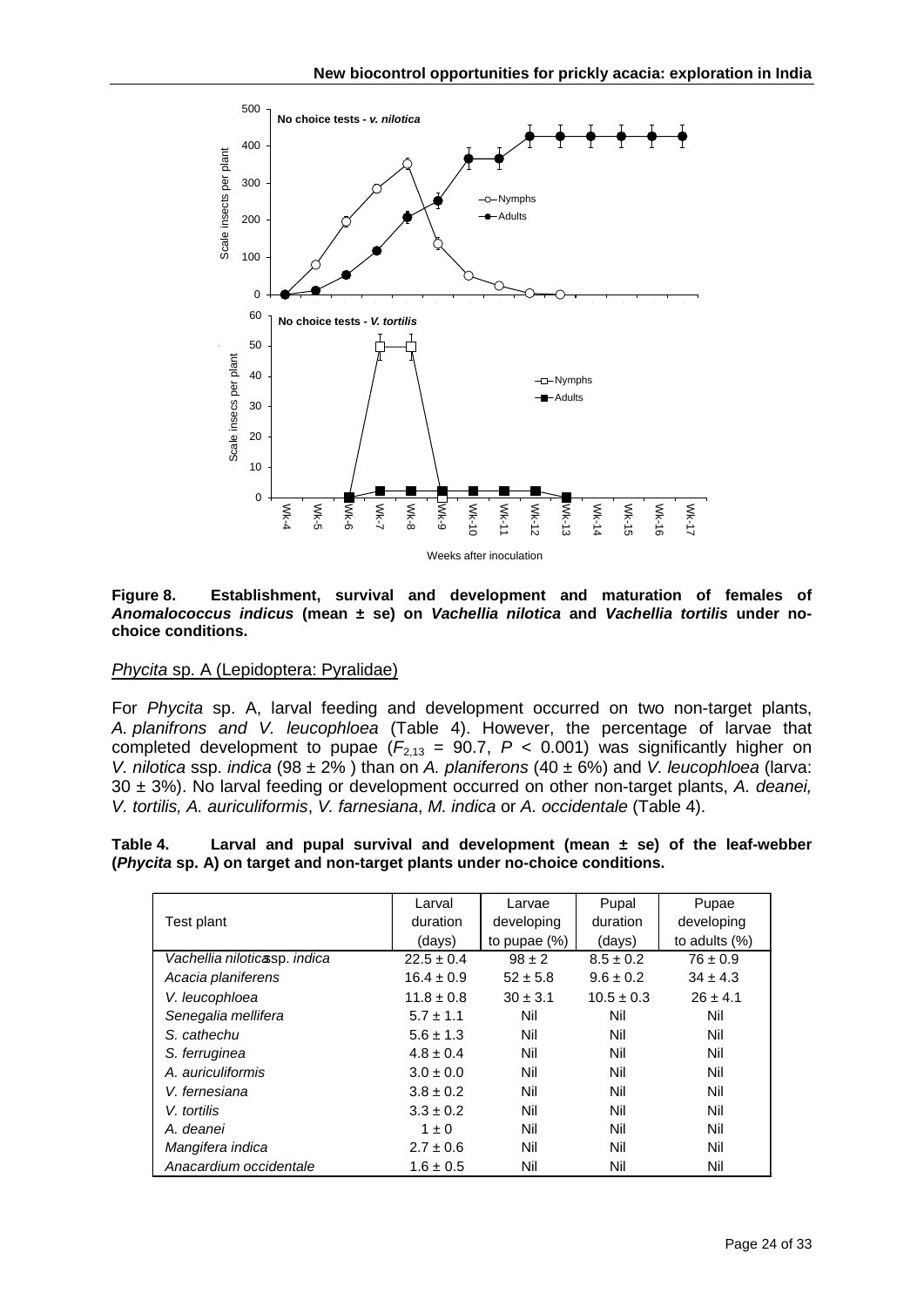#### *Isturgia disputaria* (Lepidoptera: Geometridae)

Neonates of *I. disputaria* fed and completed development on *V*. *tortilis*, *A*. *planifrons* and *V*. *leucophloea* (Figure 9). The percentage of *I. disputaria* larvae that developed into adults was significantly higher  $(F_{4,20} = 522.9, P < 0.001)$  on *V. nilotica* ssp. *indica* (99 ± 1%) and *V*. *nilotica* ssp. *tomentosa* (97 ± 2%) than on *V*. *tortilis* (31 ± 1.8%), *A*. *planiferons* (33 ± 2%) and *V. leucophloea* (11  $\pm$  2%), suggesting that the three non-target plants are less suitable hosts (Figure 9).



#### <span id="page-24-0"></span>**Figure 9. Larval survival and development (mean ± se) of** *Isturgia disputaria* **on target and non-target plants under no-choice conditions.**

#### *Dereodus denticollis* (Coleoptera: Curculionidae)

The adult leaf weevils (*D. denticollis*) fed on *A. auriculiformis* leaves and nibbled on *V. farnesiana and V. tortilis* leaves, but did not survive on them for more than three days. In contrast, on *V. nilotica*, adult weevils fed and survived more than a year. However, the larval host range of the weevil is unknown.

#### *Ravenelia acaciae-arabicae* (Raveneliaceae)

A preliminary host-range testing involving the susceptibility of 17 non-target test plant species comprising representatives of the genus *Vachellia* and *Acacia* were conducted under quarantine at CABI (UK). With the exception of *Vachellia sutherlandii* (Australian native), the rust pathogen was not able to sporulate on any of the evaluated test plant species. The rust was able to produce uredinia bearing viable urediniospores on V. sutherlandii under quarantine conditions. However, sporulation on V. sutherlandii was less prolific compared to sporulation on prickly acacia. On V. sutherlandii, limited sporulation was always accompanied by strong plant defence responses. Thus, while shown to be susceptible to the rust, V. sutherlandii cannot be considered a natural host of the rust (Seier & Tanner, 2011; Seier *et al*., 2012).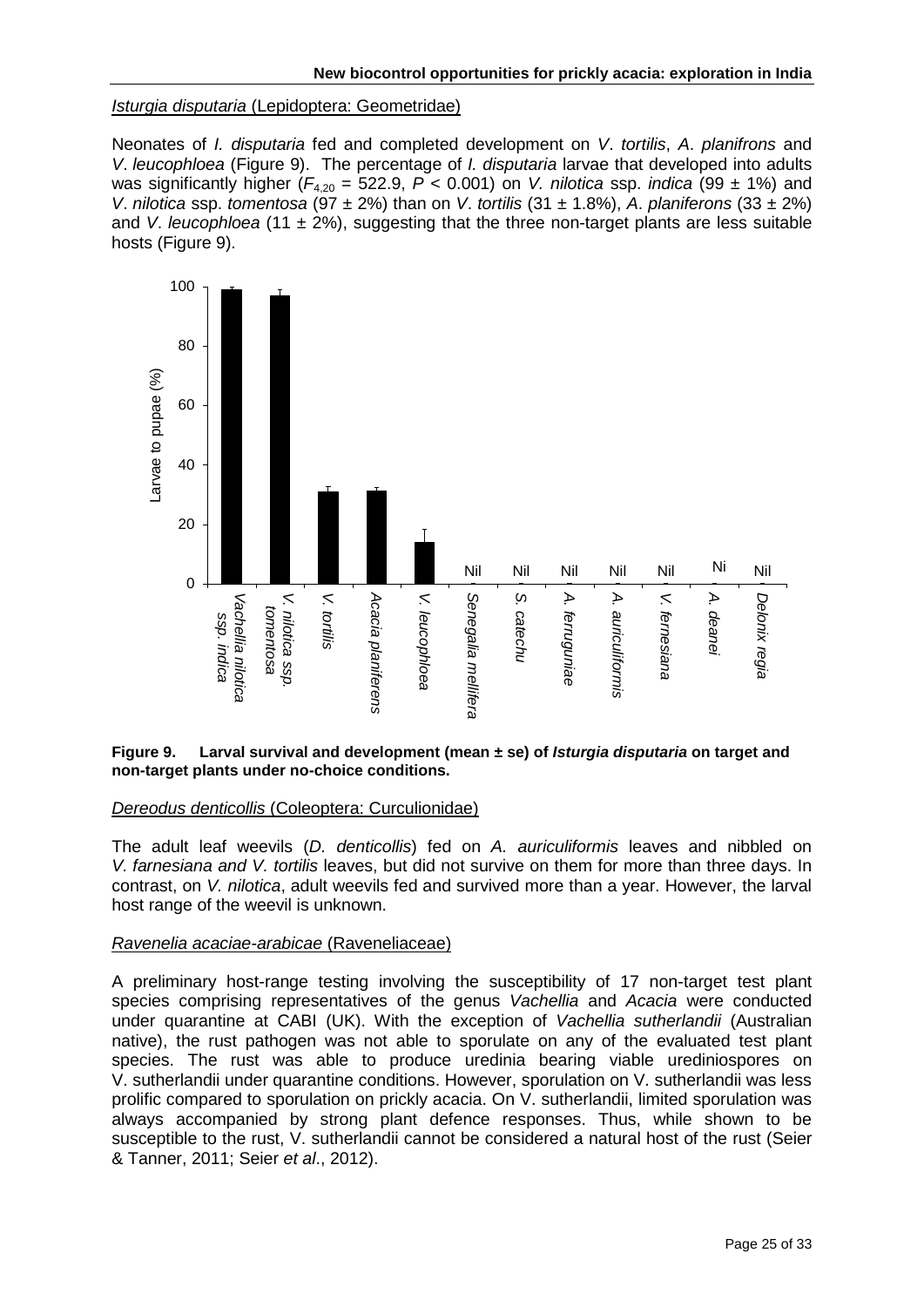#### *Ravenelia evansii* (Raveneliaceae)

Preliminary studies on the leaf rust were conducted at the Arid Forest Research Institute, Jodhpur, India. Rust infection was seen only on *V. nilotica* ssp. *indica*, with no macroscopic rust symptoms evident on the non-target test plants. The percentage of leaflets with rust in *V. nilotica* ssp. *indica* ranged from 67% to 78%. However, the percentage of leaflets with rust infection declined with the increasing temperature ( $y = -1.378x^2 + 75.411x - 953.1$ ;  $R^2$  = 0.999) and declining relative humidity (RH) ( $y = 3.58x - 142.4$ ;  $R^2 = 0.839$ ) in the shadehouse and no rust infection was sustained when the temperature exceeded 33.5°C and the RH was below 48.5% in March 2010.

A preliminary host-range testing was conducted under quarantine at CABI (UK). Initial specificity assessments conducted with the Queensland-native species *V. sutherlandii*  showed *R. evansii* to be able to infect and sporulate on this non-target species. The disease development of the rust on *V. sutherlandii* resembled that noted for the natural host prickly acacia*.* Urediniospores produced on *V. sutherlandii* proved to be viable and infective as re-inoculation of spores ex *V. sutherlandii* onto prickly acacia and *V. sutherlandii* resulted in successful sporulation on both of these species. *Vachellia sutherlandii* is not a reported host of *R. evansii*. However, the lack of any macroscopically visible plant defence reactions in response to infection with *R. evansii* combined with successful "normal" sporulation of the rust on *V. sutherlandii* are indications for a compatible plant-pathogen interaction. Thus, the non-target species, *V. sutherlandii,* must be considered to be part of the fundamental host range of *R. evansii* and it is most likely that this Australian *Vachellia* species would become infected if it encounters the rust in the field (Seier & Pollard, 2012).

## <span id="page-25-0"></span>**4.7 Prioritised agents**

Based on host plant records, field host specificity, geographic range, seasonal incidence and damage levels (Table 3), the following insects and rust fungi have been prioritised in decreasing order for detailed host specificity tests in Australia (for insects) and UK (for rusts): *A. indicus* > *Phycita* sp. A > *D. denticollis* > *R. acaciae-arabicae* > *Phycita* sp. B > *R. evansii* > *Pachnephorus* sp. Since the host specificity tests for *I. disputaria* sourced from Africa, Pakistan and India have already been completed, this agent was not included in the priority list.

## <span id="page-25-1"></span>**4.8 Agent exportation**

Permission to export the prioritised agents from India was obtained from the National Biodiversity Authority of India and the Indian Council for Forestry Research and Education (ICFRE) in 2010. Permits to import the prioritised insects (*Phycita* sp. A, *Phycita* sp. B, *A. indicus*, *D. denticollis* and *Pachnephorus* sp.) into a quarantine facility in Brisbane for host specificity testing were obtained from the relevant regulatory authorities in Australia.

The gall rust (*R. acacia-arabicae)* from Coimbatore in Tamil Nadu and the leaf rust (*R. evansii*) from Talala and Tarapur in Gujarat were exported to CABI (UK) in October 2010. Seeds of 15 Australian *Acacia/Vachellia* species were also exported to CABI (UK) for inclusion in the preliminary host specificity tests. Preliminary host specificity tests for both rust species have been completed (Seier *et al*., 2012).

So far, 11 importations of various prickly acacia insects have been made from India to Australia since 2011 (Table 5). Included in this are 218 leaf-weevil (*D. denticollis*) adults, 140 brown leaf-webber (*Phycita* sp., A) larvae, pupae and adults, 219 green leaf-webber (*Phycita* sp. B) larvae and pupae and thousands of scale insect (*A. indicus*) adults and nymphs.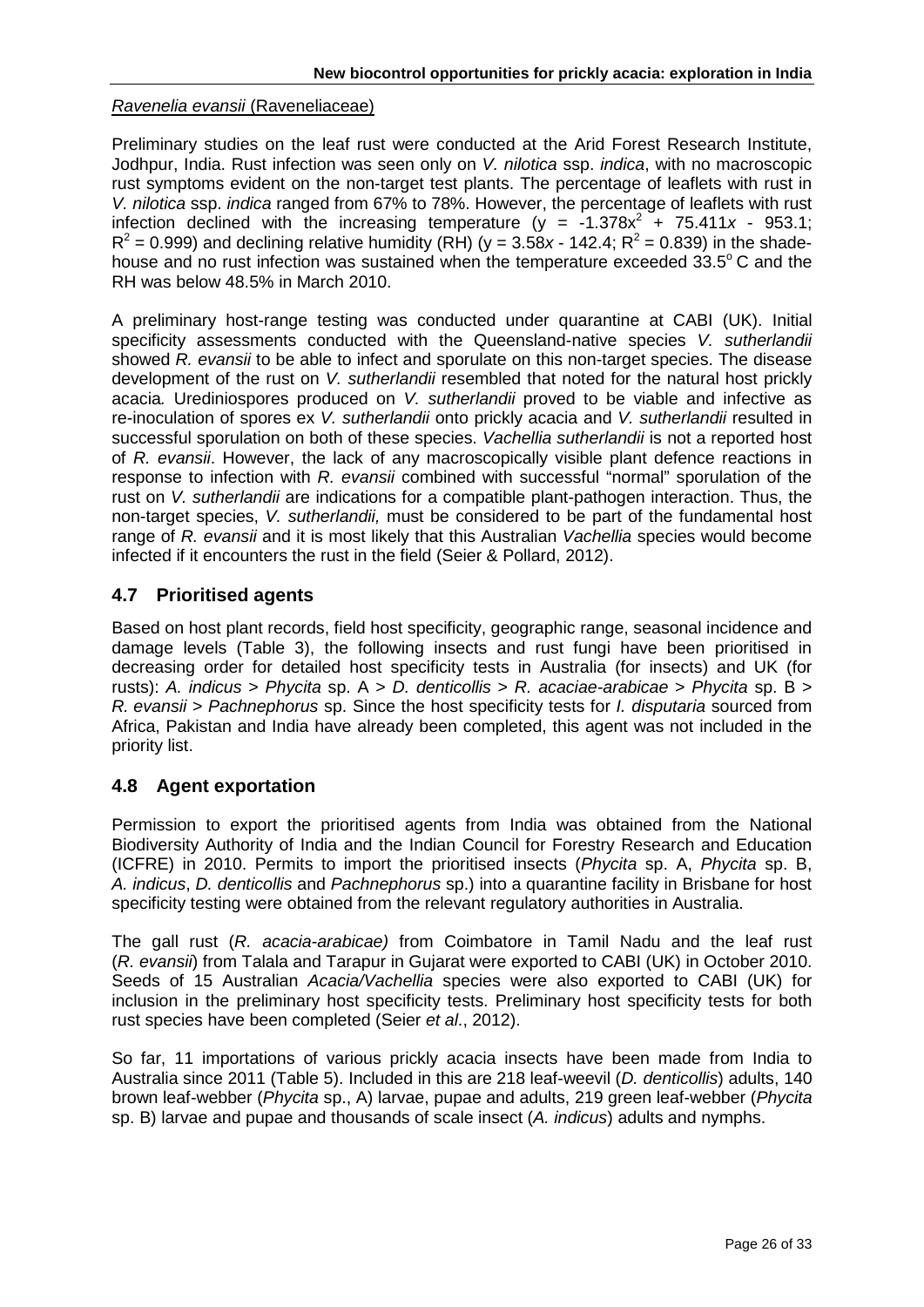| Date       | <b>Species</b>        | Permit     | <b>Number</b> | <b>Details</b>           |
|------------|-----------------------|------------|---------------|--------------------------|
| 23/01/2011 | Dereodus denticollis  | IP10009416 | 10            | adults                   |
| 23/01/2011 | Phycita sp. A         | IP10009416 | 140           | adults, larvae and pupae |
| 23/01/2011 | Anomalococcus indicus | IP10009416 | numerous      | adults and nymphs        |
| 4/05/2011  | Anomalococcus indicus | IP10009416 | numerous      | adults and nymphs        |
| 29/07/2011 | Anomalococcus indicus | IP11013070 | 70            | adult females            |
| 24/09/2011 | Anomalococcus indicus | IP11013070 | 400           | adult females            |
| 24/12/2011 | Anomalococcus indicus | IP11013070 | 520           | adult females            |
| 16/01/2012 | Anomalococcus indicus | IP11013070 | 275           | adult females            |
| 9/07/2012  | Anomalococcus indicus | IP11013070 | 600           | adult females; 480 used  |
| 9/07/2012  | Dereodus denticollis  | IP11013070 | 14            | dead adults              |
| 5/11/2012  | Anomalococcus indicus | IP12018950 | 2000          | adult females; 170 used  |
| 5/11/2012  | Dereodus denticollis  | IP12018950 | 88            | adults                   |
| 5/11/2012  | <i>Phycita</i> sp B   | IP12018950 | 4             | larvae                   |
| 20/01/2013 | Phycita sp. B         | IP12018950 | 37            | 30 larvae and 7 pupae    |
| 12/10/2013 | Dereodus denticollis  | IP13013814 | 106           | adults                   |
| 12/10/2013 | Phycita sp. B         | IP13013814 | 116           | larvae and pupae         |
| 1/12/2013  | Phycita sp. B         | IP13013814 | 62            | larvae and pupae         |

| Table 5. |  |  | Importations of prickly acacia biological control agents from India. |  |  |
|----------|--|--|----------------------------------------------------------------------|--|--|
|----------|--|--|----------------------------------------------------------------------|--|--|

The scale insect (*A. indicus*), the brown leaf-webber (*Phycita* sp. A) and the leaf-weevil (*D. denticollis*) were imported first in January 2011. Subsequently, there have been seven more consignments of the scale insect (*A. indicus*) imported from India (March 2011, July 2011, September 2011, December 2011, January 2012, July 2012 and November 2012) (Table 5) to conduct the no-choice and choice host specificity tests in quarantine. The leafweevil (*D. denticollis*) adults were imported on four occasions (January 2011, July 2012, November 2012 and October 2013), but a viable colony of the leaf-weevil could not be established in the quarantine due to difficulties in standardising their oviposition. The green leaf-webber (*Phycita* sp. B) was imported on three occasions (November 2012, October 2013 and December 2013) and a colony has been successfully established in the quarantine. Life-cycle studies for the green leaf-webber have been completed, and host specificity tests involving no-choice larval development and no-choice oviposition tests are in progress. Additional larvae and pupae of the green leaf-webber will be imported in November/December 2014, if required. Additional importations of the leaf-weevil (*D. denticollis*) and the leaf-beetle (*Pachnephorus* sp.) are planned for later in 2014, when conditions are more conducive for field collections.

## **4.9 Effectiveness of established agents in Australia**

In coastal areas of north Queensland, peaks in *C. assimilis* abundance were generally seen between March and May each year. Defoliation was generally more obvious on lower branches of prickly acacia than on upper branches, although differences were not significant (P = 0.136). Peaks in defoliation were seen in April 2008 (51.8  $\pm$  8.04%), April 2009 (49.9  $\pm$ 6.64 %), September 2009 (52.2  $\pm$  8.9 %) and April 2010 (80.7  $\pm$  3.85 %).

In exclusion trials using insecticides, eggs and larvae of *C. assimilis* were found on unsprayed seedlings. The effects of herbivory, however, were significant only for seedlings grown beneath the canopy. At the end of the five month trial period, shoot length of these seedlings was reduced by 30%, basal stem diameter by 44%, root length by 15%, number of leaves by 97%, above ground biomass by 84%, and below ground biomass by 77% when compared to sprayed seedlings. Implications are that the insect, where established, can reduce seedling growth beneath existing canopies and in thin dense infestations (Lockett *et al.* 2012).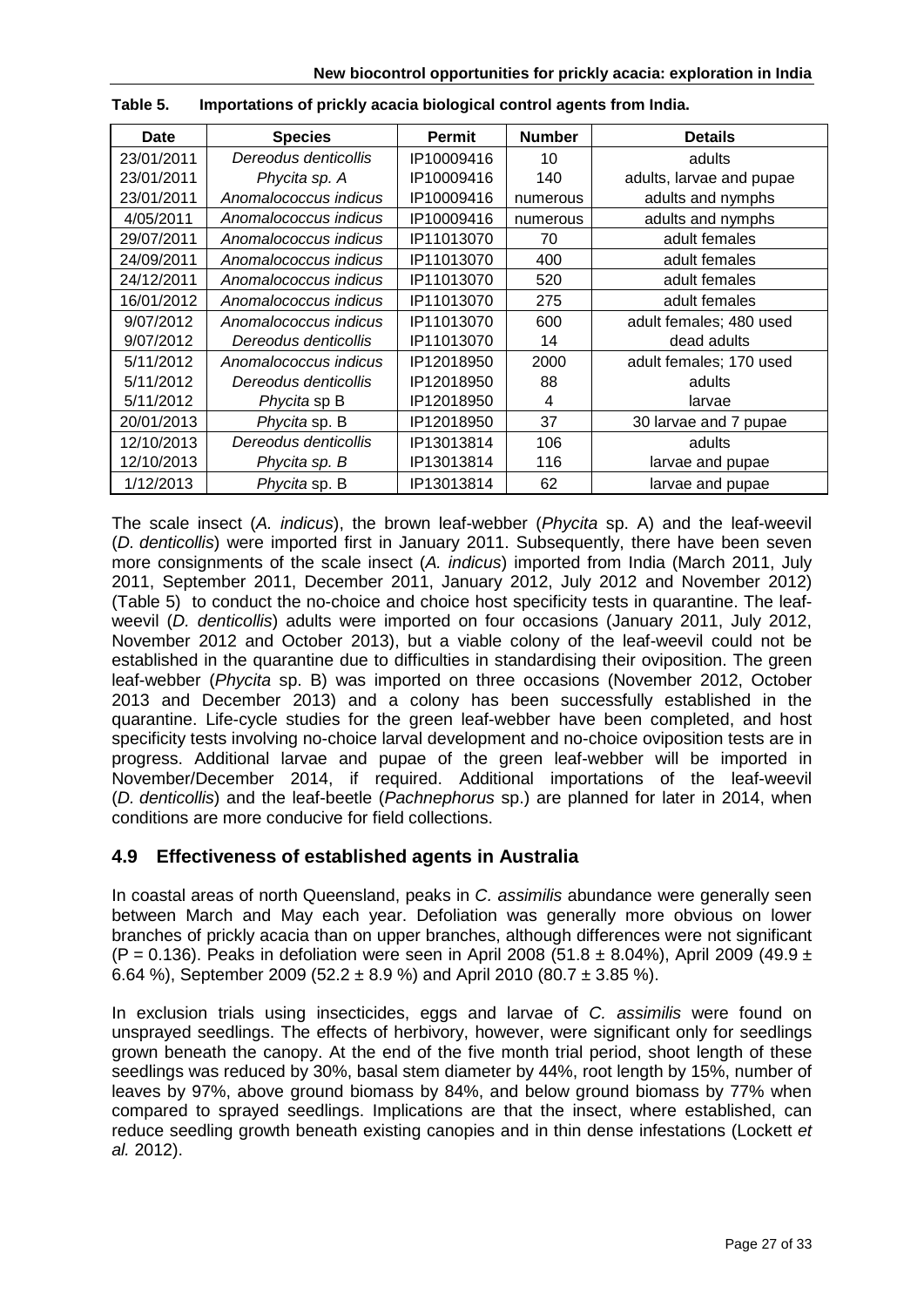# <span id="page-27-0"></span>**5 Discussion**

Plant genotype and climate matching identified India as a suitable area for exploration for biological control agents for *V. nilotica* ssp. *indica* in arid inland regions of northern Australia. Potential agents have been prioritised for host specificity testing based on ecological host range, native range distribution and potential impacts. For effective biological control of *V. nilotica* ssp. *indica*, seedlings and juveniles need to be targeted (Kriticos *et al.*, 1999), using either leaf-feeding agents, shoot feeding agents, or a combination of both (Dhileepan *et al*., 2009). Hence, surveys focused more on juvenile plants, and on leaf and stem feeding agents than on root and seed feeding agents. Since *Acacia* is the largest genus (with over 950 endemic species) of flowering plants in Australia (Orchard & Wilson, 2001), field host range and preliminary host specificity test results involving Indian and Australian *Acacia/Vachellia* spp., were used while prioritising potential agents.

Not all of the insects, mites and pathogens collected during the survey could be identified due to a lack of taxonomic expertise. Among the species identified in southern India, it does appear that there is little overlap of insect species, particularly for prioritised species, with those collected from north-western India collected in this study and from Pakistan in earlier surveys (Mohyuddin, 1986). All of the insect species prioritised from India so far as potential biological control agents are from southern India. This was possibly due to more species being found in southern India, which, in turn, may be the result of more rigorous and systematic survey efforts there than in north-western India.

Several of the lepidopterans (e.g. *Phycita* spp.), coleopterans (e.g. *Pachnephorus* sp., *Sthenias* sp., *Myllocerus* sp., *Mylabris* sp., *Cryptocephalus* sp.) and hemipterans (e.g. *Nipaecoccus* sp.) could not be identified to species level, making it difficult to search for any existing host records. Hence, for insects with no species level identification, prioritisation has been based mainly on their field host range. While prioritising agents, more emphasis was given to shoot feeding agents, as experimentation has shown that *V. nilotica* ssp. *indica* is susceptible to shoot herbivory (Dhileepan *et al*., 2009).

*Anomolococcus indicus*, the only shoot-feeding agent that showed specificity for *V. nilotica* in the field, was widely distributed, active throughout the year, and caused severe damage to *V. nilotica* in the field. It is native to the Indian subcontinent and has been reported as a pest of *V. nilotica* in India (Pillai *et al*., 1995) and Bangladesh (Baksha & Islam, 1996). Hence, this agent was prioritised for host specificity testing. The scale insect was first imported into quarantine in Australia in January 2011 and host-specificity testing commenced in July 2011. The scale insect completed development on 13 of the 57 non-target plant species tested during no-choice trials. Development on *Acacia falcata, Vachellia sutherlandii*, *Neptunia major* and *N. monosperma* was comparable to the scale's development on prickly acacia. However, when provided with a choice, prickly acacia was the preferred host. In view of the field host specificity of the scale insect in India, a choice trial under field conditions in India, involving the four above-mentioned non-target test plants is in progress. Further work on the scale insect will depend on the results from the field choice tests under field conditions in India. Other shoot feeding insects collected during the survey (e.g. *Steblote siva* (Lefebvre), *Oxyrhachis tarandus* Fab., *Acalolepta cervina* (Hope) and *Inderbela quadrinotata* Wlk.) are polyphagous.

Among the leaf-feeding insects, *Phycita* sp. A, *Phycita* sp. B, *Pachnephorus* sp. and *D. denticollis* have been prioritised. For *Phycita* sp. A, it was difficult to determine potential non-target species at risk from literature searches due to uncertainty regarding its taxonomy*.* Hence, based on field host range, native geographic range, seasonal incidence, field defoliation levels and results from preliminary host specificity tests in India, *Phycita* sp. A was imported into a quarantine facility in Australia in January 2011 for detailed host specificity testing. Host-specificity testing of *Phycita* sp. A commenced in June 2011. In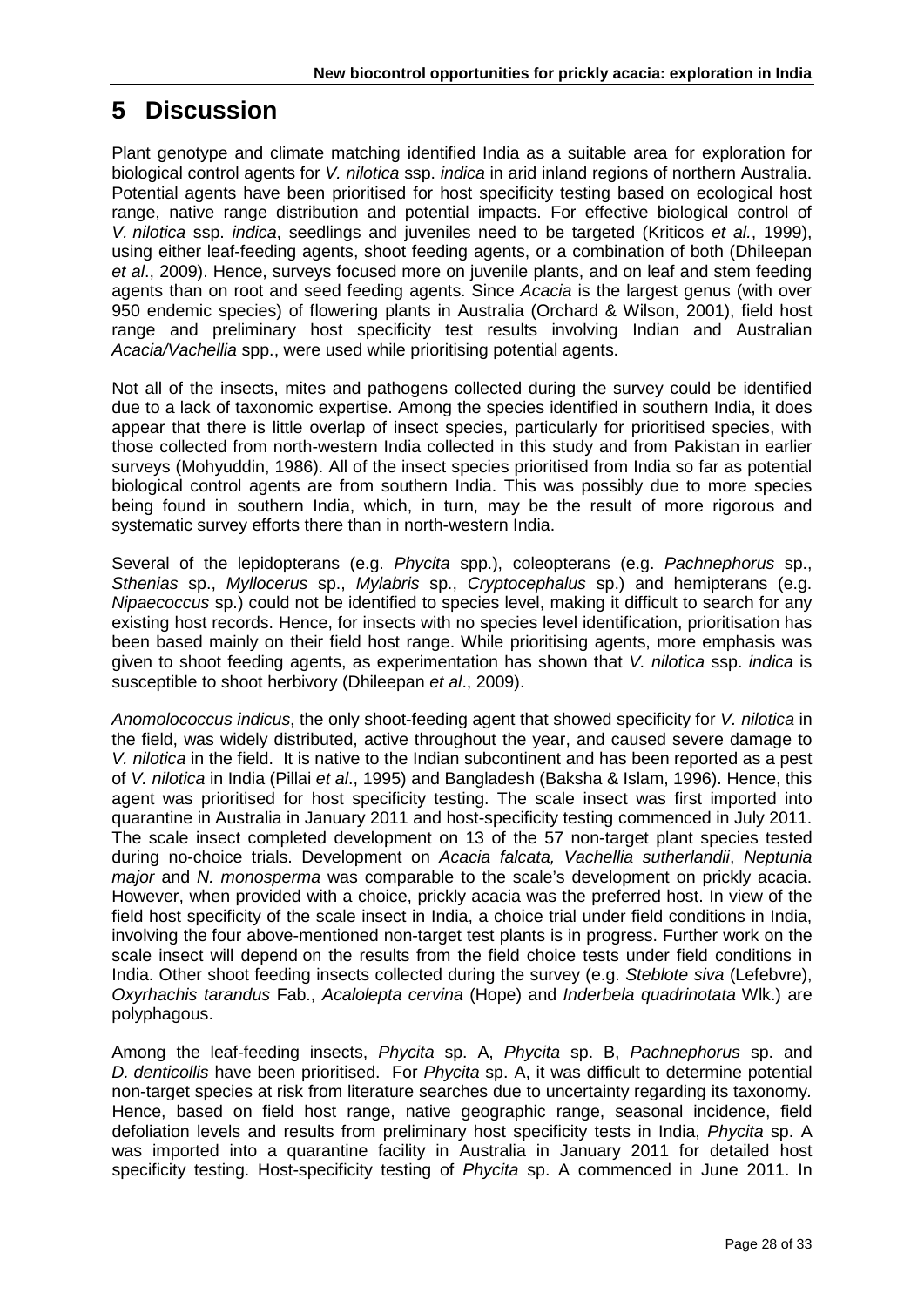no-choice larval development trials the leaf-webber completed development on 13 of 27 non-target plant species tested, yet in the field the insect was observed only on prickly acacia. These results suggest that oviposition behaviour could be the key mechanism in host selection by the leaf-webber resulting in its incidence only on prickly acacia in India. However, oviposition preference could not be reliably determined under quarantine conditions. Hence testing of the brown leaf-webber was terminated in December 2012 due to unacceptable non-target feeding.

A colony of the green leaf-webber *Phycita* sp. B was established in quarantine in late 2013. Host specificity testing has recently commenced. A colony of the leaf-weevil *Dereodus denticollis* could not be established in the quarantine due to difficulties with its oviposition. Further work will be conducted using freshly field collected adults from India.

The leaf-feeding geometrid (*I. disputaria*) was included in the list of prioritised agents in view of its field host specificity, wide occurrence, activity throughout the year, and damage potential. Although larval feeding and development occurred on three non-target *Acacia* spp. under no-choice conditions in India, higher larval mortality on non-target plants and absence of the agent on the three non-target *Acacia* spp. occurring with *V. nilotica* in the field, suggest that the non-target plants are not the preferred or natural hosts for the agent in the field. The contrasting results between field host range and host use under no-choice conditions was possibly related to the oviposition behaviour of the agent, which usually oviposits on mature trees with rough and fissured bark, rather than on seedlings and juveniles, with glabrous to subtomentose bark. Choice oviposition tests for this agent under quarantine conditions are of limited value, as the moth is known to oviposit on any rough or fissured surfaces including insect-proof cage walls. Based on earlier no-choice host specificity tests of the leaf-feeding geometrid (*I. disputaria*) from Pakistan, Kenya and India, conducted in quarantine in Australia (Palmer, 2004), this agent was not progressed further.

For other leaf-feeding insects (*Pachnephorus* sp., *D. denticollis* and *D. turcica*) it is necessary to understand the feeding habit of their larvae and standardise rearing methods so that no-choice host specificity tests can be initiated. Currently, attempts are being made to identify the feeding habits of the larvae of these insects in the field. Preliminary host specificity tests will be conducted for these insects in India over the next two years.

Host-range testing of the two rust species (*R. acaciae-arabicae* and *R. evansii*) using both urediniospore and aecidial spore accessions of *R. acaciae-arabicae* from Tamil Nadu, India and uredinospore accessions of *R. evansii* from Tamil Nadu and Gujarat, India, under quarantine conditions at CABI UK, revealed that both rust species infected and produced viable and infective urediniospores on an Australian native species, *Vachellia sutherlandii*  (F. Mueller) F. Mueller (Seier & Tanner, 2011; Seier *et al*., 2012). Sporulation on *V. sutherlandii* by both rusts was always accompanied by dark necrotic lesions, indicating that this non-target species is not a natural host. Inoculation of prickly acacia and *V. sutherlandii*, using urediniospores of *R. acaciae-arabicae* produced on *V. sutherlandii* resulted in sporulation of the rust only on prickly acacia and not on *V. sutherlandii*, further confirming that *V. sutherlandii* is not a suitable host for the rust. However, in view of the potential risk posed by both rust species to Australian acacias, in particular *V. sutherlandii*, that grow sympatrically with the target weed in Australia (Seier & Tanner, 2011; Seier *et al*., 2012) no further work on the two rusts has been pursued in the United Kingdom. However, a field level host susceptibility tests for both rust species, involving both prickly acacia and *V. sutherlandii* in India would be worth pursuing.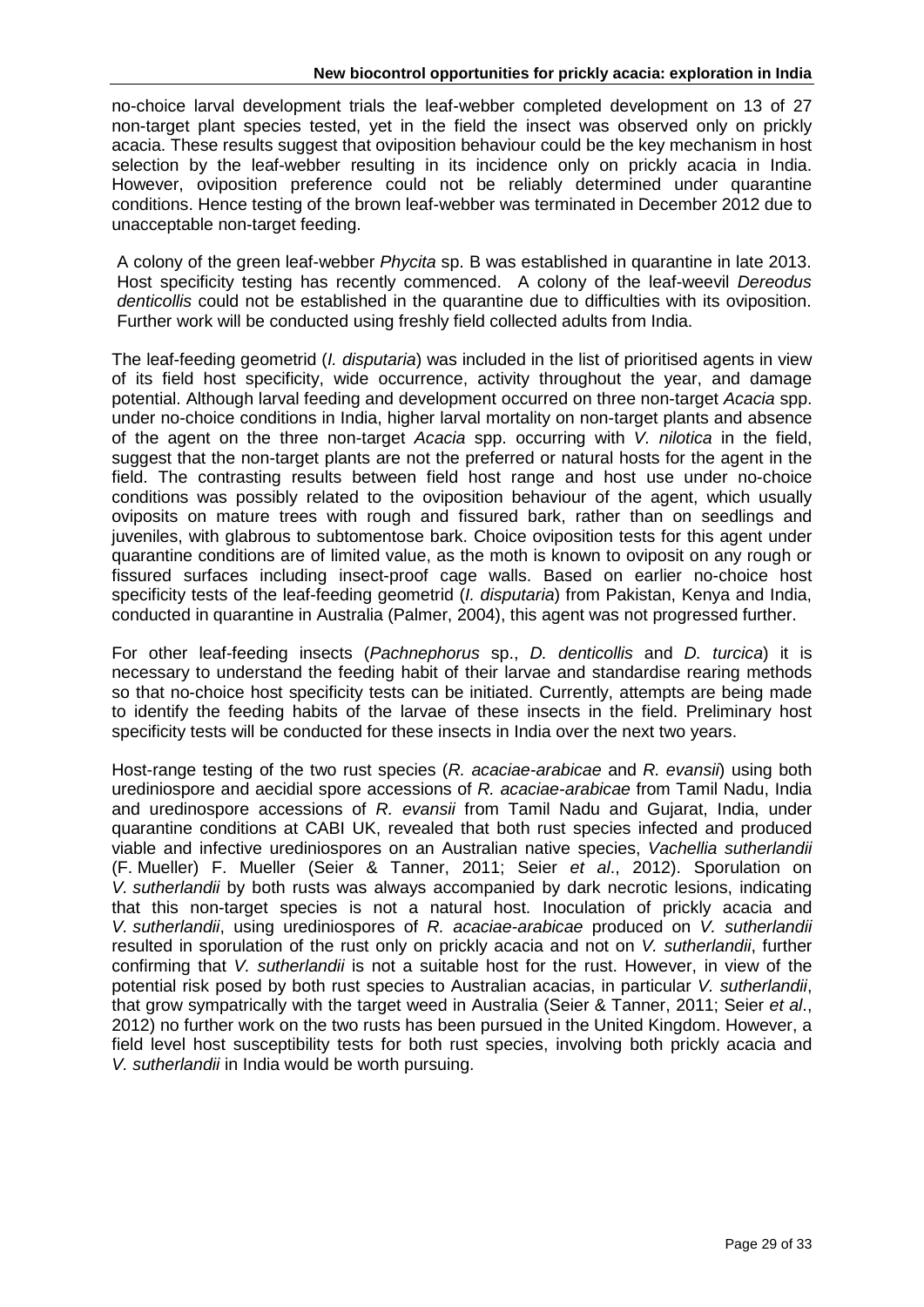# **6 Conclusion**

Surveys in India resulted in the prioritisation of a scale insect (*A. indicus*), two leaf-webbers (*Phycita* sp. A and *Phycita* sp. B), a leaf weevil (*D. denticollis*), a leaf beetle (*Pachnephorus* sp.), a gall-rust (*R. acacia-arabicae*) and a leaf-rust (*R. evansii*), as prospective biological control agents for prickly acacia in Australia. Four of the prioritised insects (*A. indicus*, *Phycita* sp. A., *Phycita* sp. B and *D. denticollis*) were exported to Australia for detailed host specificity tests. The gall-rust and the leaf-rust were exported to CABI (UK). In view of the potential risk posed by the rust species to *V. sutherlandii*, an Australian native, in host range tests conducted at CABI-UK, no further work on the two rusts has been pursued. Hostspecificity testing of *Phycita* sp. A under quarantine in Australia commenced in June 2011. In no-choice larval development trials the leaf-webber completed development on 13 of 27 non-target plant species tested, yet in the field the insect was observed only on prickly acacia. Testing of the brown leaf-webber was terminated in December 2012 due to unacceptable non-target feeding. Host-specificity testing of the scale insect *A. indicus* commenced in July 2011. The scale insect completed development on 13 of the 57 non-target plant species tested during no-choice trials. Development on *Acacia falcata, V. sutherlandii*, *Neptunia major* and *N. monosperma* was comparable to the scale's development on prickly acacia. However, when provided with a choice, prickly acacia was the preferred host. In view of the field host specificity of the scale insect in India, a choice trial under field conditions in India, involving the four above-mentioned non-target test plants will be undertaken. Further work on the scale insect will depend on the results from the field choice tests under field conditions in India. A colony of the leaf-weevil *Dereodus denticollis* could not be established in the quarantine due to difficulties with its oviposition. Further work will be conducted using freshly field collected adults from India. A colony of the green leafwebber *Phycita* sp. B was established in quarantine in late 2013. Host specificity testing has recently commenced. Additional importations of the leaf-weevil (*D. denticollis*) and the leafbeetle (*Pachnephorus* sp.) are planned for later in the year, when conditions are more conducive for field collections.

# <span id="page-29-0"></span>**7 Acknowledgements**

We thank Meat & Livestock Australia for funding the study; A Balu, M Senthilkumar, Mrs Mahalakshimi, (Institute of Forest Genetics and Tree Breeding, Coimbatore, Tamil Nadu, India), Syed Irfan Ahmed, Sangeeta Singh, Mahadeo Gorin and Anamika Sharma (Institute of Forest Genetics & Tree Breeding, Jodhpur, Rajasthan, India) for the field surveys in India; and N Krishnakumar, Director, IFGTB, Coimbatore, India and TS Rathore, Director, AFRI, Jodhpur, India for the facilities. We also thank the Indian Council of Forestry Research and Education for the approval to export insects and rust fungi collected on *V. nilotica* in India to Australia and UK for host specificity tests. We are grateful to Roger Shivas (Biosecurity Queensland), VV Ramamurthy (Indian Agricultural Research Institute, New Delhi), Mathew George (Kerala Forest Research Institute, India), S.K. Gupta (Zoological Survey of India, Kolkata); Thomas Simonsen, Kevin Tuck Marion, John Chainey, Sharon Shute (British Natural History Museum); Marion Seier, Harry Evans (CABI, UK); Laurence Mound (CSIRO Entomology, Canberra) for identification of various insects, mites, nematodes and rust species collected during the study.

# <span id="page-29-1"></span>**8 Bibliography**

Abraham, M., Abraham, C.T., Joy, P.J. (2002) Natural enemies of *Mikania micrantha* H.B.K. in Kerala. *Journal of Tropical Agriculture* **40**, 39-41.

Bagyanarayana, G. and Ravinder, E.J. (1988) Notes on two Indian species of *Ravenelia. Transaction of the British Mycological Society* **90**, 477-479.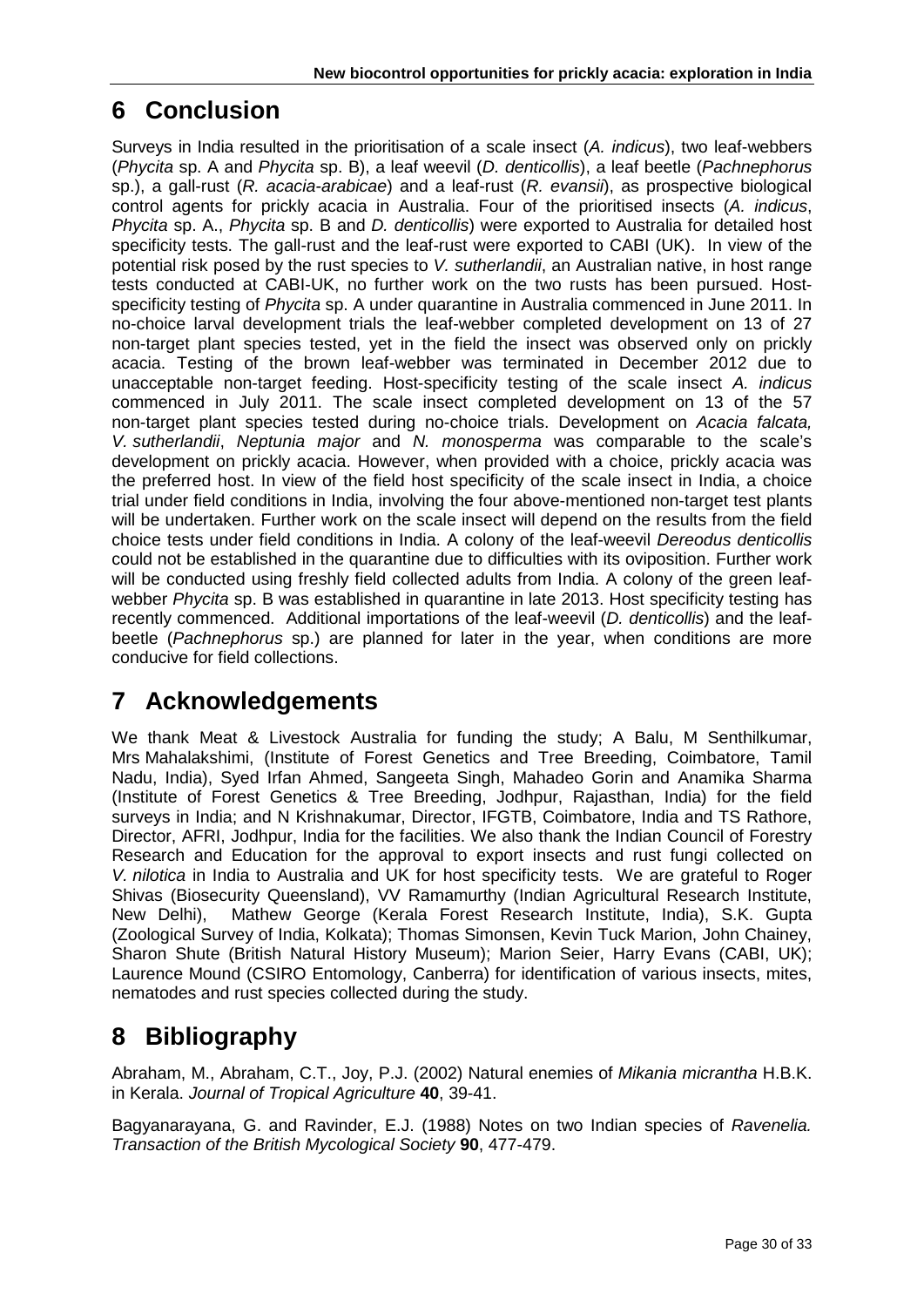Baksha, M.W. and Islam, M.R. (1996) Mortality of babul (*Acacia nilotica*) caused by the scale insect, *Anomalococcus indicus* and its control. *Indian Journal of Forestry* **19**, 355-360.

Beeson, C.F.C. (1919) The food plants of Indian forest insects. Part iii. *Indian Forester* **45**, 312-323.

Beeson, C.F.C. (1941) The ecology and control of forest insects of India and neighbouring countries. Vasant Press, Dehra Dun, India.1007 pp.

Ben-Dov, Y. (2006) A systematic catalogue of eight Scale Insect families (Hemiptera: Coccoidea) of the world Aclerdidae, Asterolecaniidae, Beesoniidae, Carayonemidae, Conchaspididae, Dactylopiidae, Kerriidae and Lecanodiaspididae. Elsevier, Amsterdam. 368 pp.

Brenan, J.P.M. 1983. Present taxonomy of four species of *Acacia* (*A. albida, A. senegal, A. nilotica* and *A. tortilis*). Manual on taxonomy of Acacia species. Food and Agricultural Organisation of the United Nations, Rome. pp. 20-35.

Cannon, P.F. (2008) *Ravenelia evansii*. IMI Descriptions of Fungi and Bacteria No. 1754. CABI, Bakeham Lane, Egham, Surrey, UK.

David, B.V. and Ananthakrishan, T.N. (2004) General and applied entomology. Second edition. Tata McGraw-Hill Publishing Company Ltd., New Delhi, India. pp. 1184.

Dhileepan, K. (2009) *Acacia nilotica* ssp. *indica*. (L.) Wild. Ex. Del. (Mimosaceae). In: Muniappan, R., Reddy, D.V.P., Raman, A (Eds.), Biological Control of Tropical Weeds Using Arthropods. Cambridge University Press, UK, pp. 17-37.

Dhileepan, K., Wilmot, K.A.D.W., Raghu, S. (2006) A systematic approach to biological control agent exploration and selection for prickly acacia (*Acacia nilotica* ssp. *indica*). *Australian Journal of Entomology* **45**, 302-306.

Dhileepan, K., Lockett, C.J., Robinson, M., Pukallus, K. (2009) Prioritising potential guild of specialist herbivores as biological control agents for prickly acacia through simulated herbivory. *Annals of Applied Biology* **154**, 97-105

Dhileepan, K., Balu, A, Ahmed, S.I., Singh, S, Srivastava, K.K., Senthilkumar, M., Murugesan, S., Senthilkumar, P., Gorain, M., Sharma, A., Sharma, N., Mahalakshmi, R., Shivas, R. (2010) New biological control opportunities for prickly acacia: exploration in India. In: Zydembos, S.M. (Ed.), Proceedings of the  $17<sup>th</sup>$  Australasian Weeds Conference, New Zealand Plant Protection Society, Christchurch, New Zealand, pp. 231-234.

Dwivedi, A. P. (1993) Babul (*Acacia nilotica*): a multipurpose tree of dry areas. Arid Forest Research Institute, Indian Council of Forestry Research and Education, Jodhpur, India. 226 p.

Kapoor, J.N., Agarwal, D.K. (1974) Indian species of *Ravenelia* – I: on *Acacia*. *Indian Phytopathology* **27**, 666-669.

Koya, K.M.A., Devasahayam, S., Selvakumaran, S., Kalli, M. (1996) Distribution and damage caused by scale insects and mealy bugs associated with black pepper (*Piper nigrum* L.) in India. *Journal of Entomological Research* **20**, 129-136.

Kriticos, D., Brown, J., Radford, I., Nicholas, M. (1999) Plant population ecology and biological control: *Acacia nilotica* as a case study. *Biological Control*, **16**, 230-239.

Kruger M. (2001) A revision of the tribe Macariini (Lepidoptera: Geometridae: Ennominae) of Africa, Madagascar and Arabia. *British Natural History Museum* (*Entomology*) **70**, 1-502.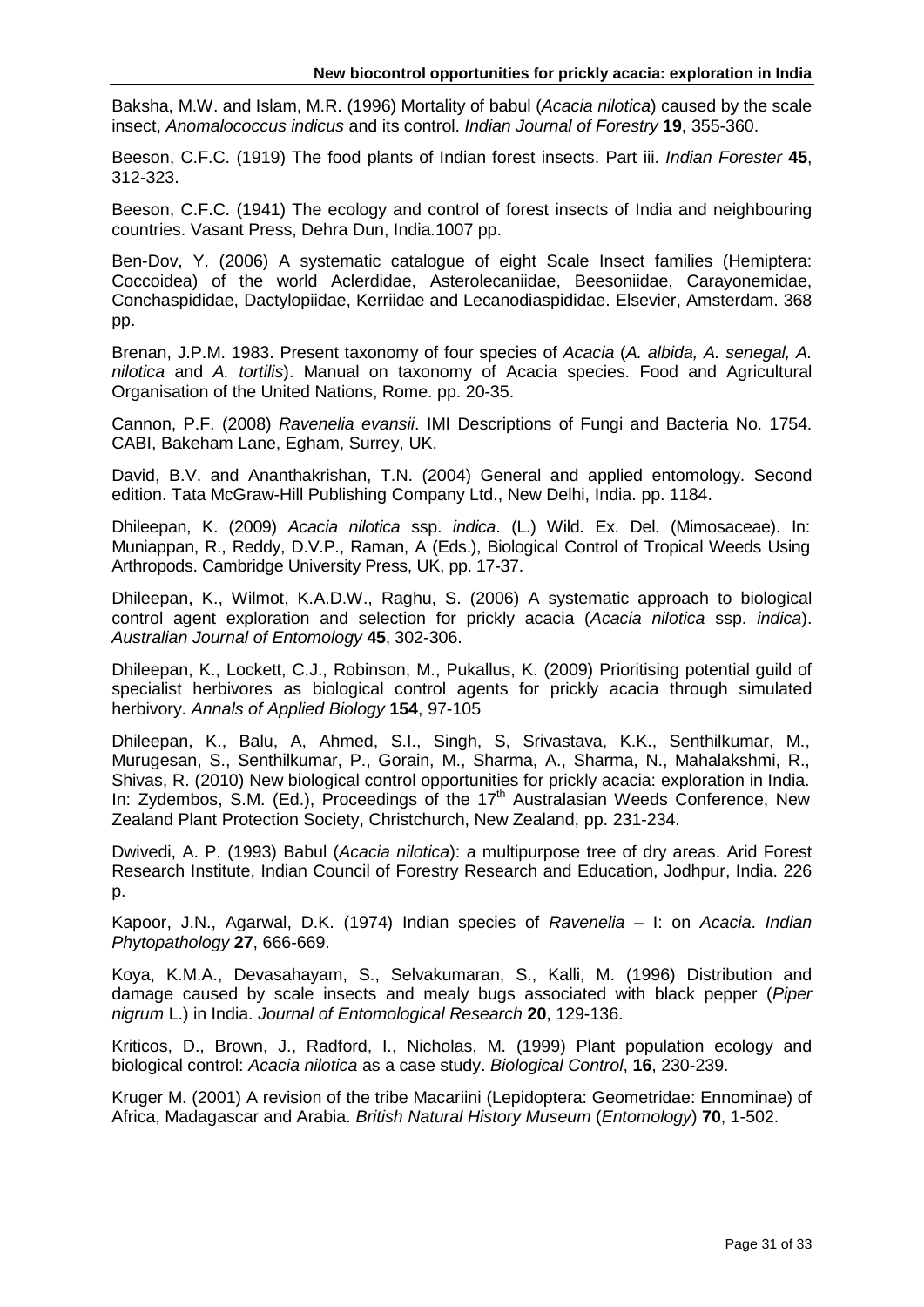Lockett, C.J., Dhileepan, K., Robinson, M. and Pukallus, K.J. (2012) Impact of the biological control agent *Chiasmia assimilis* on prickly acacia (*Acacia nilotica* ssp*. indica*) seedlings. *Biological Control* **62**, 183-188.

Mackey, A.P. (1997) The biology of Australian weeds 29. *Acacia nilotica* ssp. *indica* (Benth.) Brenan*. Plant Protection Quarterly* **12**, 7-17.

Marohasy, J. (1992) Biocontrol of *Acacia nilotica* using insects from Kenya. Final Report to Australian Wool Corporation*.* Alan Fletcher Research Station, Queensland Department of Lands, 75 pp.

Mohyuddin, A.I. (1986) Investigations on the natural enemies of *Acacia nilotica* in Pakistan. Final Report, Commonwealth Institute of Biological Control, Rawalpindi, Pakistan, 116 p.

Mundkur, B.B., Thirumalachar, M.J. (1946) Revisions of and additions to Indian fungi. I. Mycol. Papers **16**, 1-27.

Nair, K.S.S. (2001) Pest outbreaks in tropical forest plantations: Is there a greater risk for exotic tree species? Centre for International Forestry Research, Jakarta, Indonesia. 74 pp.

Orchard, A.E., Wilson, A.J.G. (eds) (2001). Flora of Australia Volumes 11A & 11B, Mimosaceae, *Acacia* Parts 1 & 2. Australian Biological Resources Study (ABRS), Canberra, and CSIRO Publishing, Melbourne.

Palmer, W.A. (2004) Risk analysis of recent cases of non-target attack by potential biological control agents in Queensland, In: Cullen, J.M., Briese, D.T., Kriticos, D.J., Lonsdale, W.M., Morin, L., Scott, J. K. (Eds.), *Proceedings of the XI International Symposium on Biological Control of Weeds*, CSIRO Entomology, Canberra, Australia, pp. 305-309*.*

Palmer, W.A., Lockett, C.J., Senaratne, K.A.D.W., McLennan, A. (2007) The introduction and release of *Chiasmia inconspicua* and *C. assimilis* (Lepidoptera: Geometridae) for the biological control of *Acacia nilotica* in Australia. *Biological Control* **41**, 368-378.

Pillai, S.R.M., Gopi, K.C. (1990) Further records of insect pests of *Acacia nilotica* (Linn.) Willd. Ex. Del. in nurseries and young plantations and the need for control measures. *Indian Journal of Forestry* **13**, 8-13.

Pillai, S.R.M., Balu, A., Singh, R., Sasidharan, K.R., Raja Rishi, R, Salarkhan, A.M., Pankajam, S., Deeparaj, B., Sunitha, B. (1995) Pest problems of Babul (*Acacia nilotica* ssp. *indica*) and their management. Technical Bulletin No. 1, Institute of Forest Genetics and Tree Breeding, Indian Council of Forestry Research and Education, Coimbatore, Tamil Nadu, India. 16 pp.

Radford, I.J., Nicholas, D.M., Brown, J.R. (2001) Assessment of biological control impact of seed predators on the invasive shrub *Acacia nilotica* (Prickly acacia) in Australia. *Biological Control* **20**, 261-268.

Seier, M.K., Ellison, C.A., Corta, G., Day, M. and Dhileepan, K. (2012) How specific is specific enough? Case studies of three rust species under evaluation for weed biological control in Australia. In: Wu, Y., Johnson, T., Sing, S., Raghu, S., Wheeler, G., Pratt, P., Warner, K., Centre, T., Goolsby, J. and Reardon, R. (Eds.), *Proceedings of the XIII International Symposium on Biological Control of Weed*, Hawaii. USA, 11-16 September 2011, pp. 89-96.

Seier, M.K., Pollard, K.M. (2012) Preliminary host specificity testing of the prickly acacia rust *Ravenelia evansii* Syd. & P. Syd. Final Report submitted by CABI (UK) to Queensland Department of Agriculture, Fisheries & Forestry, October 2012, 17 pp.

Seier, M.K., Tanner, R.A. (2011) Host specificity testing of the prickly acacia rust *Ravenelia acacia-arabicae* Mund. & Thrum. (previously reported as *R. evansii* Syed. & Syd.). Final